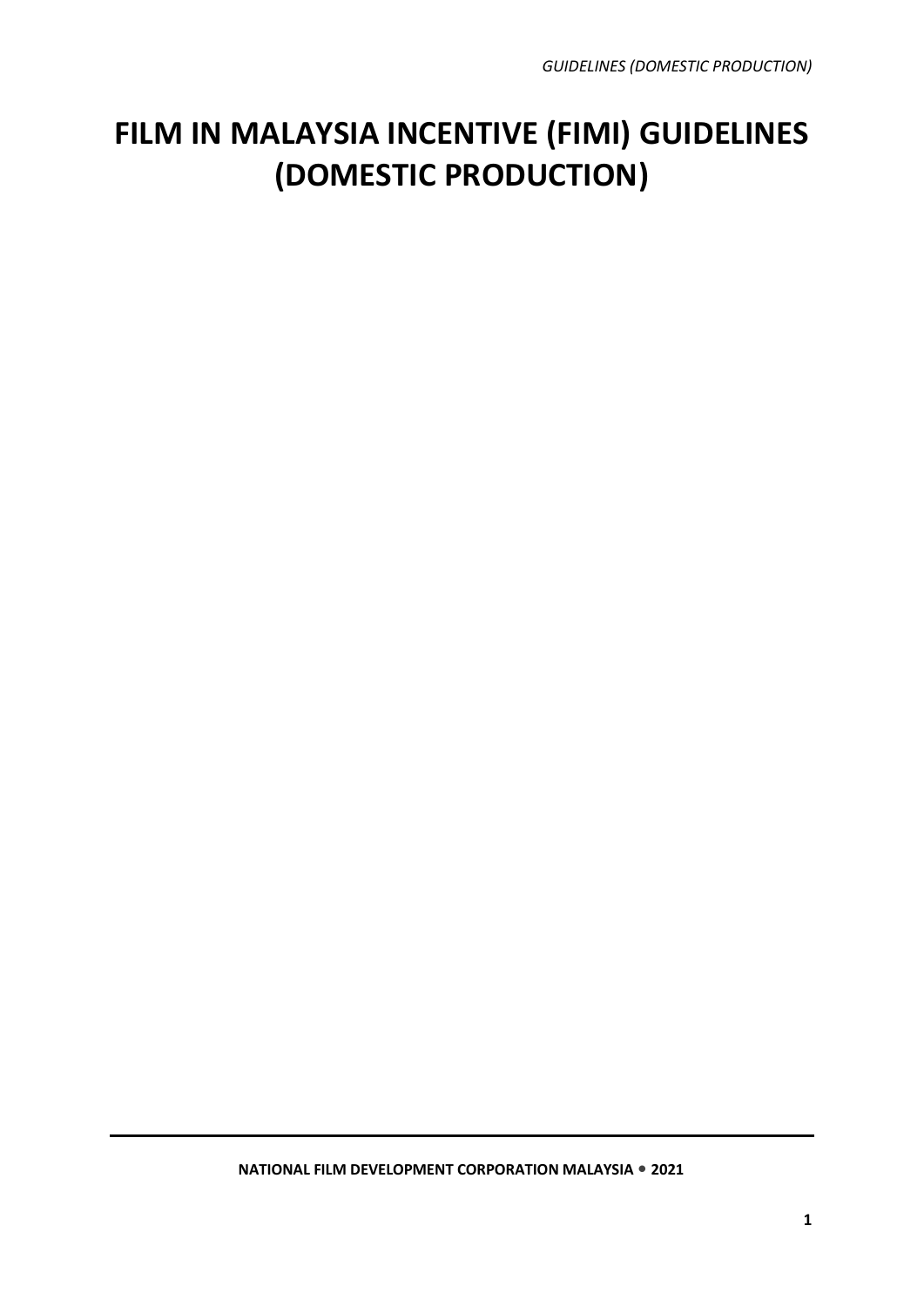### **CONTENTS**

| <b>Definitions</b>                                                                | 4                       |  |  |  |  |  |  |
|-----------------------------------------------------------------------------------|-------------------------|--|--|--|--|--|--|
| Introduction                                                                      | $\overline{\mathbf{z}}$ |  |  |  |  |  |  |
|                                                                                   |                         |  |  |  |  |  |  |
| Section 1: Overview of the Film In Malaysia Incentive                             | 9                       |  |  |  |  |  |  |
| 1.1 Application procedures                                                        | 10                      |  |  |  |  |  |  |
|                                                                                   |                         |  |  |  |  |  |  |
| <b>Section 2: Production Activity in Malaysia</b>                                 | 12                      |  |  |  |  |  |  |
| 2.1 Eligibility and expenditure threshold                                         | 13                      |  |  |  |  |  |  |
| 2.2 Cultural Test                                                                 | 14                      |  |  |  |  |  |  |
| 2.3 Eligible formats                                                              | 15                      |  |  |  |  |  |  |
| 2.4 Eligible genres for television series                                         | 16                      |  |  |  |  |  |  |
| 2.5 Eligible Applicant Producer                                                   | 17                      |  |  |  |  |  |  |
| 2.6 Commencement and completion time frames                                       | 19                      |  |  |  |  |  |  |
| 2.6.1 Time frame requirements for television series                               | 19                      |  |  |  |  |  |  |
| 2.7 Malaysian crew and intern requirement                                         | 20                      |  |  |  |  |  |  |
| 2.8 Required Documentation                                                        | 20                      |  |  |  |  |  |  |
| 2.9 Project / Content Guidelines                                                  | 20                      |  |  |  |  |  |  |
| 2.10 Intellectual Properties of the Film                                          | 21                      |  |  |  |  |  |  |
|                                                                                   |                         |  |  |  |  |  |  |
| Section 3: Post- production Activity in Malaysia                                  | 22                      |  |  |  |  |  |  |
| 3.1 What are post-productions tasks?                                              | 22                      |  |  |  |  |  |  |
| 3.2 Expenditure threshold                                                         | 23                      |  |  |  |  |  |  |
| 3.2.1 Expenditure statements                                                      | 23                      |  |  |  |  |  |  |
| 3.3 Eligible formats                                                              | 23                      |  |  |  |  |  |  |
| 3.4 Eligible Applicant Producer                                                   |                         |  |  |  |  |  |  |
| 3.4.1 Note for Applicant Producer who is also the service provider                |                         |  |  |  |  |  |  |
| 3.5 Commencement and completion time frames                                       |                         |  |  |  |  |  |  |
|                                                                                   |                         |  |  |  |  |  |  |
| Section 4: Production Expenditure and Qualifying Malaysian Production Expenditure | 26                      |  |  |  |  |  |  |
| (QMPE)                                                                            |                         |  |  |  |  |  |  |
| 4.1 What is QMPE?                                                                 | 27                      |  |  |  |  |  |  |
| 4.1.1 What is a 'Service Provided in Malaysia'?                                   | 28                      |  |  |  |  |  |  |
| 4.1.2 Apportionment of services provided                                          | 28                      |  |  |  |  |  |  |
| 4.1.3 Malaysian-based insurance (other than forms of insurance which constitute   | 29                      |  |  |  |  |  |  |
| financing)                                                                        |                         |  |  |  |  |  |  |
| 4.1.4 Legal expenses incurred in Malaysia                                         | 30                      |  |  |  |  |  |  |
| 4.1.5 Travel within Malaysia                                                      | 30                      |  |  |  |  |  |  |
| 4.1.6 Freight travel within Malaysia                                              | 30                      |  |  |  |  |  |  |
| 4.2 Minimum Week Rule for non-cast members                                        | 30                      |  |  |  |  |  |  |
|                                                                                   |                         |  |  |  |  |  |  |
| <b>Section 5: Specific expenditure issues</b>                                     | 31                      |  |  |  |  |  |  |
| 5.1 Accrual basis of expenditure                                                  | 31                      |  |  |  |  |  |  |
| 5.2 Currency exchange                                                             | 31                      |  |  |  |  |  |  |
| 5.3 Transfer pricing                                                              | 31                      |  |  |  |  |  |  |
|                                                                                   |                         |  |  |  |  |  |  |
| <b>Section 6: Provisional Certification Process</b>                               | 32                      |  |  |  |  |  |  |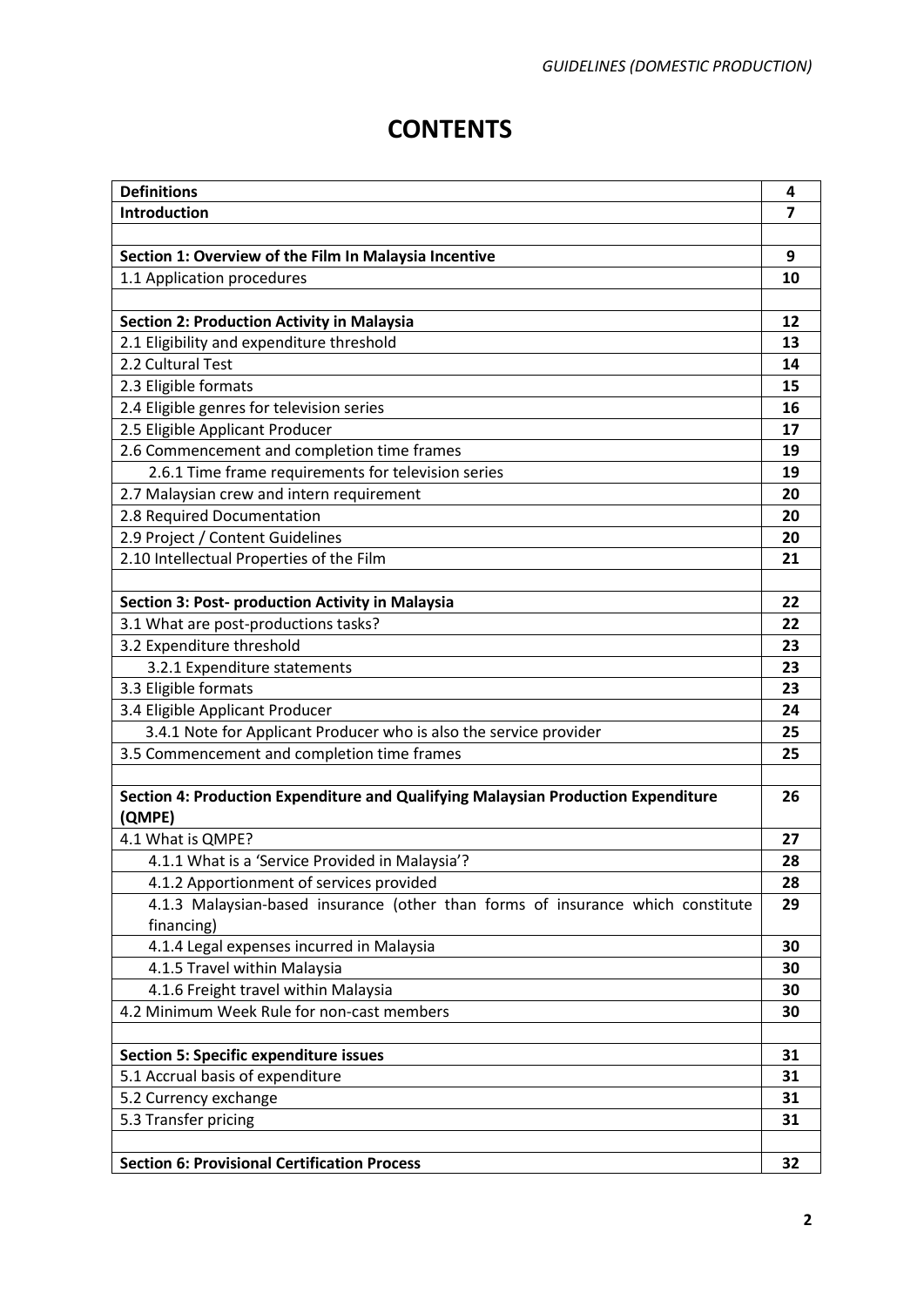| 6.1 Eligible Applicant Producer                                    | 33 |
|--------------------------------------------------------------------|----|
| 6.2 Projected provisional expenditure statements                   | 33 |
| 6.3 Approval of Provisional Certificate Application                | 33 |
| 6.4 Credit Title                                                   | 34 |
|                                                                    |    |
| <b>Section 7: Final Certification Process</b>                      | 35 |
| 7.1 Application                                                    | 35 |
| 7.2 Supporting Documents for Final Certificate Application Form    | 36 |
| 7.3 Due Diligence Process                                          | 36 |
| 7.4 Payment for Due Diligence                                      | 36 |
| 7.5 Consideration by the FIMI Approval Committee                   | 37 |
| 7.6 Notification by FIMI Approval Committee                        | 37 |
| 7.7 Revocation of a certificate                                    | 37 |
| 7.8 Copy of the Project                                            | 38 |
| 7.9 Credit Title                                                   | 38 |
| 7.10 Appeal to FIMI Appeal Committee                               | 39 |
|                                                                    |    |
| <b>Section 8: Your application</b>                                 | 40 |
| 8.1 Timing of applications                                         | 40 |
| 8.2 Auditor's statement                                            | 40 |
| 8.3 Submitting your application                                    | 41 |
| 8.4 Documentation                                                  | 41 |
| 8.5 Further information from the Applicant Producer                | 41 |
| 8.6 Statutory Declaration                                          | 41 |
| 8.7 Malaysian Cultural, Social & Religious Sensitivity Declaration | 42 |
| 8.8 Confidentiality                                                | 42 |
| 8.9 Governing Law                                                  | 42 |
| 8.10 Liability                                                     | 42 |
| 8.11 Further information and contracts                             | 43 |
|                                                                    |    |
| Appendix A - Checklist prior to submitting your application        | 44 |
| <b>Appendix B: Procedures of Film Production</b>                   | 47 |
| <b>Appendix C: Cultural Test for Films (Domestic Production)</b>   | 49 |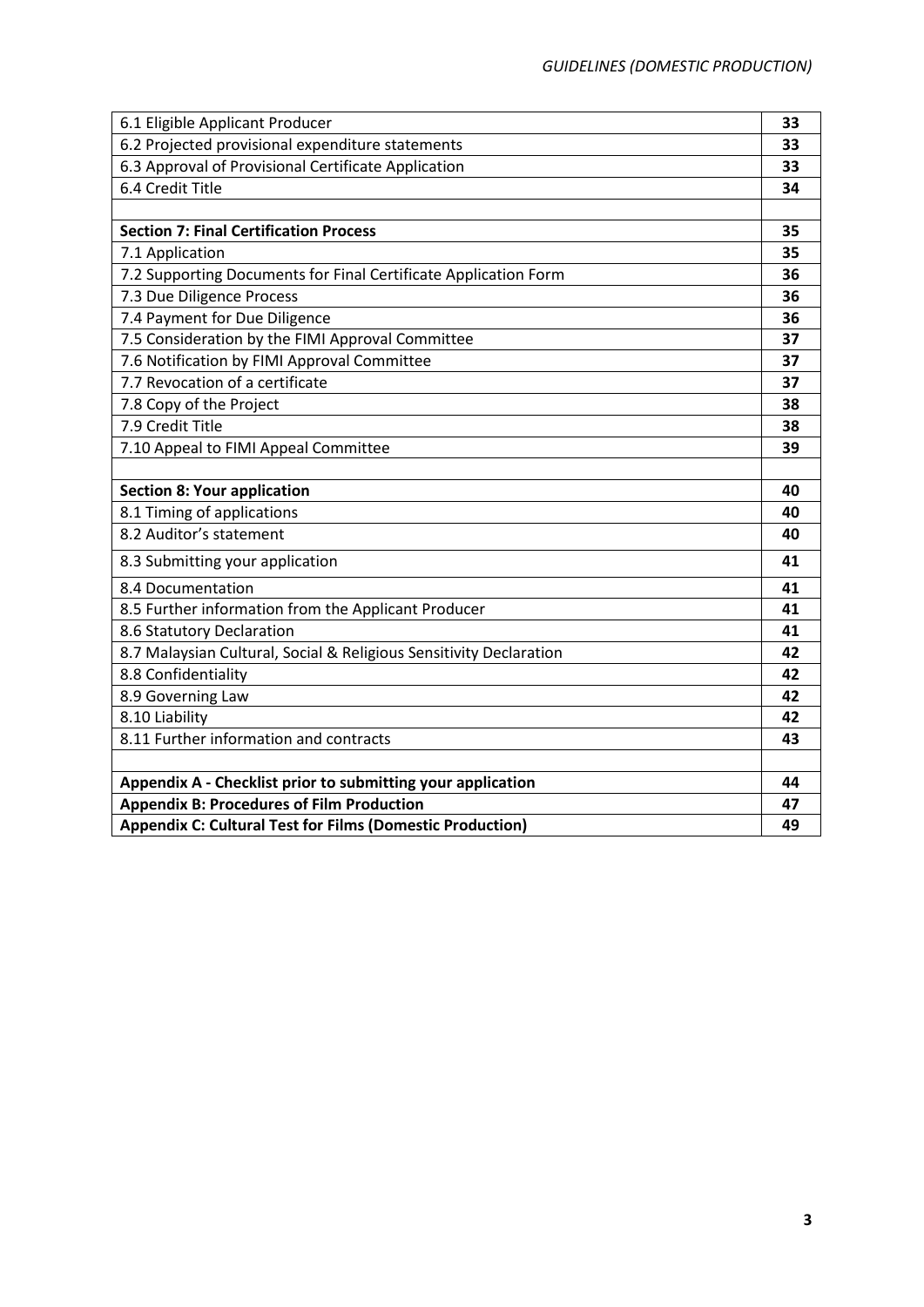## **DEFINITIONS**

Means the additional cash rebate of up to 5% which shall be subject to the passing

**Additional** 

**Cash Rebate** of the Cultural Test for production activities only in Malaysia. **Applicant Producer** Means any of the following: (a) The producer who applies for a Provisional Certificate; OR (b) The producer who applies for a Final Certificate. **Application** Means the Application for Provisional Certificate and the Application for Final Certificate, collectively. **Application Form** Means the Provisional Certificate Application Form and the Final Certificate Application Form, collectively. **Application for Final Certificate** Means an application for Final Certificate made by the Applicant Producer being part of the final certification process as described under **Section 7 (Final Certification Process)** of these Guidelines. **Application for Provisional Certificate** Means an application for Provisional Certificate made by the Applicant Producer being part of the provisional certification process as described under **Section 6 (Provisional Certification Process)** of these Guidelines. **Cash Rebate** Means the 30% cash rebate which shall be based on the total amount of QMPE for production and post-production activities in Malaysia where the QMPE must meet the criteria further elaborated upon in these Guidelines. **CCM** Refers to the Companies Commission of Malaysia (*Suruhanjaya Syarikat Malaysia*). **Cultural Test** Refers to the test on Malaysian cultural elements in the Film/Project for the eligibility of the Additional Cash Rebate. The criteria and determination of percentage of such Additional Cash Rebate shall be as provided in these Guidelines. **FIMI** Means the Film in Malaysia Incentive in the forms of the Cash Rebate and/or Additional Cash Rebate. **FIMI Appeal Committee** Means the FIMI appeal committee that convenes to give decision on appeals relating to the decision made by the FIMI Approval Committee. **FIMI Approval Committee** Means the FIMI approval committee that convenes to give decisions (either to approve or refuse) the Application and to give any other approval related to FIMI. **FIMO** Means the Film in Malaysia Office being the relevant division in FINAS established to process all FIMI applications. FINAS and FIMO may be used interchangeably in these guidelines and refers to the same organization (i.e. FINAS). **FIMO's Auditor** Means an independent external auditor appointed by FIMO who are also a member of FINAS's FIMI Audit Panel, to assist FIMO in assessing and evaluating the Application.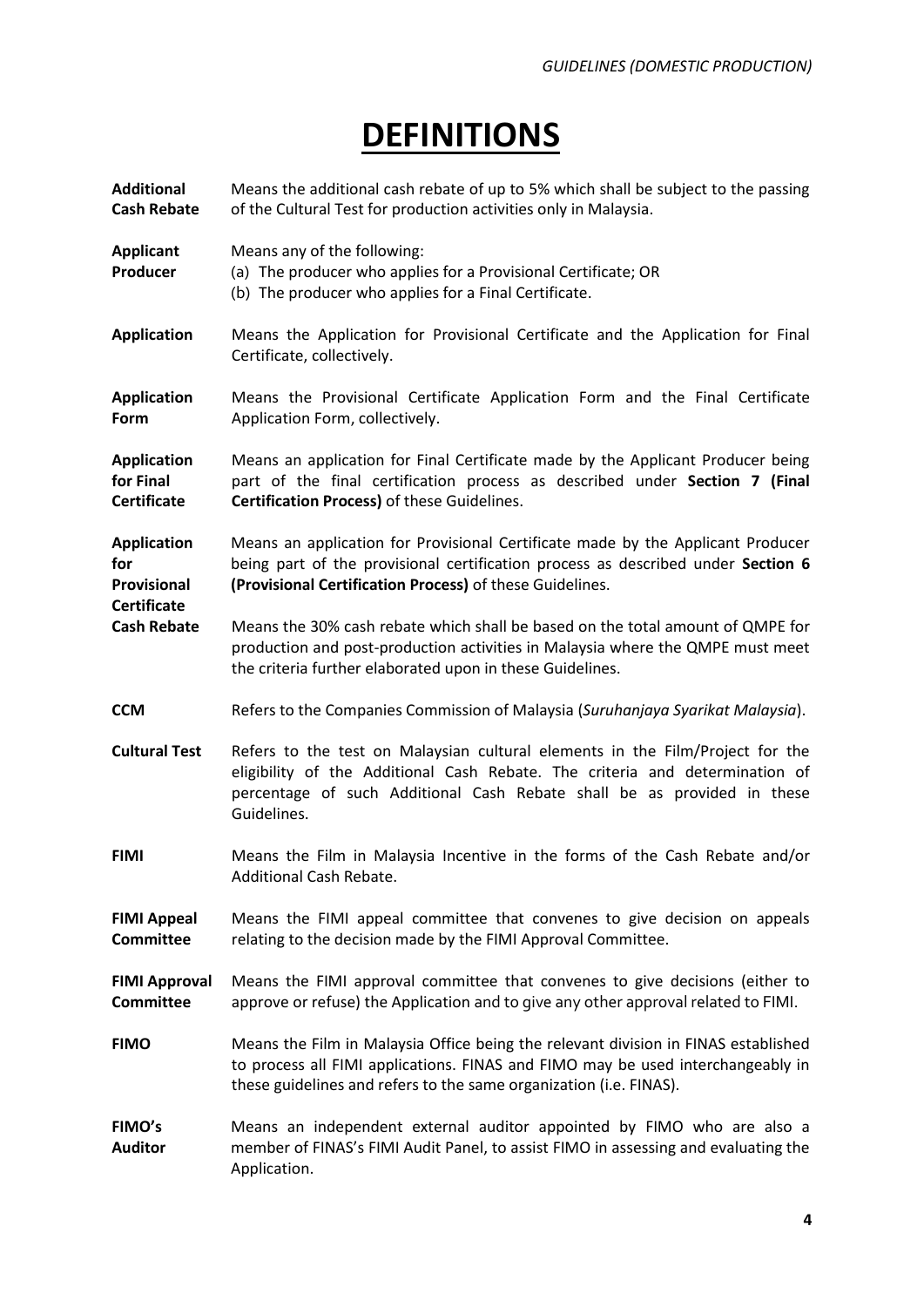**Final Certificate** Means a Final Certificate issued by FIMI Approval Committee that identifies a Project as has met the requirements set out in the Provisional Certificate and pursuant to the General Terms and Conditions, the Guidelines and the approval of the FIMI Approval Committee or on appeal, the approval of the FIMI Appeal Committee.

**Final Certificate**  Means the application form for the Final Certificate submitted / to be submitted by the Applicant Producer to FIMO.

**Application Form**

**FINAS** Refers to the Malaysian statutory film corporation known as National Film Development Corporation Malaysia (*Perbadanan Kemajuan Filem Nasional Malaysia*), a statutory body incorporated under the National Film Development Corporation Act 1981 (Act 244). FINAS is the government agency under the Ministry of Communication and Multimedia of Malaysia (*Kementerian Komunikasi dan Multimedia Malaysia - KKMM*).

**General Terms and Conditions** Refers to the FIMI General Terms And Conditions.

- Guidelines Infers to the Film In Malaysia Incentive (FIMI) Guidelines (Domestic Production) that provides information about the eligibility criteria, Qualifying Malaysian Production Expenditure for production and post-production activities and, the application process for the Film In Malaysia Incentive (FIMI). Please note that the Guidelines may, from time to time, be amended or supplemented at the discretion of FINAS.
- **IRB** The Inland Revenue Board of Malaysia *(Lembaga Hasil Dalam Negeri).*

**Malaysian Government** In reference to the Film In Malaysia Incentive (FIMI), denotes all ministries. This term excludes government-linked investment companies.

- **Malaysian Government Grants** A grant funding from the Malaysian Government that is non-repayable. Any Applicant Producer who is or will receive this grant will not be eligible. However, funding in the form of equity and loan funding which is subjected to profit-sharing and/or repayment of the funding is eligible. Applicant producers who may/will receive other forms of funding that are provided by non-ministerial organizations are eligible for FIMI.
- **Project/Film** Refers to a project in relation to a film, television and other relevant qualifying production or post-production activity conducted in Malaysia.
- **Provisional Certificate** Means a Provisional Certificate issued by FIMI Approval Committee to the Applicant Producer that identifies a Project will meet the requirements set out in the certificate and pursuant to the General Terms and Conditions, the Guidelines and the approval of the FIMI Approval Committee or on appeal, the approval of the FIMI Appeal Committee.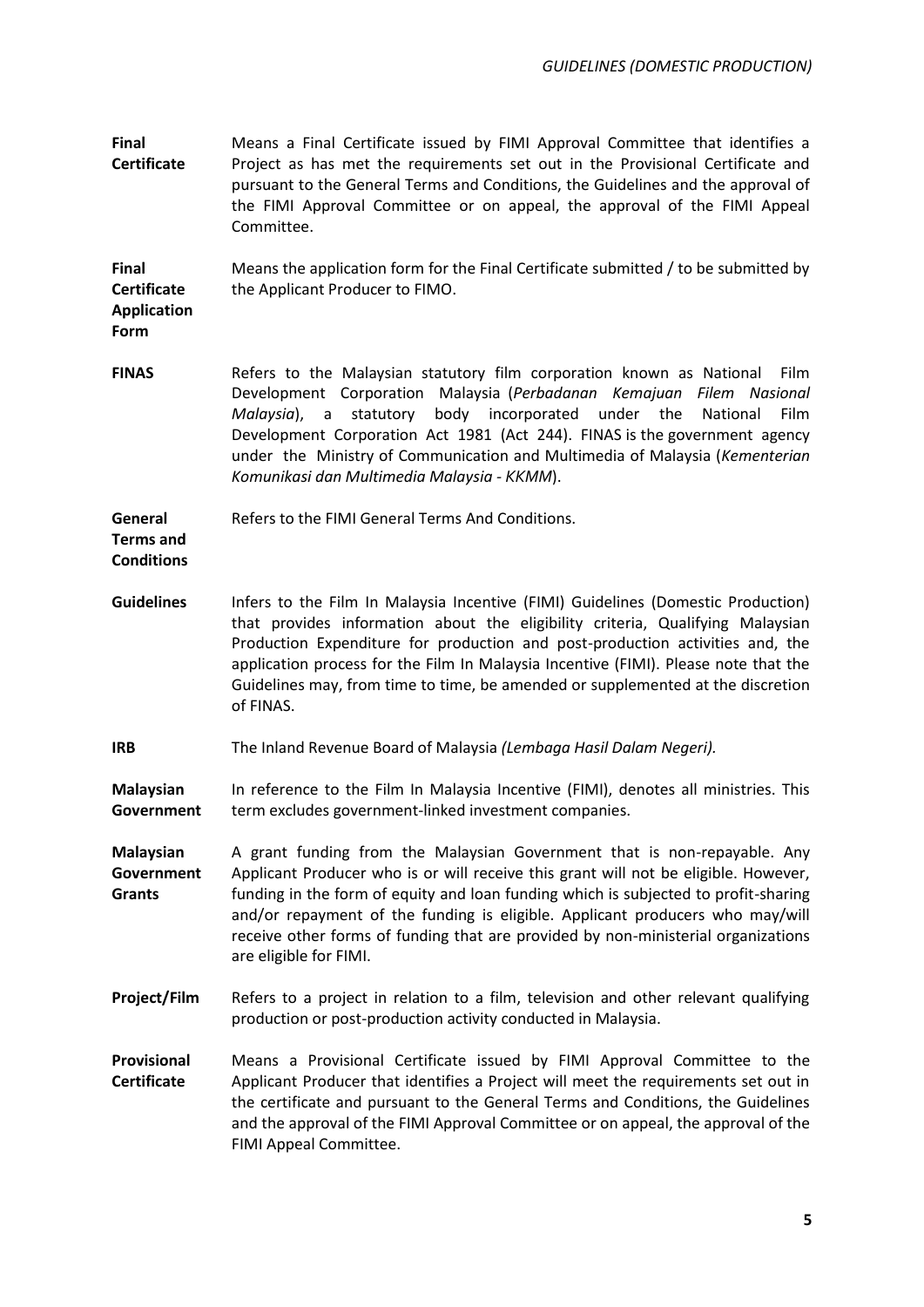**Provisional Certificate Application**  Means the application form for the Provisional Certificate submitted / to be submitted by the Applicant Producer to FIMO.

**Form**

- **PUSPAL** Refers to the Central Agency for Application for Filming and Performance by Foreign Artistes (*Agensi Pusat Permohonan Penggambaran Filem Dan Persembahan Artis Luar Negara*).
- **QMPE** Means the Qualifying Malaysian Production Expenditure which is the expenditure incurred in Malaysia for the purposes of producing and making the Project, and is a subset of the production expenditure as further described and set out in **Section 4 (Production Expenditure and Qualifying Malaysian Production Expenditure (QMPE))** of these Guidelines.

#### **Related Corporation** Means corporation which is deemed to be related to each other based on the description given under **Section 7** of the Malaysian Companies Act 2016 as follows:

- (a) It is holding company of another corporation;
- (b) It is a subsidiary of another corporation; or
- (c) It is a subsidiary of the holding company of another corporation.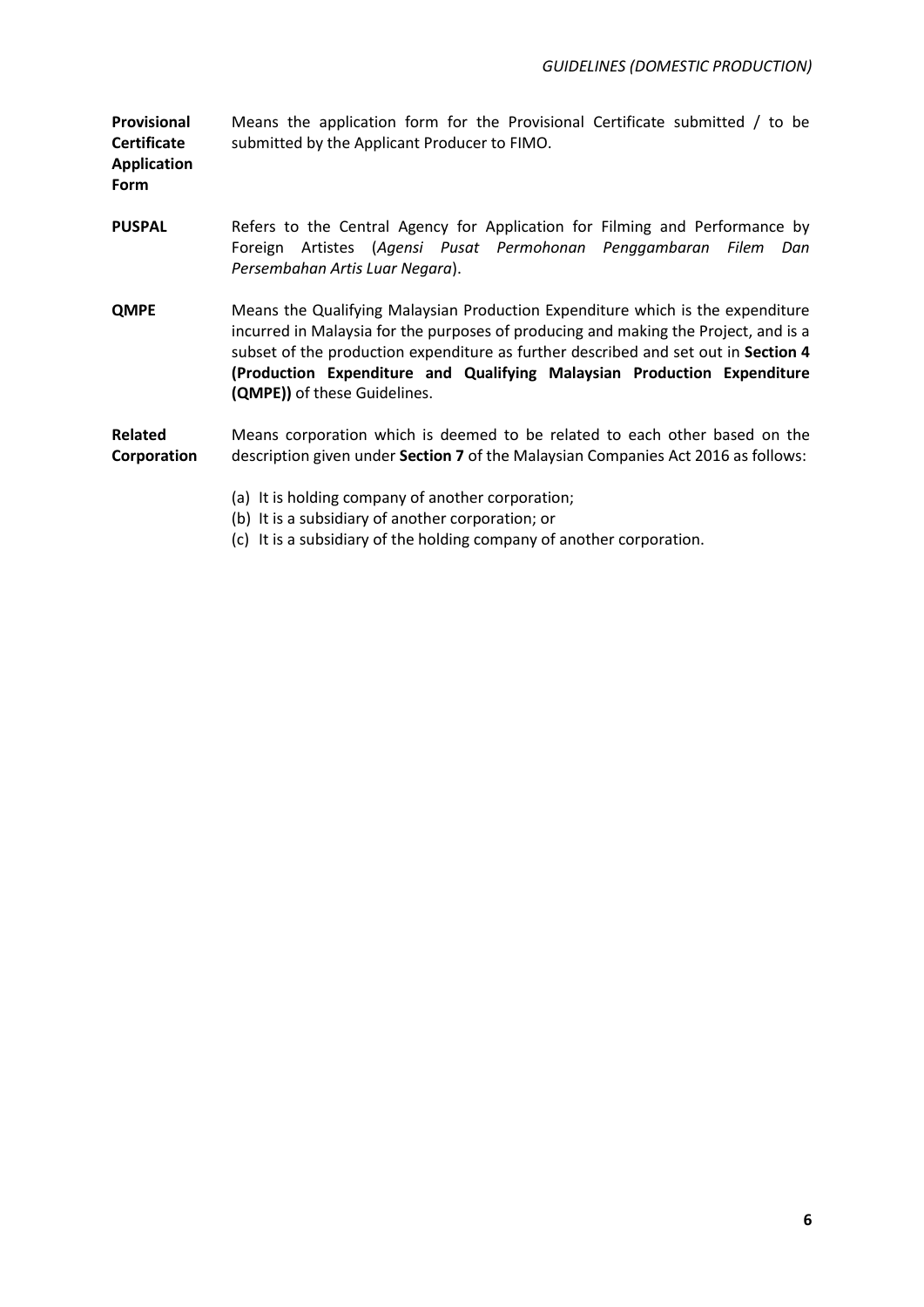## **INTRODUCTION**

### **Objectives of these Guidelines**

These Guidelines have been prepared to assist Applicant Producer in respect of their Application and their completion of the Application Form.

These Guidelines are intended to be of general information only and do not constitute advice with respect to any particular producer's circumstances. Applicant producer should therefore seek independent professional advice from qualified professionals, including accountants, auditors, tax advisers and/or lawyers in relation to all financial and legal matters discussed in these Guidelines and generally in relation to their Project.

### **Relevant Documents for FIMI**

Applicant Producer shall adhere and comply strictly to the terms and conditions set out in these Guidelines, General Terms and Conditions and if awarded to the applicant, the Provisional Certificate and the Final Certificate throughout the application process for FIMI and the exploitation of the Project ("**Relevant Documents for FIMI").** This means that:

- To ensure your adherence and compliance to the Relevant Documents for FIMI, you are encouraged to seek professional advice when preparing the required documents for FIMI.
- You should read the General Terms and Conditions, which are available from www.filminmalaysia.com; and
- If there is any inconsistency between these Guidelines and the General Terms and Conditions, the provisions in the General Terms and Conditions prevail over that part of these Guidelines.

The Appendices as attached shall be read and form an integral part of these Guidelines.

### **About FIMI**

The Film in Malaysia Incentive, abbreviated as **FIMI**, is the Malaysian Government's incentive for film, television and other relevant qualifying production and post-production activity conducted in Malaysia.

FIMI is administered by the National Film Development Corporation of Malaysia (FINAS). Film in Malaysia Office (FIMO) is the relevant division in FINAS established to process all FIMI applications as well as to facilitate filming in Malaysia for domestic and foreign producers. A recommendation on the Application will be made by FIMO to the FIMI Approval Committee for their decision on the Provisional Certificate and the Final Certificate.

FIMI Approval Committee may refuse the Application if it does not follow and/or comply with these Guidelines. Subject to the provisions under these Guidelines, appeal may be made on the decisions of the FIMI Approval Committee to the FIMI Appeal Committee.

These Guidelines are designed to be read together with the General Term and Conditions and in conjunction with the relevant Application Form. As the Guidelines and Application Form are subject to changes and updates, please ensure that you have the most current version of these documents by checking at [www.filminmalaysia.com](http://www.filminmalaysia.com/) prior to submission of any Application.

Applicant Producer should also contact FIMO early, before production and/or post production work commences, to discuss their Project and to explore details surrounding FIMI. Contact details for FIMO are listed in **Section 8.11 (Further information and contacts)** of these Guidelines.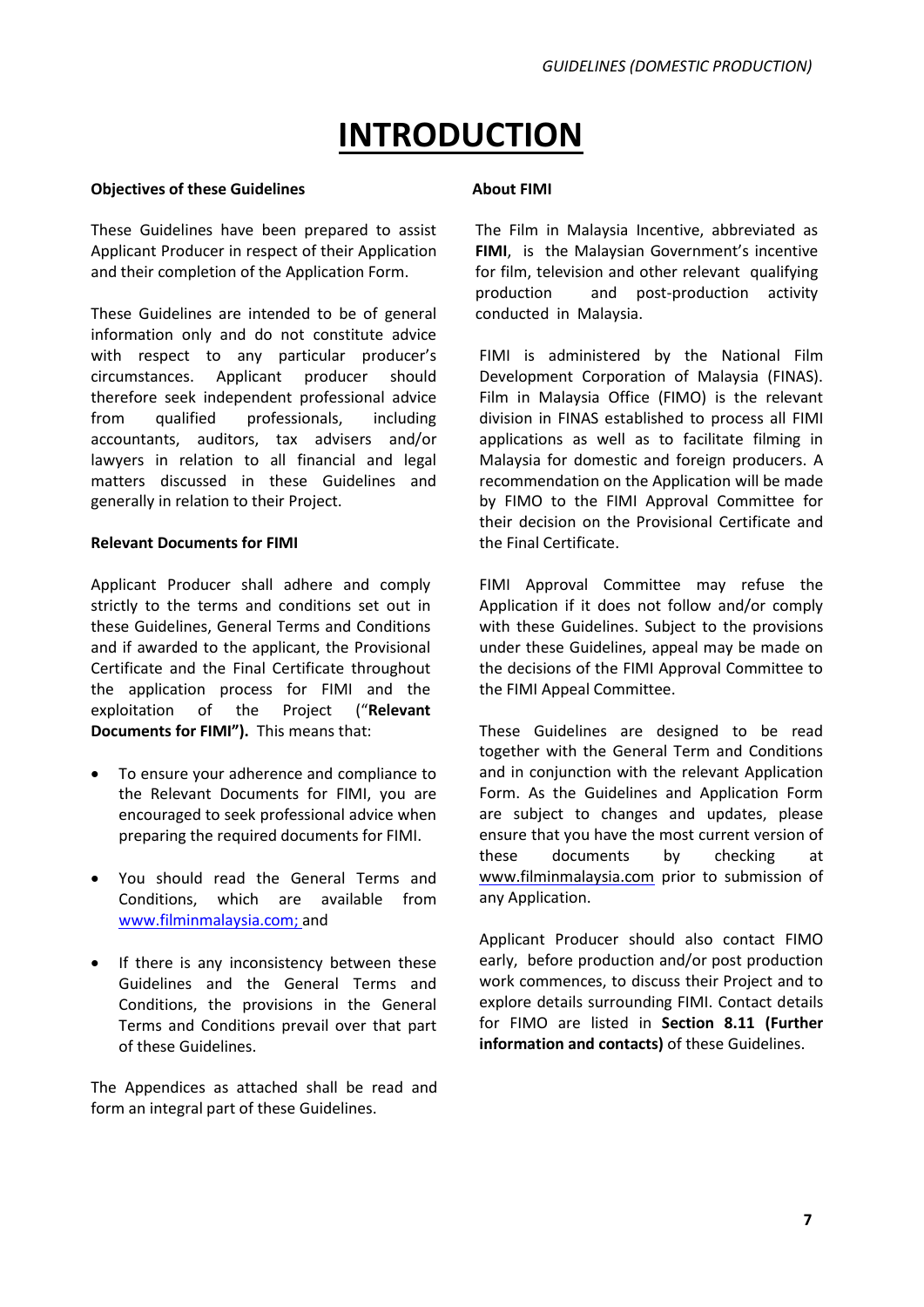In these Guidelines:

- Section 1 provides an overview about Film In Malaysia Incentive
- Section 2 outlines the eligibility criteria for Production activity in Malaysia
- Section 3 outlines the eligibility criteria for Post Production activity in Malaysia
- Section 4 outlines the key concepts of Qualifying Malaysian Production Expenditure (QMPE)
- Section 5 explains some specific issues related to calculating expenditure
- Section 6 explains the application process for the Provisional Certificate
- Section 7 explains the application process for the Final Certificate
- Section 8 outlines other relevant matters in respect of your Application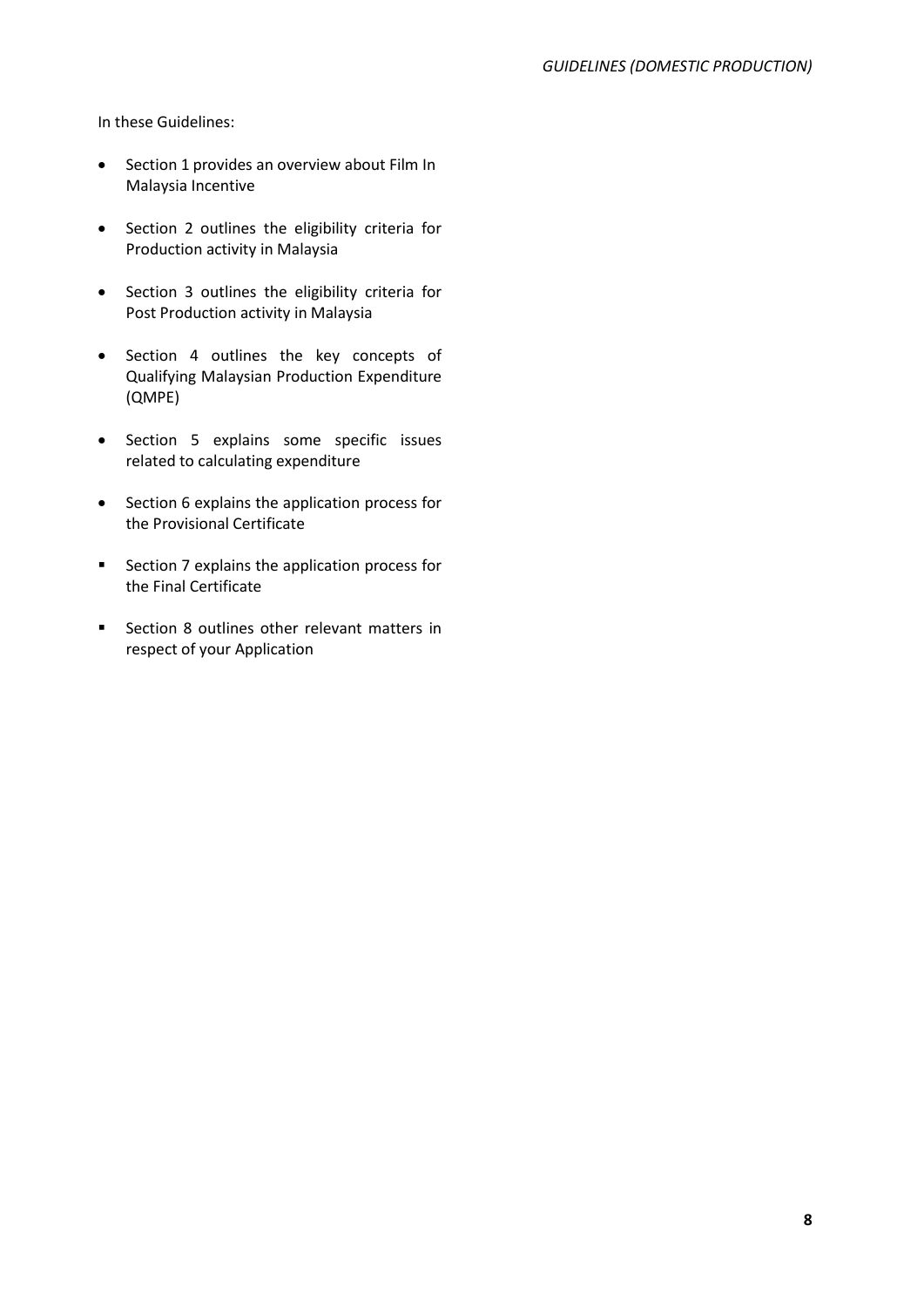1 **Overview of the Film In Malaysia Incentive**

The Malaysian Government has incentives for content development specifically for film, television and other screen production. The Malaysian Government anticipates that this inaugural vehicle will encourage production works and increase skill sets that would be of international standard for the populace throughout the ecosystem of the creative content industry. This impetus is of crucial importance to the nation's economic, social and intellectual development. The Malaysia Government believes that this effort would be a landmark decision that would benefit, develop and further support the industry. FIMI will not only promote the creation of quality creative content, it will also make Malaysia a preferred destination and film production hub.

The Malaysian Government introduced FIMI to provide an additional financial incentive for the production of creative content within Malaysia and to support the Malaysian content production industry. FIMI is offered for production and post-production approved activities.

### **FIMI's objectives are to:**

- Encourage Malaysian film producers to produce high quality creative content for both domestic and international markets.
- Attract foreign film producers to film in Malaysia and to establish Malaysia as a destination for international filming.
- Increase employment opportunities for local artists and crew who provide services throughout the ecosystem of the creative content industry.
- Increase opportunities for local film production companies, postproduction centers, film equipment rental companies and studios or companies that provide goods and services to the creative content industry.
- Drive the creative content ecosystem and increase the economic contribution of the creative content industry and related industries.
- Develop Malaysia's reputation as an efficient and cost effective hub for the creative content industry.

FIMI is available for both Malaysian and foreign production activities. It can be applied in one of the following two (2) streams:

- (a) FIMI for Production Activity (inclusive of a combination of production and post-production activities); or
- (b) FIMI for Post-Production Activity (not eligible for the Additional Cash Rebate).

Film production involves a number of complex procedures. Nevertheless, please refer to **Appendix B: Procedures of Film Production** for examples of typical procedures for film production.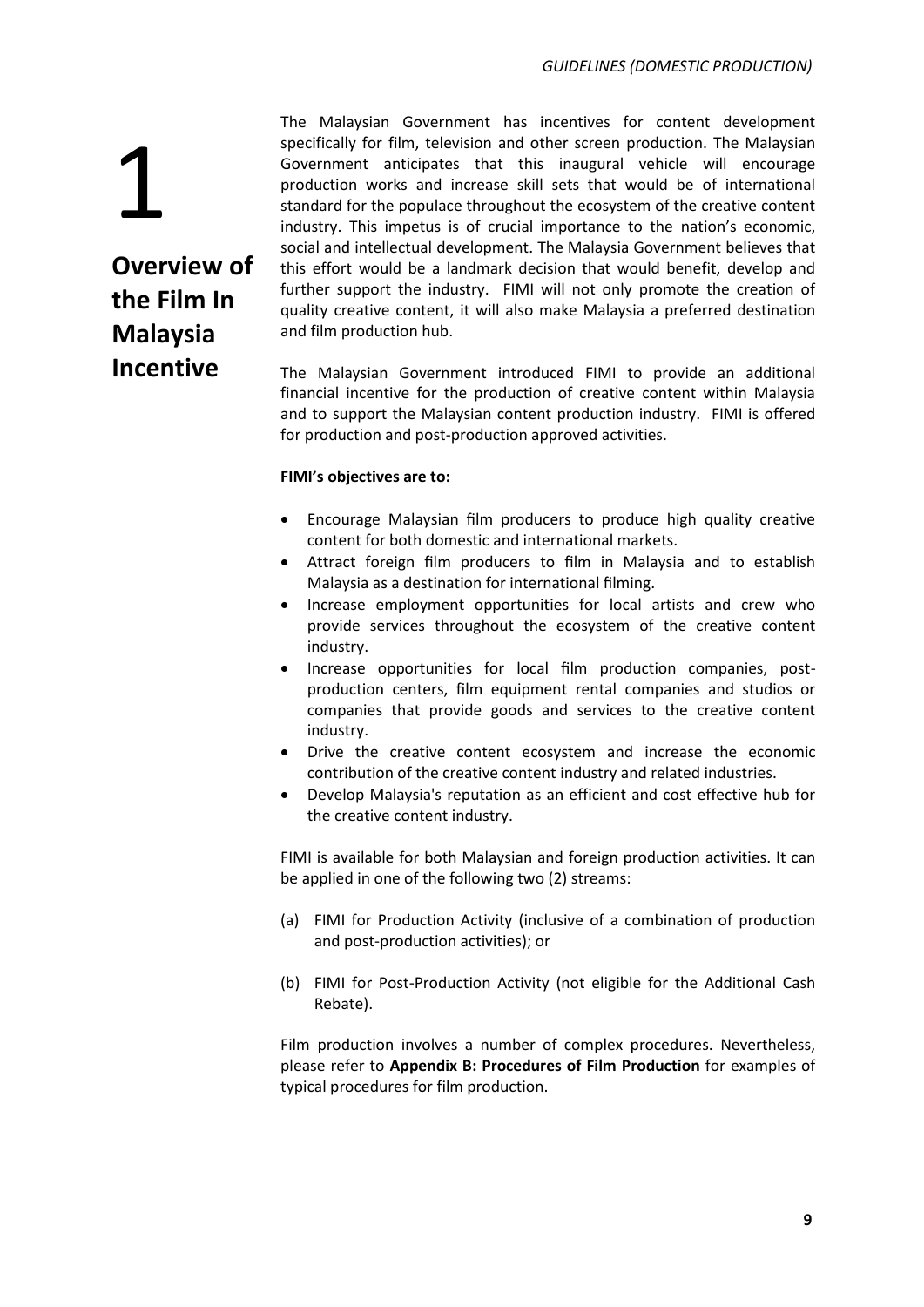**Application Procedures**

To be eligible for FIMI, an Applicant Producer must first obtain a Provisional Certificate from FIMI Approval Committee by submitting a completed Provisional Certificate Application Form to FIMO. The Provisional Certificate Application Form must be submitted two (2) months prior to the commencement of the production. When a Project meets the relevant requirements as specified herein, a Provisional Certificate will be issued by FIMI Approval Committee which confirmed that the Project is eligible for the cash rebate of FIMI.

The issuance of the Provisional Certificate by FIMI Approval Committee indicates that the Project complies with the relevant requirements specified in these Guidelines. FIMI Approval Committee has the discretion in making the decision in respect of the issuance of the Provisional Certificate. The Applicant Producer may appeal to the FIMI Appeal Committee (through FIMO) against the decision made by FIMI Approval Committee. Such appeal shall be made in accordance with **Paragraph 7.10** below.

The Provisional Certificate will be valid for a specific period (between one (1) to three (3) years depending on the particular Project) from the date of the approval. If the milestones listed in the Provisional Certificate have not been reached, a new Provisional Certificate Application Form must be submitted by the Applicant Producer to FIMO for approval.

Provisional approval will enable an Applicant Producer to apply for final approval, but does not automatically guarantee the cash rebate of FIMI. As part of the provisional approval process, the Applicant Producer agrees, inter alia, (among other things):

- (a) that the key details of the Project will not be changed significantly;
- (b) to comply fully and in a timely basis with the General Terms and Conditions, the terms and conditions provided herein and the terms and conditions provided in the Provisional Certificate;
- (c) without prejudice to the generality of (b) above, to ensure that the Project milestone will be met fully and in a timely fashion; and
- (d) ensure that **costs overruns do not exceed 5% of the estimated Malaysian Expenditure** stated in the Provisional Certificate. If the **QMPE exceeds by more than 5%,** the Applicant Producer will have to apply in writing to FIMI Approval Committee**, to seek approval** from FIMI Approval Committee for the cost overruns.

Changes to any creative and/or financial details of the Project may affect the Applicant Producer's compliance with the Provisional Certificate. Failure to fully comply with the terms of the Provisional Certificate and/or failure to obtain the approval of FIMI Approval Committee for any proposed change may result in revocation of the Provisional Certificate or refusal of the Final Certificate by the FIMI Approval Committee. FIMO must be kept informed of any such proposed changes as soon as possible.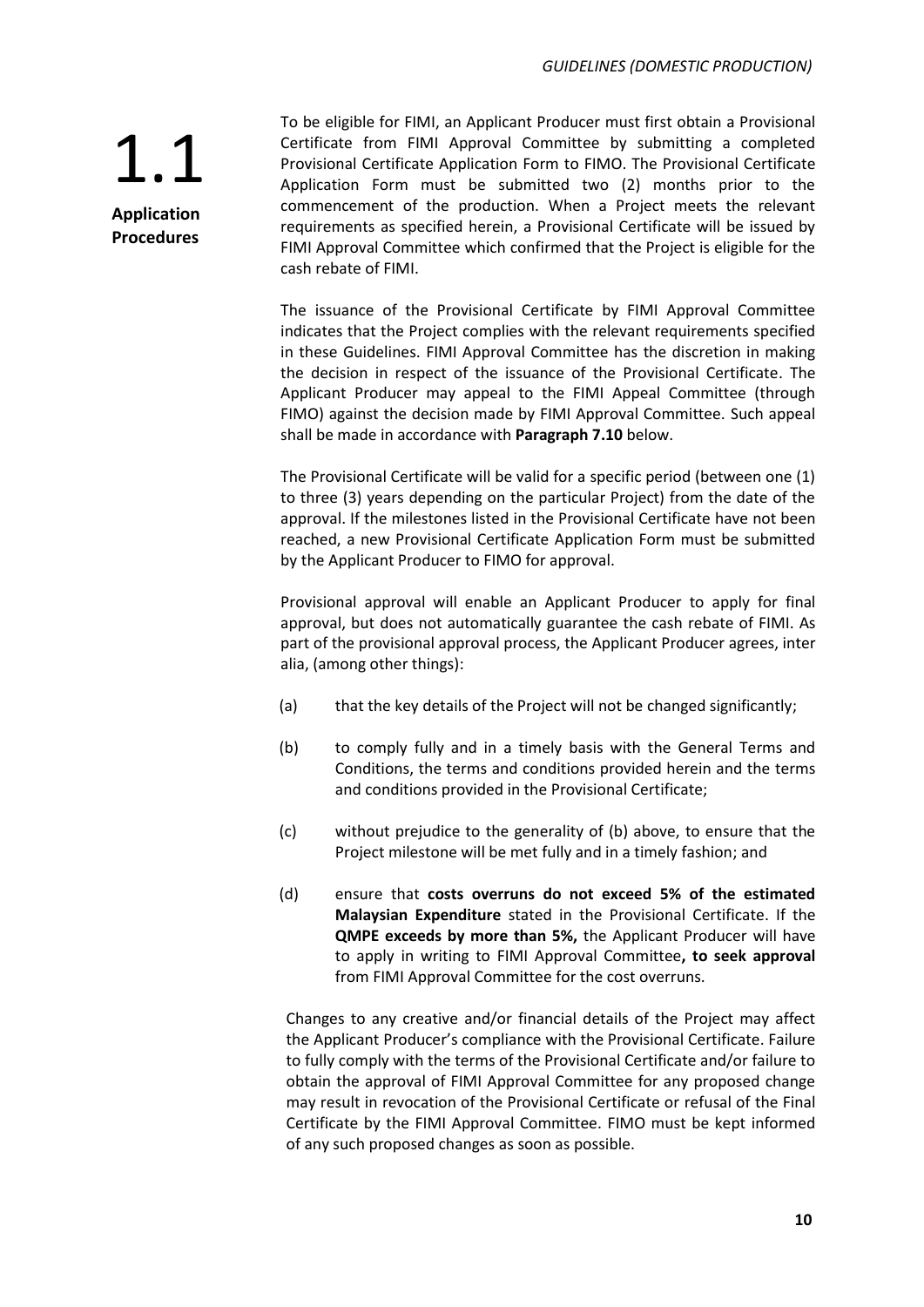Once production is completed, the Applicant Producer must then apply for and obtain a Final Certificate of approval from FIMI Approval Committee by submitting a completed Final Certificate Application Form which shall include all supporting documents and audited receipts to FIMO. The application will be audited by FIMO's Auditor and the costs to undertake such auditing activities will be borne by the Applicant Producer.

The Final Certificate is the central requirement for entitlement to the cash rebate of FIMI. As part of the process of assessing the Final Certificate Application Form, FIMI Approval Committee will formally determine a production's QMPE and record the QMPE amount in the Final Certificate.

In the event that the:

- (a) FIMI Approval Committee revokes the Provisional Certificate;
- (b) FIMI Approval Committee refuses to issue the Final Certificate;
- (c) FIMI Approval Committee refuses the Application because the Applicant Producer fails to meet the required minimum QMPE threshold as determined in the Guidelines. This ground of appeal is only on allowed on a case to case basis, as may be determined by FIMO at its absolute discretion;
- (d) Applicant Producer is not satisfied with the decision of FIMI Approval Committee on the determination of percentage for the Additional Cash Rebate for passing the Cultural Test;
- (e) FIMI Approval Committee rejects the application on the cost overruns of the approved production costs indicated in the Provisional Certificate; OR
- (f) FIMI Approval Committee revokes the Final Certificate,

the Applicant Producer may submit an appeal to the FIMI Appeal Committee (through FIMO) against the decision made by the FIMI Approval Committee. Such appeal shall be made in accordance with **Paragraph 7.10**  below.

Please supply **one hard copy** and **one electronic copy** of the entire application including all attachments to FIMO. Please ensure all paperwork requested on the checklist at the back of the Application Form is supplied. Projects will not be assessed until a complete application is received by FIMO.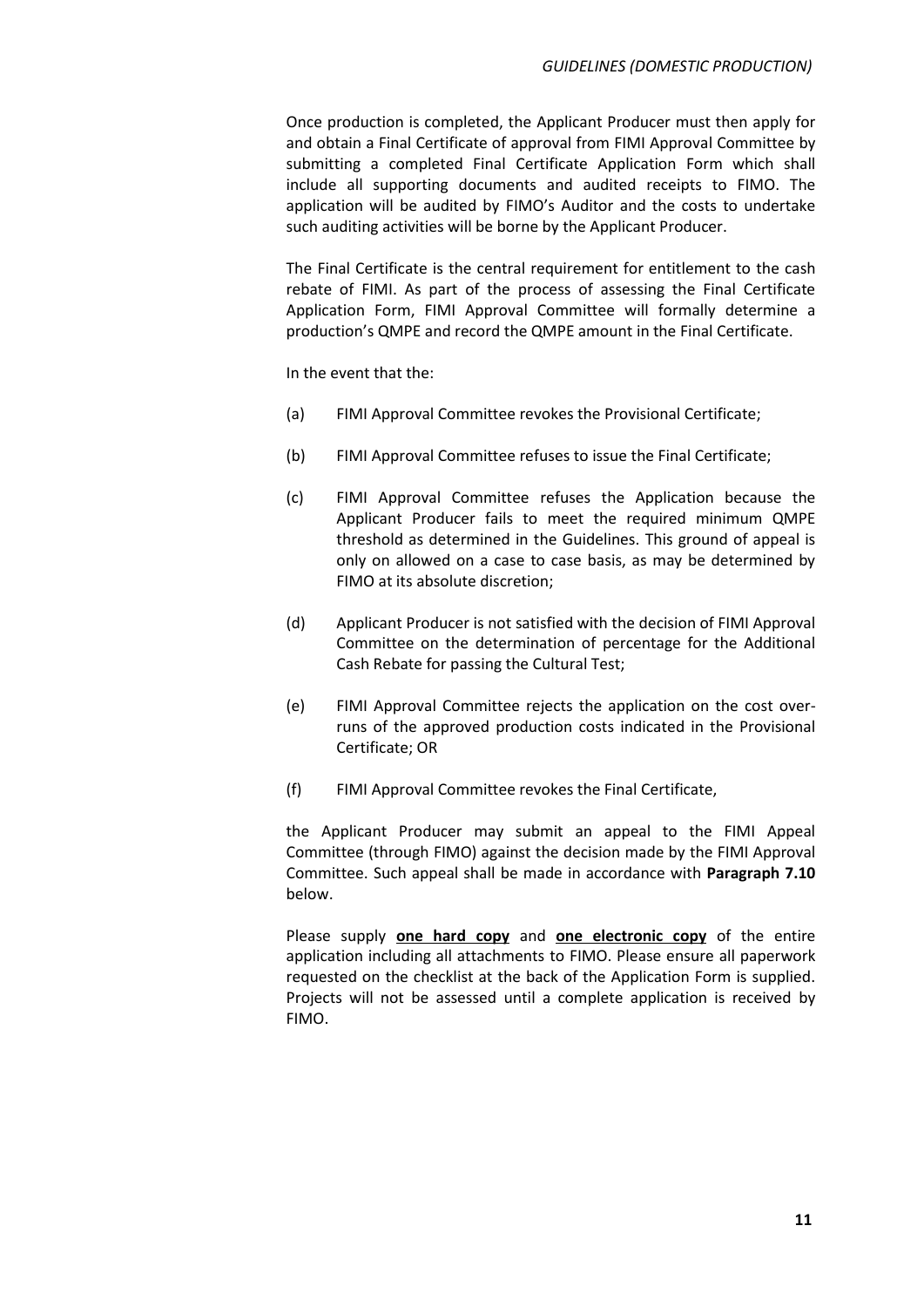**Section 2** of these Guidelines sets out the **six (6)** core eligibility criteria for receiving Cash Rebate for Production Activity (refer to **Section 3** for Postproduction activity). In order to certify the Project for both Provisional Certificate and Final Certificate, FIMI Approval Committee or on appeal, FIMI Appeal Committee must be satisfied that the Project has met each of the following six (6) criteria which are detailed below:

## **Production Activity In Malaysia**

2

- The Project must meet the minimum expenditure threshold for QMPE.
- The Project must be in an eligible format as set out in **Section 2.2 (Eligible Formats)** below.
- The Project must be produced by an Eligible Applicant Producer as set out in **Section 2.4 (Eligible Applicant Producer)** below.
- The Project must meet the commencement and completion time frames and terms and conditions as stipulated in these Guidelines and relevant documents as assessed by FIMO.
- The Project must have approval from PUSPAL for filming in Malaysia.
- The Applicant Producer will NOT be eligible for FIMI if the production company and/or the Project has received or will be receiving the Malaysian Government Grant or if the Applicant Producer intends to solicit the Malaysian Government Grant.

In addition to the Cash Rebate, the Applicant Producer will also be eligible for Additional Cash Rebate under FIMI if the Project passes the Cultural Test as further elaborated upon in **Section 2.2 (Cultural Test)** of these Guidelines.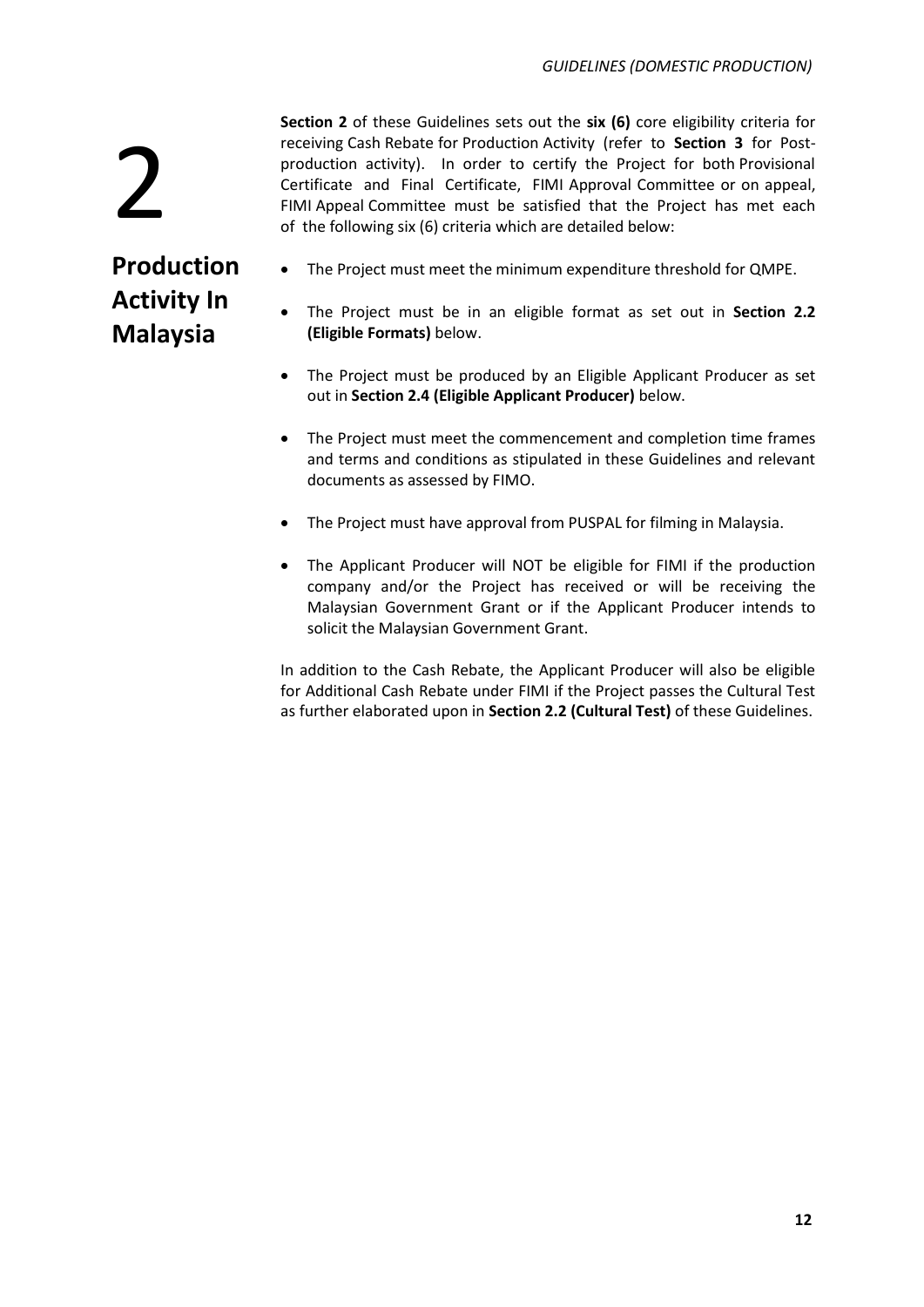### **QMPE**

2.1 **Eligibility and expenditure threshold**

To be eligible for FIMI for Production Activity, the Project must either:

(a) spend QMPE with a minimum of **Malaysian Ringgit One Million (MYR1,000,000.00)** in aggregate for production work only in order to be entitled to Cash Rebate;

**OR**

(b) spend a combined QMPE for production work and post-production work with a minimum of **Malaysian Ringgit One Million (MYR1,000,000.00)** in order to be entitled to Cash Rebate**.**

At any point of time, only a single application for one (1) Project is allowed.

In the event where the Applicant Producer wishes to apply for additional application for more than one (1) Project at the same time of its existing application in which the production has been completed and within QMPE, the Applicant may apply for additional application in such cases the Applicant shall be required to show good track record for completed production of the current Project. The application must be made within the production and within QMPE.

Guidelines in this section that are specific to production and guidelines in **Section 3 (Post-production Activity in Malaysia)** that are specific to post production continue to apply.

Please note that FIMI is based on expenditure incurred by the Applicant Producer and not by any other party. To qualify for Final Certificate, you must specify the claimed QMPE and attach the audited Project's General Ledger and expenditure statements together with the Final Certificate Application Form.

Production expenditure and QMPE is further outlined in **Section 4 (Production Expenditure and Qualifying Malaysian Production Expenditure (QMPE))** in these Guidelines.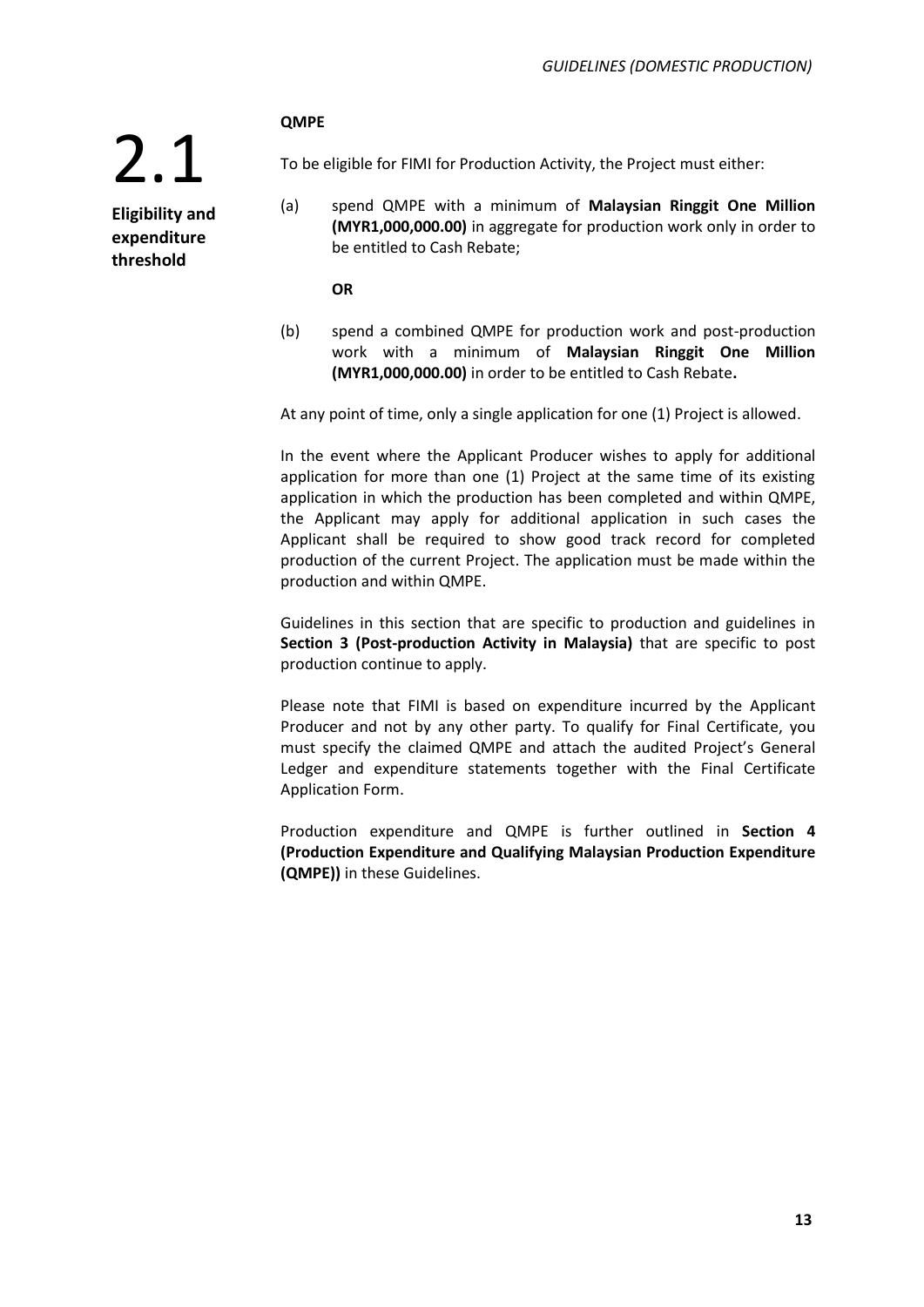To be eligible for the Additional Cash Rebate, the Project must satisfy **both** the requirements of:

**Cultural Test**

2.2

- (a) meeting the minimum expenditure threshold for QMPE; **AND**
- (b) passing the Cultural Test.

The Cultural Test is the assessment on the Malaysian cultural elements which features genres relating to nationhood or patriotism that is contained in the Project.

The Cultural Test is assessed in accordance with a point-based system where each Project obtains specific additional percentage of cash rebate up to the maximum of 5% as may be determined by the FIMI Approval Committee, for fulfilling the relevant list of criteria as prescribed in **Appendix C: Cultural Test for Films**.

The Application for the Additional Cash Rebate must be made together with the Application for the Cash Rebate by using the Application Form. The Applicant Producer shall indicate their intention to apply for the Additional Cash Rebate at the stage of Application for Provisional Certificate and provide with the brief information on the cultural elements that is contained in the Project based on the criteria prescribed in **Appendix C: Cultural Test for Films.**

At the stage of Application for Final Certificate, the Applicant Producer shall provide with the complete and specific information or explanation on the cultural elements that is contained in the Project based on the criteria prescribed in **Appendix C: Cultural Test for Films**. The specific information or explanation shall include, among others, the exact scene and/or play time in the Project. Failing which, the Project may not be eligible for the Cultural Test assessment.

The assessment of the Cultural Test will only be made at the stage of Application for Final Certificate. As such, the percentage of Additional Cash Rebate to be awarded (where eligible) will only be stated in the Final Certificate.

Please note that the Additional Cash Rebate is **not applicable** for **postproduction activity in Malaysia**.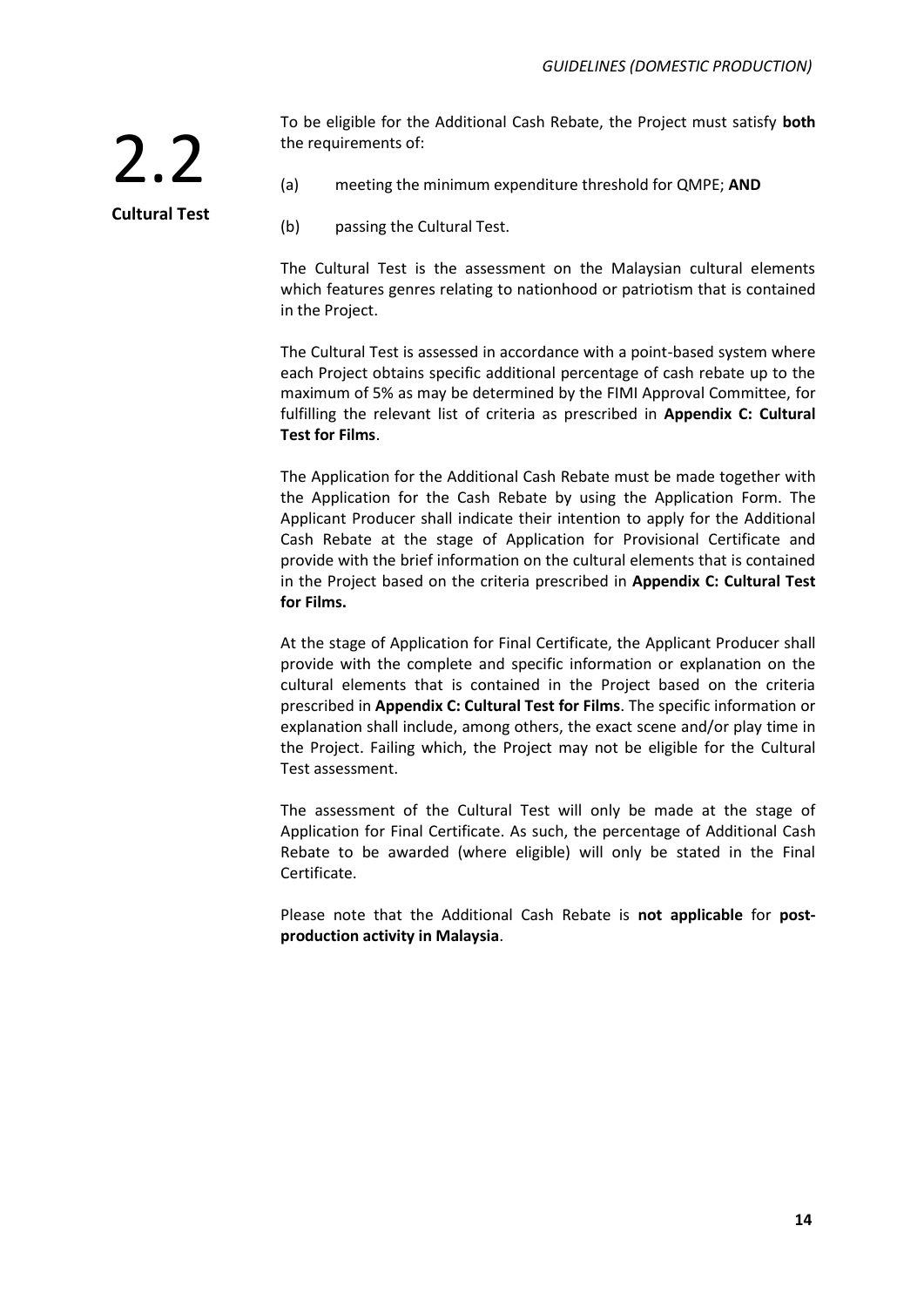The formats which are eligible for FIMI are:

### **1. Feature films, including theatrical documentary features, animated features and IMAX**

A feature film is intended to mean a Film of at least **sixty (60) minutes** in length that is intended to be screened as the main attraction in commercial cinemas. For large-format projects such as IMAX it is intended that the Film to be at least **forty-five (45) minutes** in length.

### **2. A single episode programme**

This is a stand-alone programme of at least **sixty (60) minutes** in length that is exhibited commercially in a medium other than cinema. This category includes telemovies or movies-of-the-week, films released direct to DVD or films released on the internet, videoon-demand or a mobile phone delivery platform. A single episode programme other than a documentary may be an animated film.

### **3. A single episode documentary**

A single episode documentary must be at least **twenty-two (22) minutes** in length. A documentary is defined as a programme that is a creative treatment of actuality other than news, current affairs, sports coverage, magazine, infotainment or light entertainment programme.

### **4. A series or season**

A series or season of a series is a multiple-episode film that does not receive a cinema release but is exhibited commercially on another medium: e.g. straight to DVD or via the internet. A series or a season of a series must be at least two (2) episodes. Each episode must be at least **twenty-two (22) minutes** in length, with the exception of animation programs which must be at least **two (2) minutes and above**. A series or season of a series may be an animated film or a documentary.

Please note that the FIMI for Production Activity, will only be issued after completion of the entire series, with a minimum spend of QMPE Threshold (as described in **Section 2.1** above) (see **Section 2.5.1 Time frame requirements for television series). Multiple seasons in one (1) application are not allowed.** 

You must specify the format of your Project and provide a synopsis in your Application Form.

### **Eligibility formats**

2.3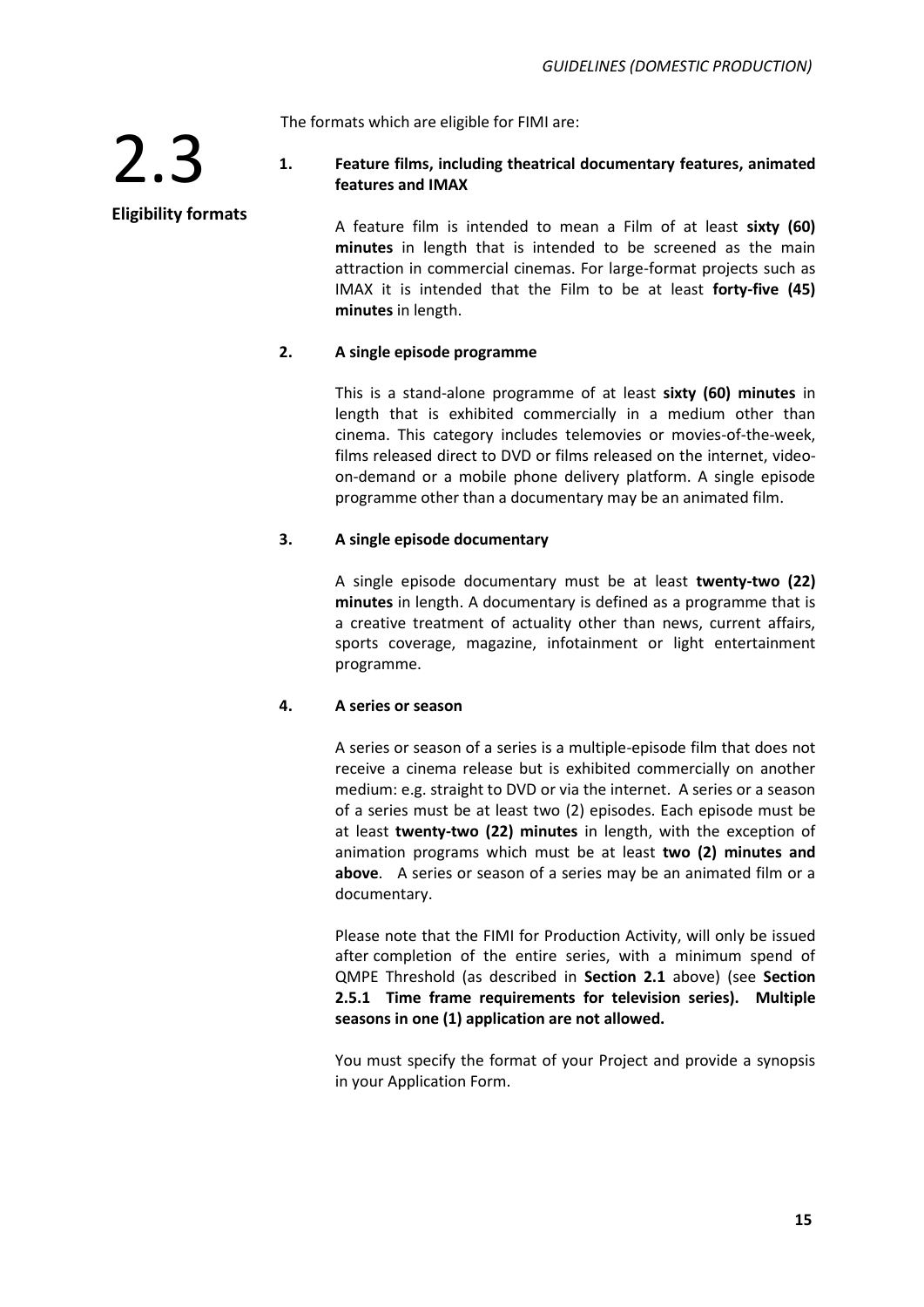**Eligible genres for television series**

A "television series" means a series such as a drama or comedy, and documentary series (see below).

For the purpose of FIMI, a television series must be made up of two or more episodes that:

- are produced wholly or principally for public exhibition on television under a single title;
- have a common theme or themes; and
- are intended for exhibition together in a national market or markets.

The first of these television series requirements applies to Project for both free-to-air (broadcast network) and paid/subscription television (cable or satellite) so long as the television series is to be released under a single title.

The second and third of these requirements describe how a television series is defined for the purposes of FIMI. The television series requirements mean that there must be a common element that draws the episodes of the series into a cohesive whole and that the episodes must be released under a single title.

A documentary television series may, for example, satisfy the definition where similar lives or events are examined to develop an overall hypothesis. A reality television series may meet the requirements if:

- the depiction of actual events, people or situations is the sole or dominant purpose of the television series, and
- the television series depicts those events in a dramatic or entertaining way with a heavy emphasis on dramatic impact or entertainment value.

**Details of a "television series" format are required in the Application Form and must include a synopsis as well as a statement that the series is intended to be exhibited on television together in at least one national market.**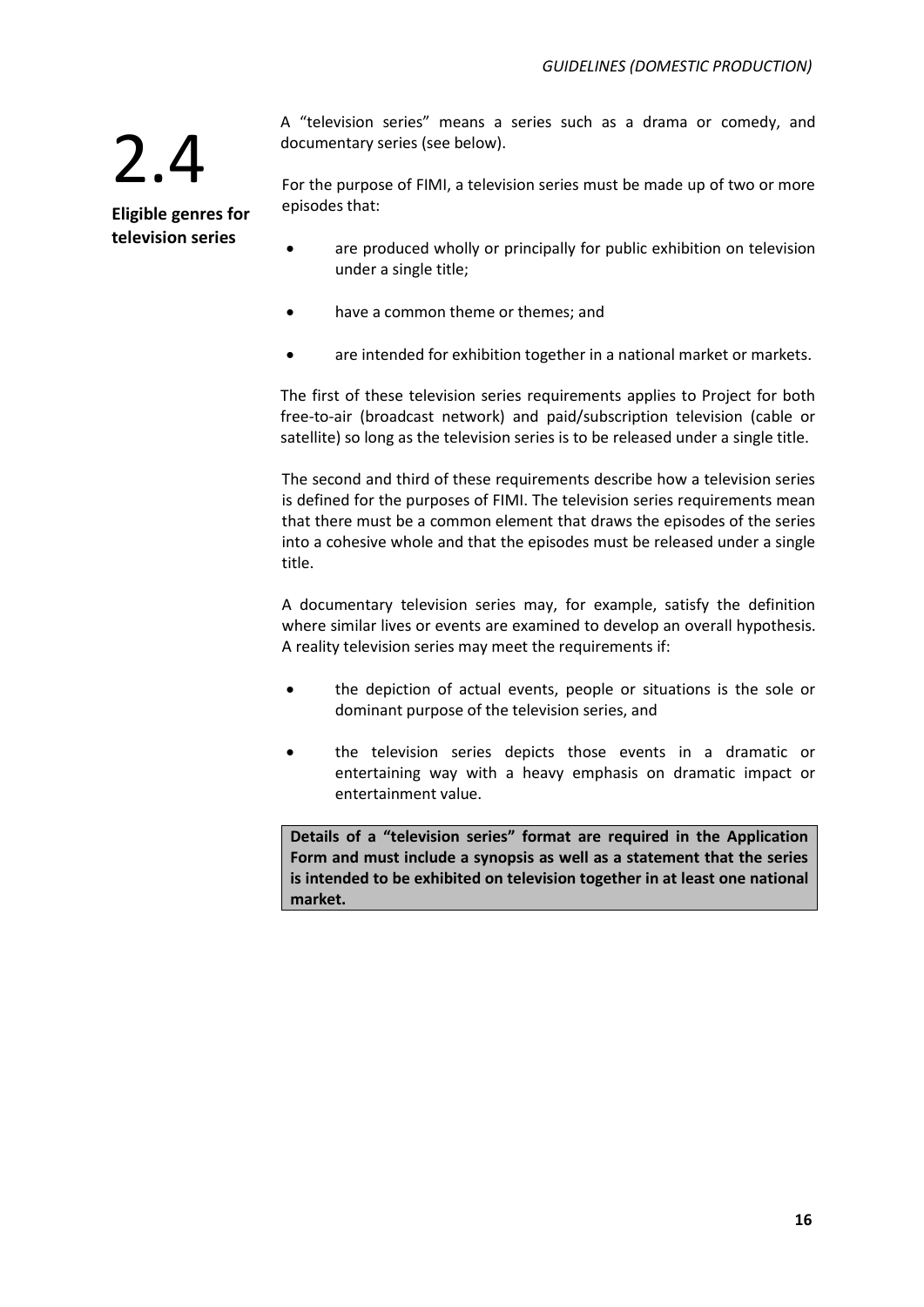2.5 **Eligible Applicant Producer**

To be eligible for FIMI, the Applicant Producer must fulfill the following requirements to qualify as an "Eligible Applicant Producer":

- (a) the Applicant Producer company is a company duly incorporated under the Malaysian Companies Act 2016 with a valid Malaysian Company Registration Number issued by the Companies Commission of Malaysia (CCM); **AND**
- (b) the Applicant Producer has a valid and subsisting FINAS film production license.

Documentation evidencing the fulfillment of the above-mentioned requirements is required to be produced by the Applicant Producer when applying for the Provisional Certificate, the Final Certificate and when the cash rebate of FIMI is due to be paid in Malaysia.

Where several production companies are involved in making a Project, the company that is eligible to claim for FIMI is the one that meets the above requirements. Although there may be a number of entities that make arrangements for, or carry out activities necessary for making a Project, only one company can be eligible for FIMI. FIMI will be granted to the company that is responsible for all of the aforementioned activities or Malaysian activities.

In practice this means that the Applicant Producer must be the company through which all transactions are channeled. For example, the expenditure incurred in contracting a company to engage actors (that is, its fees for that service, and the actors' fees themselves) qualifies as production expenditure as long as the applicant production company is able to account for these costs in its audited expenditure statement.

**Details of the registered name of the production company, Malaysian company registration number, registered address, and names and addresses of the company directors are to be provided in the Application Form. The relevant documents verifying this information and confirming the legal status of the company and the company's responsibility for the production of the Project must be submitted with the Application Form which include but not limited to the followings:**

- **(a) Constitution (Memorandum & Article of Association (M&A)) / Written confirmation duly signed by a director confirming that the Company does not have Constitution;**
- **(b) Form 9 (Certificate of Incorporation) OR Companies Act 2016 Section 14 & 15;**
- **(c) Form 24 (Complete Return Of Allotment of Shares Form) / Annual Return OR Companies Act 2016 – Section 46;**
- **(d) Form 49 (Notification of Change in the Register of Directors, Managers and Secretaries Form) OR Companies Act 2016 –**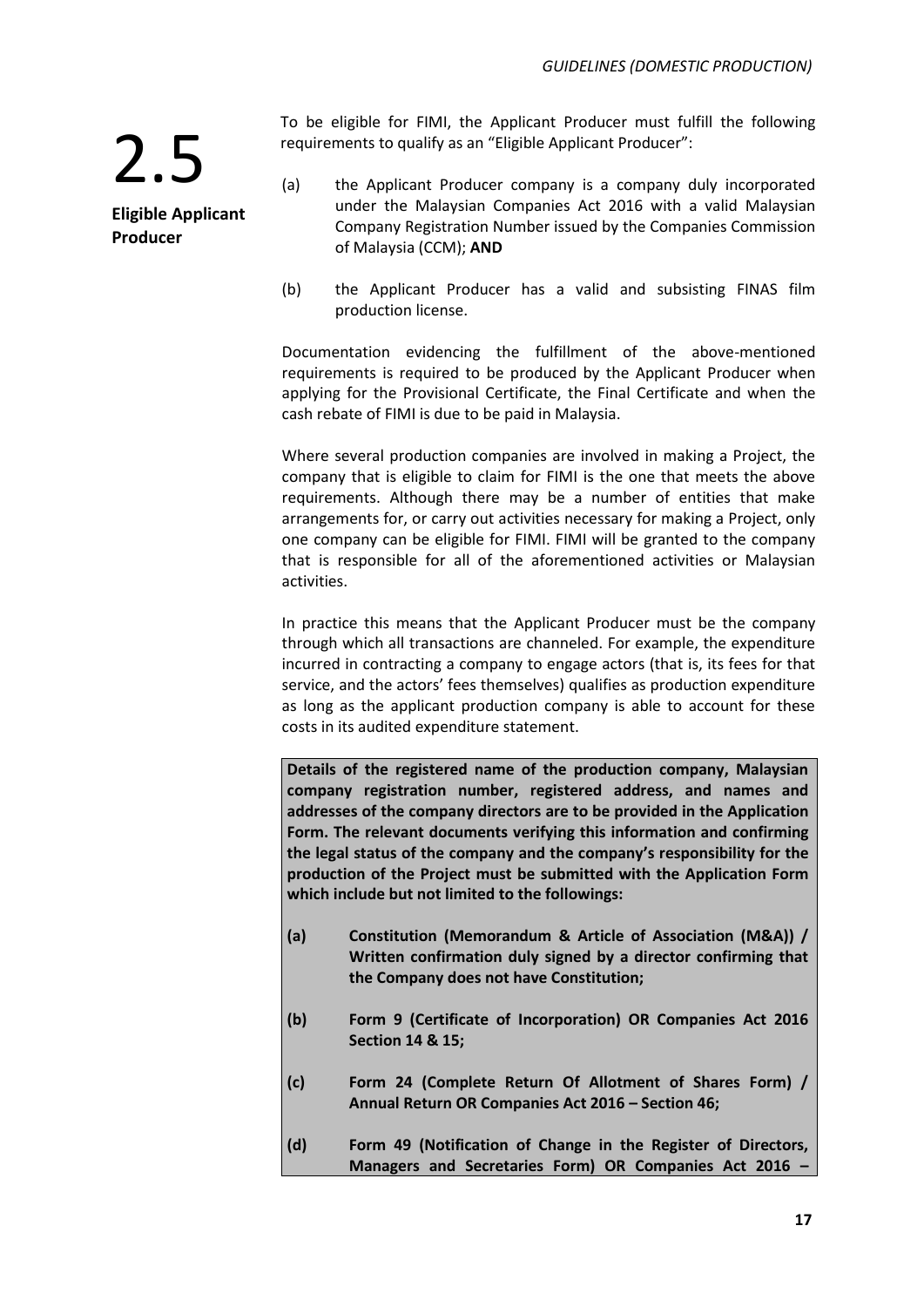**Section 58 & 236(2);**

- **(e) CCM Search of not more than three (3) months; and**
- **(f) Winding Up Search of not more than three (3) months.**

**Please refer to the checklist in Appendix A - Checklist prior to submitting your application of these Guidelines prior to submitting your application. You must also attach Monthly Production Reports (MPRs), call-sheets and the Production Schedule to your Final Application Form.**

The production company:

- (a) involved in the Project must be independent from the Applicant Producer (i.e. there is no common management, ownership or control between the same) or it shall not be a Related Corporation with the Applicant Producer. It is not the intention of FIMI for such production company who is a Related Corporation to the Applicant Producer to benefit from FIMI. In view thereof, the Applicant Producer is not eligible for FIMI in the event where such production company is not independent from the Applicant Producer or it is a Related Corporation with the Applicant Producer; and
- (b) such production company involved in the Project is aware of these Guidelines and understands its terms of assessment and procedures as described herein.

\*Malaysian Television Broadcasters are **NOT ELIGIBLE** for FIMI. However an independent film production company that is engaged for a particular production project by a television broadcaster will be eligible to apply for FIMI.

For information about taxation and the other obligations of companies commencing business in Malaysia, such as incorporating a Malaysian company or filing business activity statements and annual income tax returns please consult the Company Commission of Malaysia (CCM) (www.ssm.com.my) or Inland Revenue Board of Malaysia (www.hasil.gov.my) websites.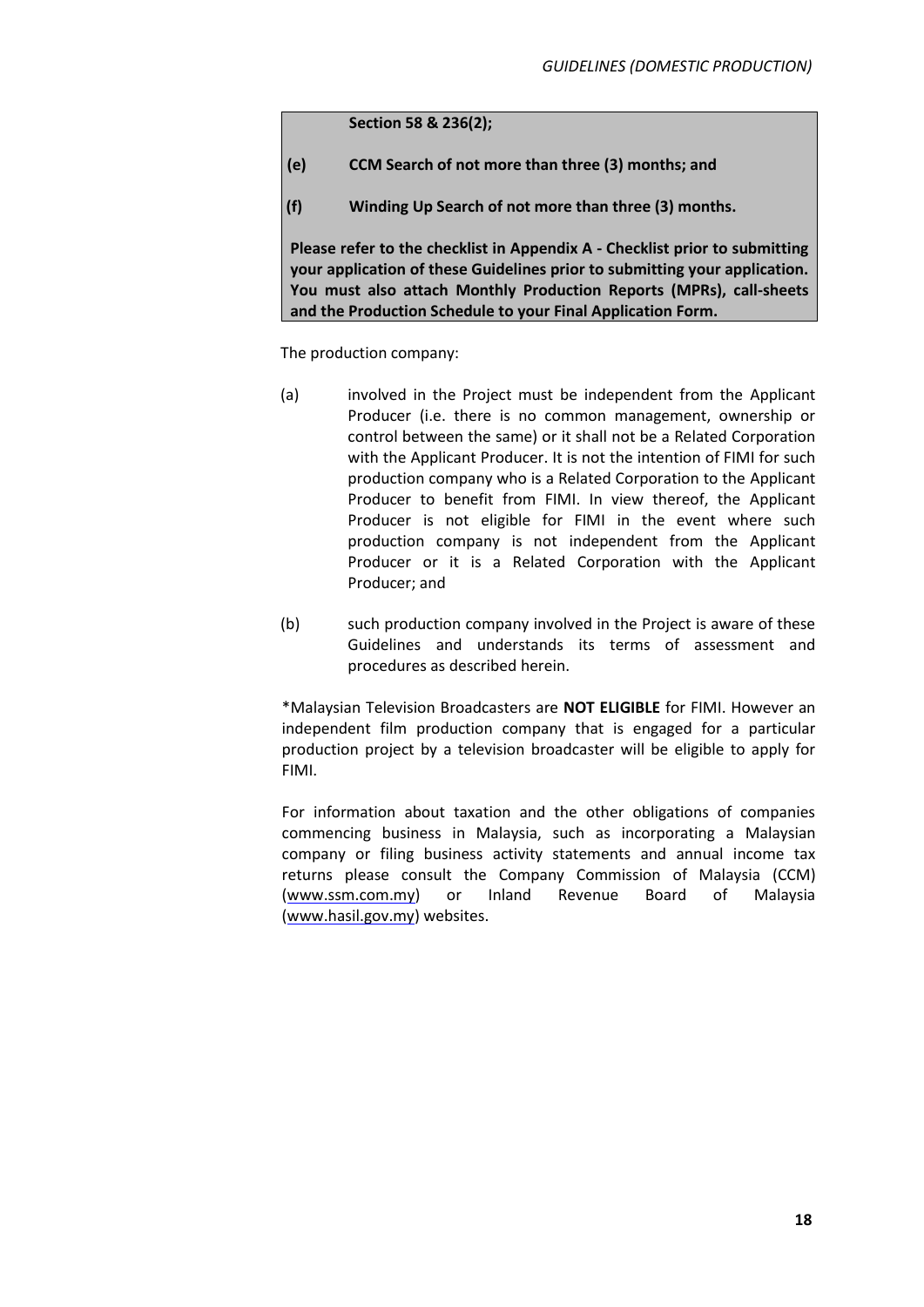**Commencement and completion time frames**

Upon completion of the Project, the Applicant Producer must provide a soft copy of the Project or other proof/evidence acceptable to FIMO within thirty (30) days or such time period which has been approved by FIMI Approval Committee. The Final Certificate will not be issued if the Applicant Producer fails to comply with this requirement.

**Dates of commencement and completion of principal photography or of production of the visual image must be outlined in your Application Form.**

### **2.6.1 Time frame requirements for television series:**

Qualifying television series must be completed within a given time frame, as stated in the Provisional Certificate. Please note this refers to the actual length of the completed Project, rather than 'commercial hours' or 'broadcast hours' which may include, inter alia, time for advertisements and sponsored content in your Application Form. The length of this time frame depends on whether the series is predominantly an animation or a live action series.

You must indicate in your Application Form whether your series is predominantly a digital or other animation, and the time frame taken to produce it. The test of whether the series is predominantly an animated series is assessed on a case-to-case basis.

Please note that the entire television series (excluding television series which is predominantly a digital animation or other animation / live action or other television series that is not predominantly an animation) **is to be completed within eighteen** (**18) months upon commencement of expenditure**.

Further:

- If a television series is predominantly a digital animation or other animation, the entire production of the series **must be completed within thirty-six (36) months**. This period commences at the moment production expenditure is incurred. This time frame requirement does not include any production expenditure for a pilot for said television series.
- For a live action or other television series that is not predominantly an animation, principal photography for the series **must be completed within a period of eighteen (18) months** from the moment production expenditure is incurred. The time frame excludes the principal photography of any pilot episode.

In the event the Applicant Producer applies for the extension of the time frame for the production, as stated in the Provisional Certificate:

- (a) FIMI Approval Committee shall have the sole and absolute discretion whether or not to allow for such extension; and
- (b) if approved by FIMI Approval Committee, the total time frame for the production shall be at the maximum of thirty six (36) months.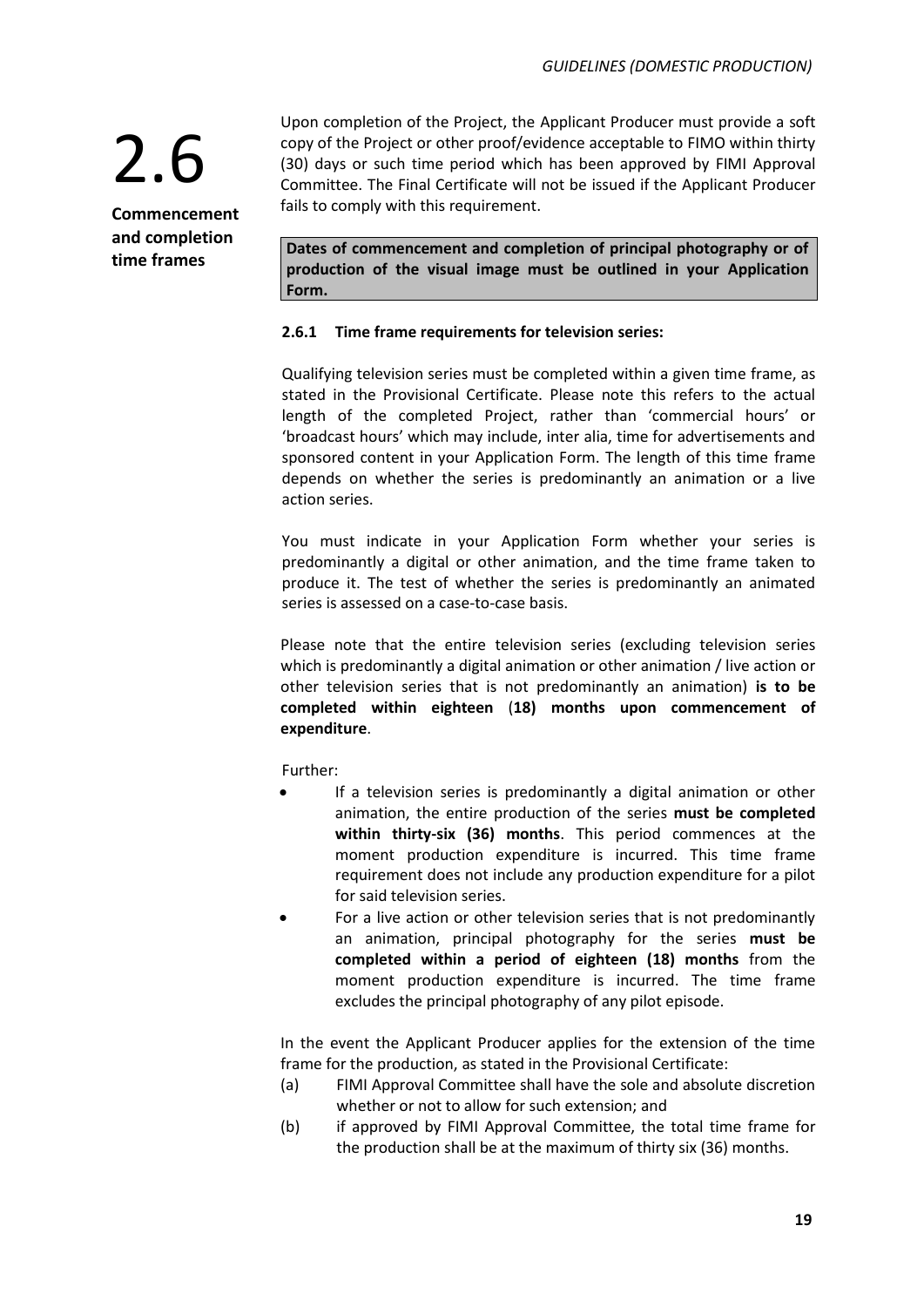**Malaysian Crew and intern requirement**

To qualify for FIMI, the Applicant Producer is required to fulfill two requirements regarding crew and interns, as follows:

• **Crew**

Employ at least **80%** of the production crew who is a Malaysian citizen or persons having Malaysian permanent residency status. Copies of the crews' identity cards, type of work and permanent residency certificates must be provided to FIMO. All Malaysian crew employed in the production should be registered with an authorized association for production crews. This is not applicable for co-production projects.

• **Intern** (an additional requirement and separate from the 30% local crew requirement above). There are minimum 5 of understudy interns required.

2.8 **Required documentation** Sufficient information must be included in the Application Form to enable FIMI Approval Committee to make an informed decision as to whether the Project and the Application qualifies for FIMI. Please refer to the Checklist provided under **Appendix A - Checklist prior to submitting your application** of these Guidelines for the complete list of documentation required for both Provisional Certificate and Final Certificate.

On appeal to FIMI Appeal Committee, FIMI Appeal Committee may require further documentation and/or information to support any appeal application and all information and documents requested must be submitted to FIMO in a timely manner.

The Applicant Producer shall ensure that the Project/content of the Project:

- Does NOT contain issues deemed insulting, offensive and/or portraying Malaysia in a negative light.
- Does NOT insult, offend and affect the sensitivity of any religion in Malaysia.
- Does NOT threaten the security and harmony of Malaysia.
- Must comply to and obtain certification from the Film Censorship Board (*Lembaga Penapis Filem*) from the Ministry of Home Affairs.
- Does NOT contain material that could give rise to any civil or criminal liability under the applicable law in Malaysia;
- Does NOT contain content which damages the image of Malaysia
- Comply with all applicable laws, requirements, regulations and guidelines in Malaysia at all times, including but not limited to, if applicable, any conditions as may be imposed by the Central Agency for Application for Filming and Performance by Foreign Artistes (PUSPAL) or other applicable laws, regulations, requirements or directives which may from time to time be enacted and/or amended by the relevant authorities.

**Project/Content Guidelines**

2.9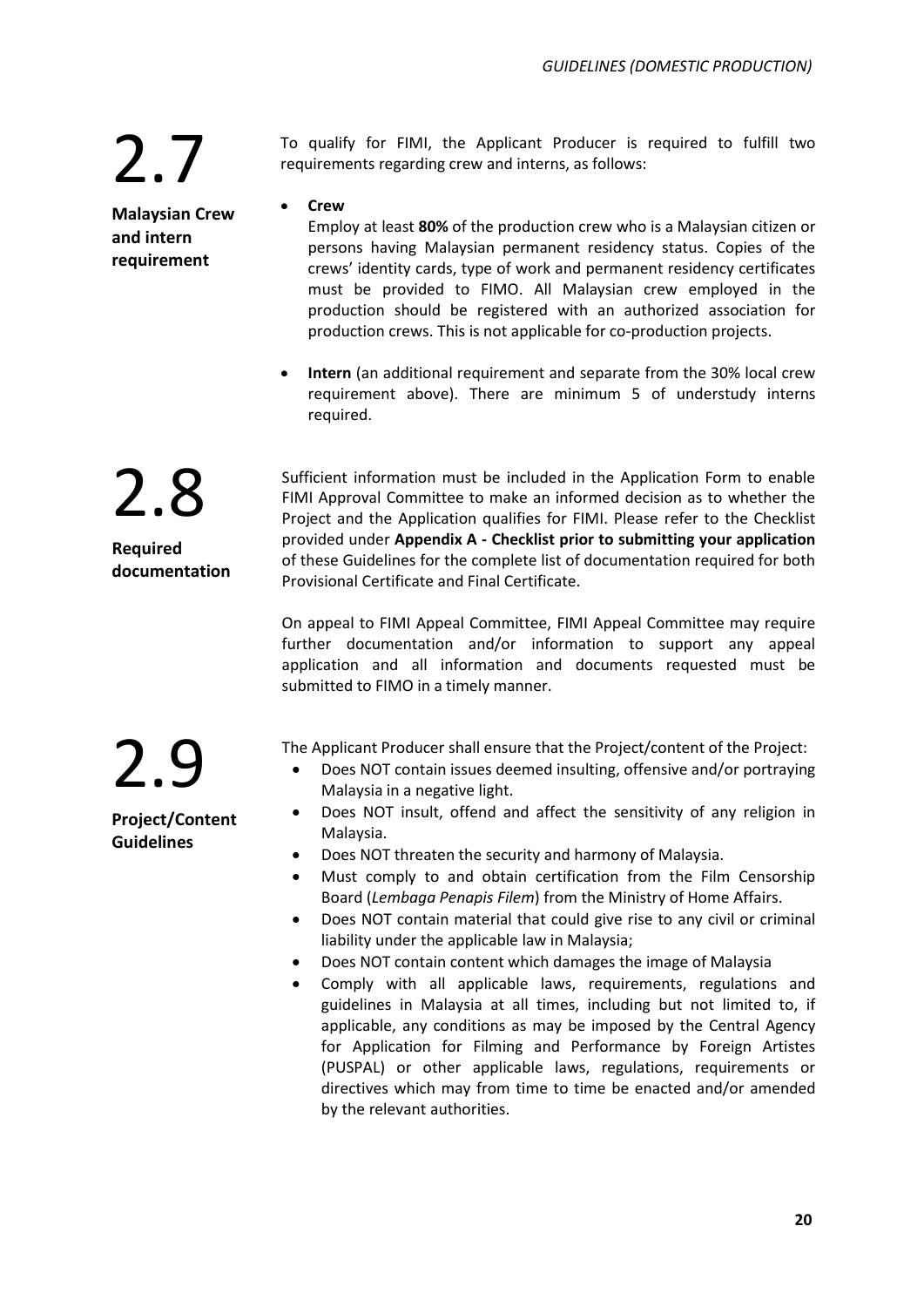**Intellectual Properties of the Film**

To be eligible for FIMI, the Applicant Producer must own the intellectual properties (IPs) of the Film. The Applicant Producer must provide the relevant documentations to evidence the Applicant Producer's ownership of the intellectual properties of the Film (including but not limited to the duly executed and stamped copy of the relevant agreement/contract).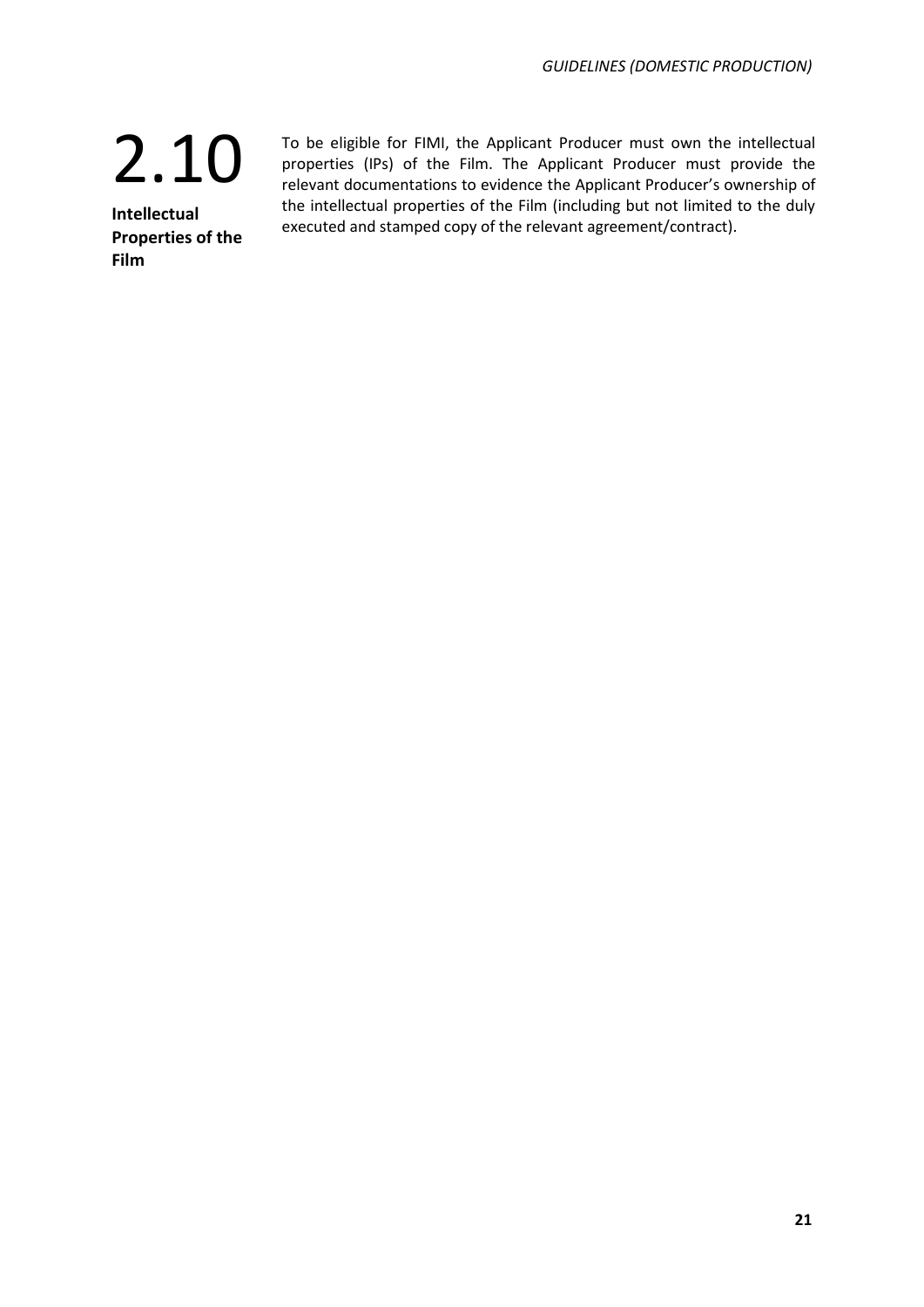# 3

**Postproduction Activity in Malaysia**

## **QMPE**

**Section 3** of these Guidelines sets out the core eligibility criteria for receiving FIMI for post-production activity. To be eligible for FIMI for Post-Production activity, the Eligible Producer must spend a minimum of **Malaysian Ringgit Two Hundred and Fifty Thousand (MYR250, 000.00)** of QMPE in order to be entitled to the Cash Rebate . Only QMPE that is incurred on or in relation to post-production counts towards either the expenditure threshold or the refunded amount. Only a single application is required. Guidelines in this **Section 3** are specific to post- production and guidelines that are specific to production continue to apply.

Applicant Producer should note that costs attributable to post- production services provided outside Malaysia (for example work outsourced offshore) is not eligible as qualifying post-production expenditure. The postproduction activities must be undertaken in Malaysia to be eligible as QMPE.

FIMO defines post-production as:

- (a) the creation or manipulation of audio or visual elements (other than principal photography, pick- ups or the creation of physical elements such as sets, props or costumes) for the production examples of which as provided in **Appendix B: Procedures of Film Production** .of these Guidelines; and
- (b) activities of qualifying post-production expenditure that are reasonably related to the activities mentioned in paragraph (a) above.

Activities that are necessarily related to post-production activities are also considered for the purposes of FIMI. This means that expenditure that is not strictly on post-production tasks, but is necessary to those tasks could also be qualifying post-production expenditure. This could cover, for example:

- airfares, salaries and per diems for visual effects or production staff sent to Malaysia to oversee or undertake the post-production work;
- salaries, equipment costs and hires, and facilities hire for use in a model or green-screen shoots;
- costs such as actor's fees or per diems for working on Additional Dialogue Recording (ADR); and
- freight of prints to and from the film laboratories.

Please keep in mind that all claimed expenditure must be in relation to postproduction work.

Animation is generally considered a production activity, unless it is added during post production to enhance or complement a live action shot. If you consider that as post production, please contact FIMO to discuss the matter. FIMI Approval Committee or FIMI Appeal Committee reserves the right at any time, in its sole and absolute discretion, not to accept a task that FIMI Approval Committee or FIMI Appeal Committee believes, in its sole and absolute discretion, is not in its opinion considered as a post-production activity.

3.1 **What are postproduction tasks?**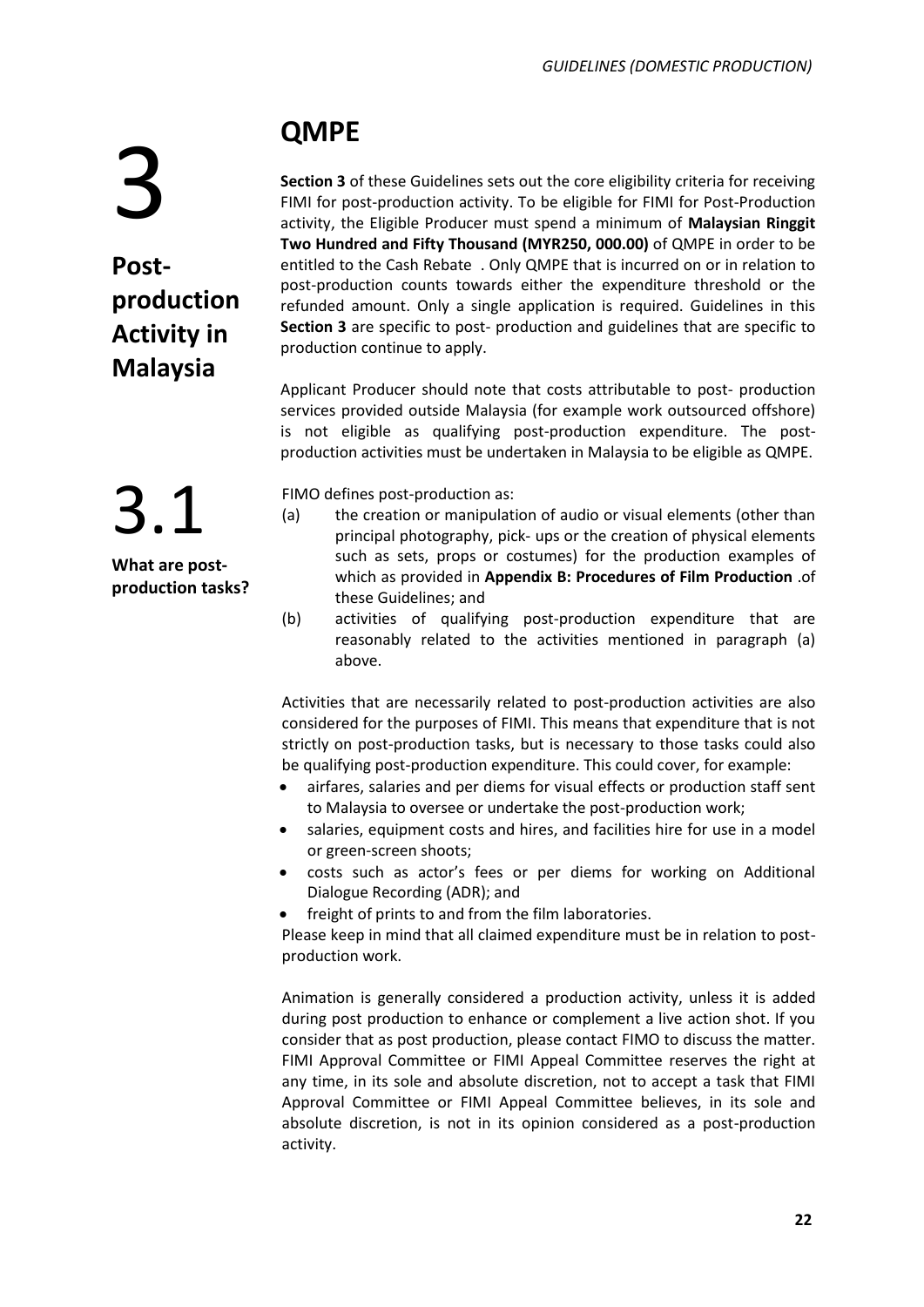3.2 **Expenditure** 

**threshold**

An Applicant Producer must spend at least **Malaysian Ringgit Two Hundred and Fifty Thousand (MYR250,000.00)** of QMPE in order to be entitled to the Cash Rebate based on the QMPE for qualifying post-production expenditure on a Project which is in an eligible format (see list of eligible formats in **Section 3.3** (**Eligible Formats)** of these Guidelines).:

### **3.2.1 Expenditure statements**

Expenditure statements should contain the information necessary to enable FIMO to conduct verification of qualifying post-production expenditure. If the Applicant Producer does not have access to information such as the general ledger, appropriate information must be included to enable FIMO to verify the expenditure.

The expenditure statements submitted should include:

- the service provider's full quote or gross bid (including budget breakdown/costs per shot)
- stamped copy of the production services agreement or contract
- a transaction log
- any approved change orders
- copies of invoices issued by the service provider, and
- a letter from a director of the Company or equivalent of each postproduction service provider stating their opinion personally that:
	- (a) the expenditure incurred in carrying out the post- production activities is attributable to goods and services provided in Malaysia, and
	- (b) indicating the names (if any) of foreign non-cast personnel brought to Malaysia for periods of less than two (2) cumulative weeks to provide post- production services of the film (or seven (7) cumulative days for documentary or commercials). Relevant documents evidencing such activities should also be provided.

**You must attach expenditure statements outlining all qualifying postproduction expenditure to your Application Form.**



**Eligible formats**

Eligible formats for FIMI are the same as those for production activity, as stated in **Section 2.2 (Eligible Formats)** of these Guidelines.

**You must detail the Project's format on your Application Form. You must also outline the post-production work involved (for example—187 visual effects shots of plane exploding, wire removal, editing and Additional Dialogue Recording). Copies of all fully executed and stamped contracts with providers of services with a large value (for example, an individual post production service provider) must be attached to the application. You should also be prepared to provide any other service contracts on request.**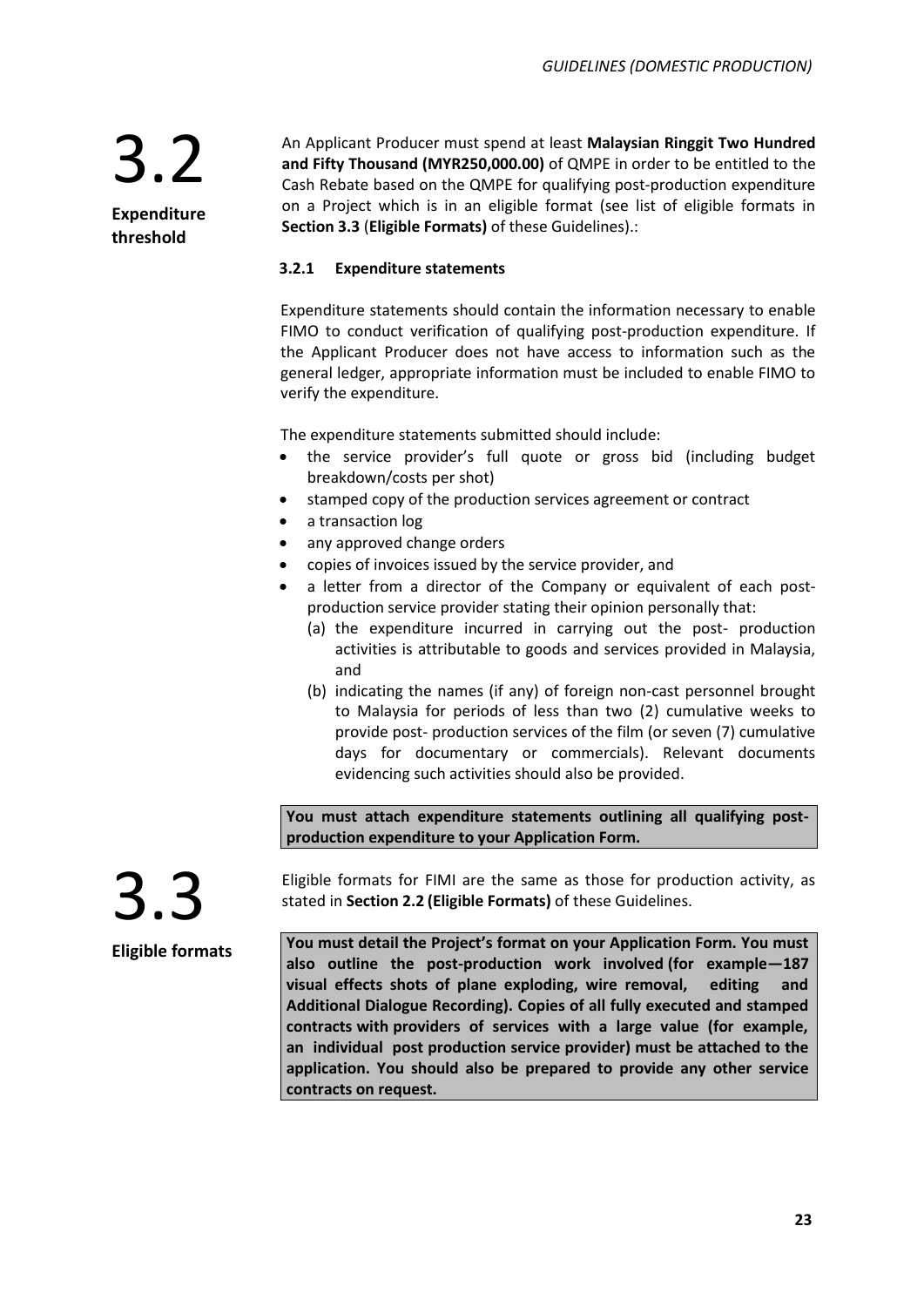**Eligible Applicant Producer**

To be eligible for FIMI, the Applicant Producer must be a company duly incorporated under the Malaysian Companies Act 2016 with a valid Malaysian Company Registration Number issued by the Companies Commission of Malaysia (CCM). This applies both when the company applies for the Provisional Certificate, the Final Certificate and when FIMI is due to be paid in Malaysia.

The eligible production company is the sole company that is responsible for carrying out, or making the arrangements for the carrying out of, all the activities that were necessary for post- production in Malaysia. Depending on the Project, this could be for example:

- a Malaysian company set up to manage or commission one or more Malaysian companies to provide post- production work for the production;
- the 'lead' Malaysian post- production company which either undertakes all the post- production work in Malaysia or subcontracts any Malaysian post-production work it does not undertake to other companies; or
- a Malaysian production company or production services company.

Applicant Producer should note that verifying documents (such as a production services agreement or contract) must be provided to confirm the Applicant Producer is the sole company that carried out, or made the arrangements for the carrying out of, all the activities that were necessary for post-production in Malaysia.

Please note that the Application Form requires written confirmation from the Project's production company or commissioning studio (as the case may be) that the Applicant Producer is permitted to apply for FIMI.

**Details of the registered name of the Applicant Producer company, Malaysian company registration number, registered address, and names and addresses of the company directors are to be provided in the Application Form. The relevant documents verifying this information and confirming the legal status of the company and the company's responsibility for the production must be submitted with the Application Form which include but not limited to the followings:**

- **(a) Constitution (Memorandum & Article of Association (M&A)) / Written confirmation duly signed by a director confirming that the Company does not have Constitution;**
- **(b) Form 9 (Certificate of Incorporation) OR Companies Act 2016 Section 14 & 15;**
- **(c) Form 24 (Complete Return Of Allotment of Shares Form) / Annual Return OR Companies Act 2016 – Section 46;**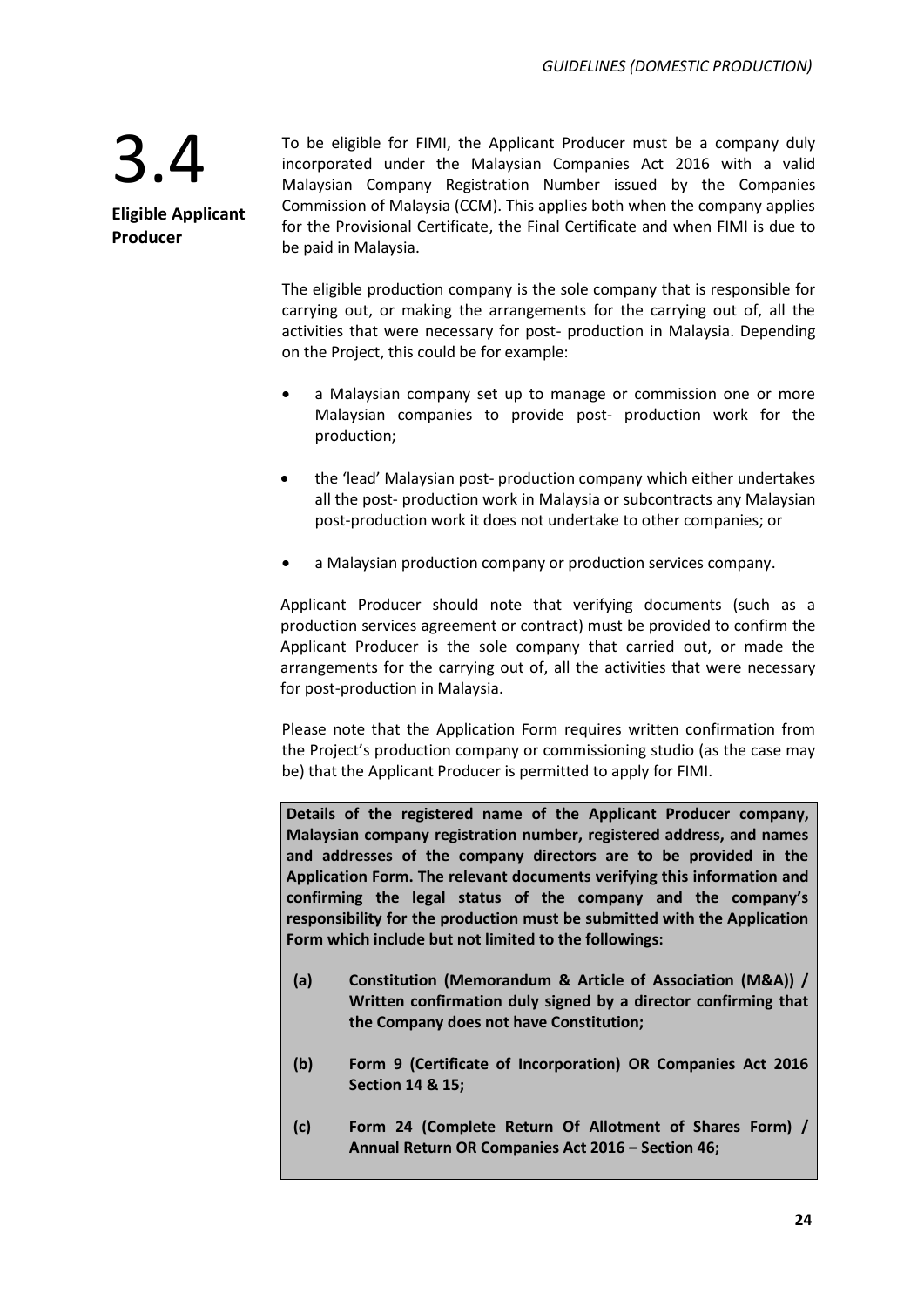- **(d) Form 49 (Notification of Change in the Register of Directors, Managers and Secretaries Form) OR Companies Act 2016 – Section 58 & 236(2);**
- **(e) CCM Search of not more than three (3) months; and**
- (f) Winding Up Search of not more than three (3) months.

**Please refer to the checklist in Appendix A - Checklist prior to submitting your application of these Guidelines prior to submitting your application.**

### **3.4.1 Note for Applicant Producer who is also the service provider**

Please keep in mind that in cases where the Applicant Producer company is also the company that carries out post-production work or subcontracts the post-production work to other service providers in Malaysia, only expenditure that is incurred by the Applicant Producer is eligible as QMPE.

This means that if the Applicant Producer has undertaken all the postproduction work in Malaysia, only its direct costs may be eligible as QMPE. Please see **Section 4 (Production Expenditure and Qualifying Malaysian Production Expenditure (QMPE))** for further information.

Applicant producers should contact FIMO early, ideally before post production commences, if there are any questions concerning the implications of proposed arrangements for carrying out post-production activities in Malaysia.



The commencement date for a Project seeking to qualify for FIMI is the date on which qualifying post-production expenditure is incurred on, or in relation to, post-production. In your Final Certificate Application Form you must specify the dates on which post-production in Malaysia commenced and was completed.

**Commencement and completion time frames**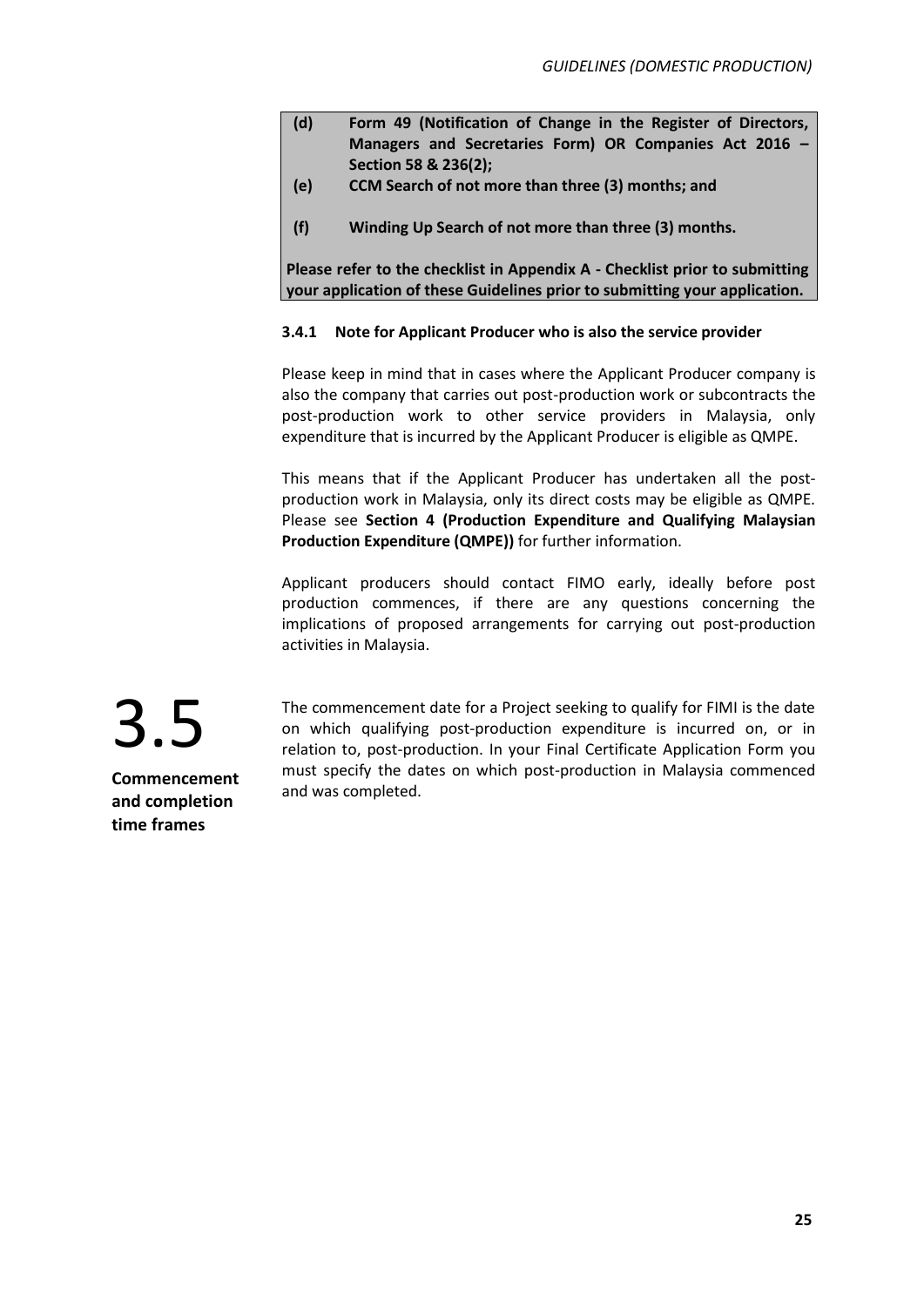Both the key criteria for qualifying for the Cash Rebate and the basis for calculating the refund amounts are based on the amount actually spent and paid by the Applicant Producer company on goods, services and land (or used locations) in Malaysia. Original (or certified true copy) receipts evidencing such expenditure will be required for the FIMI Final Certificate process.

4 **Production Expenditure and Qualifying Malaysian Production Expenditure (QMPE)**

Expenditure incurred in Malaysia for the purposes of making the production and/or post production of a Project will be considered as QMPE. This is further explained in **Section 4.1 (What is QMPE)** and **Section 4.2 (Minimum Work Week rule for non-cast members)** of these Guidelines.

In the event that actual QMPE incurred is more than 5% cost over-runs of the approved production costs indicated in the Provisional Certificate, then the Applicant Producer must obtain approval from FIMI Approval Committee (through FIMO) for the cost over-run. In the event that the approval from the FIMI Approval Committee is not obtained, the Applicant Producer may appeal to the FIMI Appeal Committee. In the event that such appeal is rejected, all unapproved cost over-runs will **NOT** count towards the QMPE calculation for FIMI.

Where necessary, invoices from any supplier used should be broken down to show Malaysian and non-Malaysian activity. This information should be computerized to facilitate an independent audit of the expenditure statements.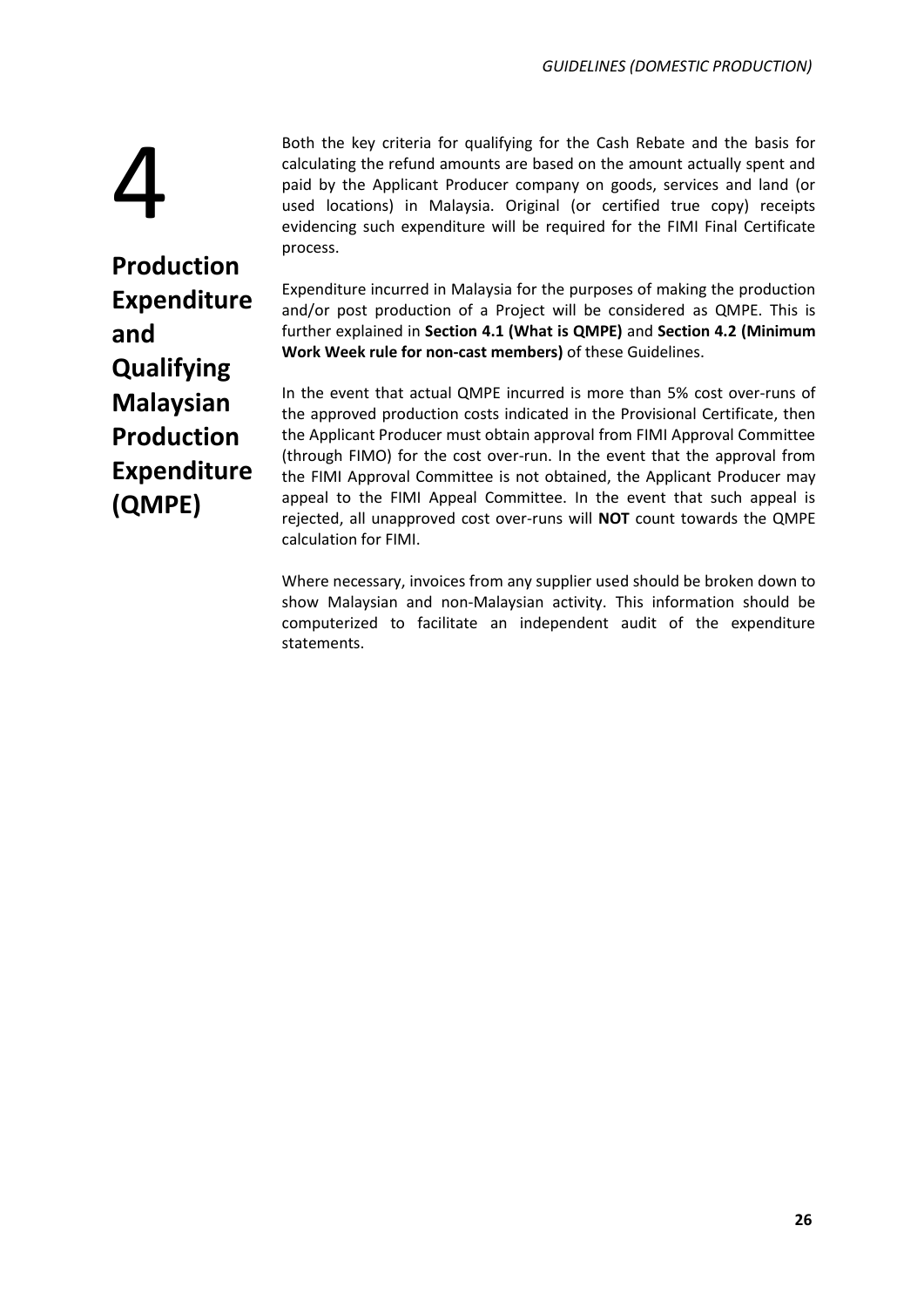QMPE has a dual role for the purposes of production activity. It:

4.1

**What is QMPE?**

- is the basis for determining whether the minimum expenditure threshold has been reached; and
- provides the basis of FIMI itself, as the amount of the cash rebate of FIMI is based on the total amount of QMPE.

QMPE also forms the basis of qualifying post- production expenditure for the amount of the Cash Rebate and is therefore also the basis for assessing expenditure thresholds and amount of the Cash Rebate for post- production activity. The sections below refer only to QMPE, but should be considered to apply equally to qualifying post- production expenditure for postproduction activity.

QMPE is defined as the Applicant Producer's production expenditure on the Project that is incurred for, or is reasonably attributable to:

- goods and services provided in Malaysia;
- the use of land located in Malaysia; and/or
- the use of goods that are located in Malaysia at the time they are used in the making of the production.

**Salary for services rendered in Malaysia**

**Domestic / Local Cast & Crew:**

**Please note that the cash rebate of FIMI is only claimable on the first Malaysian Ringgit Seven Million and Five Hundred Thousand (MYR7,500,000.00) of any one person's salary (cast and/or crew) for services rendered in Malaysia.**

**Foreign Cast & Crew:**

**Please note that the cash rebate of FIMI is only claimable on the first Ringgit Malaysia Seven Million Five Hundred Thousand (MYR7,500,000.00) of any one person's salary (cast and/or crew) for services rendered in Malaysia.**

Payment MUST be paid in Malaysia only. The QMPE must be incurred based on the date approved in the Provisional Certificate. All costs claimed as QMPE must be presented in an audited expenditure statement and attached to the Application Form as detailed in **Section 8 (Your Application)** of these Guidelines.

The following expenditures or part thereof, may be regarded as QMPE and should be included in the Applicant Producer company's audited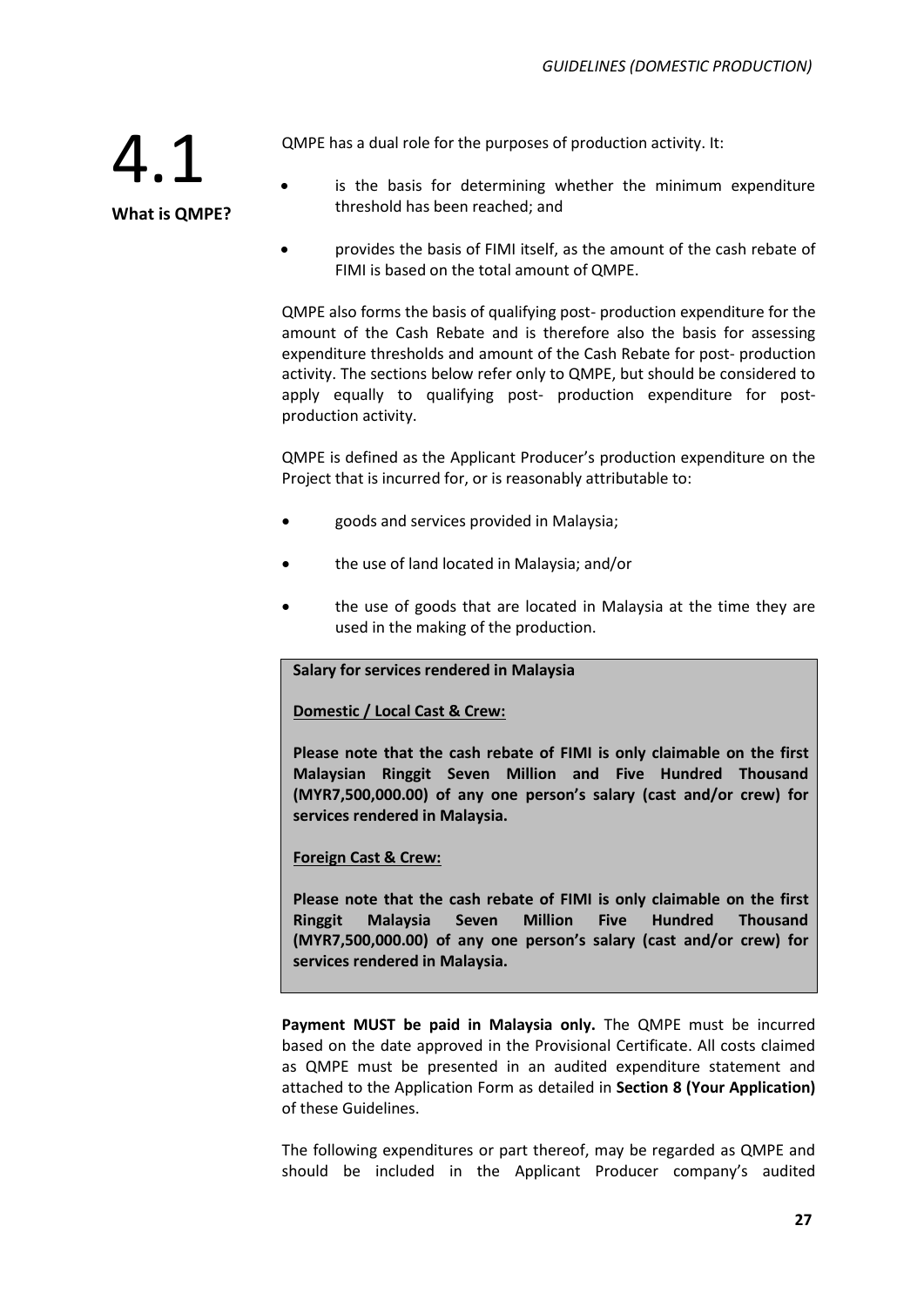expenditure statement after you have read the more detailed explanation below:

- Service Provided in Malaysia
- Apportionment of service provided
- Malaysian-based Insurance (other than forms of insurance which constitute financing)
- Legal expenses incurred in Malaysia
- Travel within Malaysia
- Fright travel within Malaysia

### **4.1.1 What is a 'Service Provided in Malaysia'?**

A service is provided in Malaysia if the service provider is located in Malaysia and must be a registered Malaysian company at the time when the service is provided. Any production expenditure on the film to the extent to which it is incurred for, or is reasonably attributable to, services performed outside Malaysia will be deemed non-QMPE. If any services are provided outside of Malaysia (for example where a cast member, director or producer returns to the United States of America (USA) to work on or oversee post-production or a visual effects company subcontracts work offshore) only the proportion of expenditure attributable to the period during which the service was located in Malaysia is QMPE.

### **4.1.2 Apportionment of services provided**

Apportionment calculations may be utilized where a service provider's contract does not distinguish between the services provided in and outside Malaysia.

For example, if cast or crew member contracts specify a fixed fee for all services provided, the amount that could be claimed as QMPE will need to be based on the number of days the cast or crew member provided their services in Malaysia. To calculate the QMPE amount, the contract fee should be divided by the total number of days worked to establish a daily rate, then multiplied by the number of days the service was provided in Malaysia.

When undertaking apportionment calculations, Applicant Producer should use the rate which reflects the services provided. For example, where the contract specifies an hourly, daily or weekly rate, and/or rates differ between rehearsals / pre-production, principal photography and postproduction, then QMPE should be calculated using the appropriate rate for the time spent providing the service. If services are provided on a part time or on exclusive basis, the QMPE should be calculated on the hours worked using a standard 8-hour day.

In order to apportion costs based on the number of days, the day of arrival and/or departure from Malaysia is considered a day that services are provided in Malaysia as long as services are provided to the production during part of that day.

Productions undertaking work in Malaysia and other countries should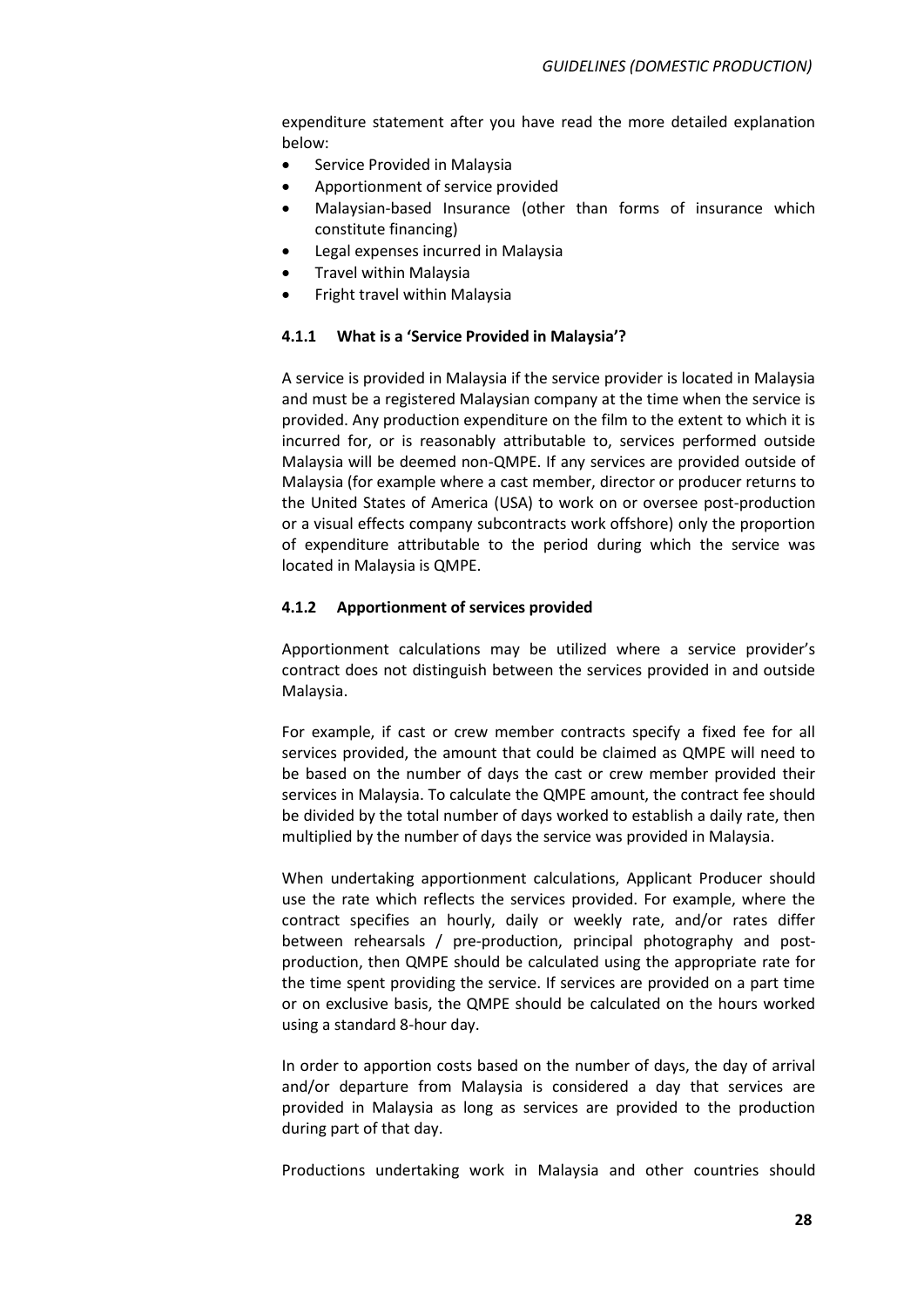maintain a travel spreadsheet to assist in verification of claimed expenditure, it would also be helpful for assessing the Minimum Work Week rule for non-cast members (please see **Section 4.2 (Minimum Work Week rule for non-cast members))** of these Guidelines for further information). Where the provision of a service in Malaysia involves both a Malaysianbased company and a foreign subsidiary or parent company, please also see information of 'transfer pricing' in **Section 5 (Specific Expenditure Issues)** of these Guidelines.

**Please note that where remuneration of a person is claimed as QMPE and the person in question undertakes work on the production both inside and outside Malaysia, Applicant Producer must attach copies of fully executed contracts for such individuals to their application to verify that a reasonable apportionment has been correctly calculated. If the contracts do not verify the level of services performed both in and outside Malaysia, applicant must attach documentation which clearly outlines how the apportionment was calculated. Where a cast or crew member's full fee is claimed as QMPE, Applicant Producer must be able to confirm that no services provided outside Malaysia are attributable to that fee.**

### **4.1.3 Malaysian-based Insurance (other than forms of insurance which constitute financing)**

Expenditure on insurance policies that are unrelated to financing and are reasonably required for the making of the Project is regarded as production expenditure and may be claimed as QMPE where the service is provided in Malaysia. Examples include insurance for props, sets, wardrobes and miscellaneous equipment, and public liability insurance.

However, please note that FIMO has determined certain kinds of insurance such as extra expense, weather and negative film risk insurance, and completion guarantees and bonds are forms of financing. Accordingly, expenditure on them is not QMPE and such costs should not be identified as production expenditure.

In order to identify QMPE, please obtain breakdown of your insurance policy from your insurer. If your insurer is unable to provide a breakdown of the policy, Applicant Producer may make a fair and reasonable apportionment. You should consult with FIMO prior to making this apportionment.

### **4.1.4 Legal expenses incurred in Malaysia**

Legal expenses incurred in respect of services performed by a law firm in Malaysia during the making of the production may be claimed as QMPE. Such services would need to be integral to production activity, for example, contracting cast and crew, music clearances, insurance and lease agreements.

Applicant Producer should ensure that legal expenses that relate directly to Malaysian production activity are identified and invoiced separately. This will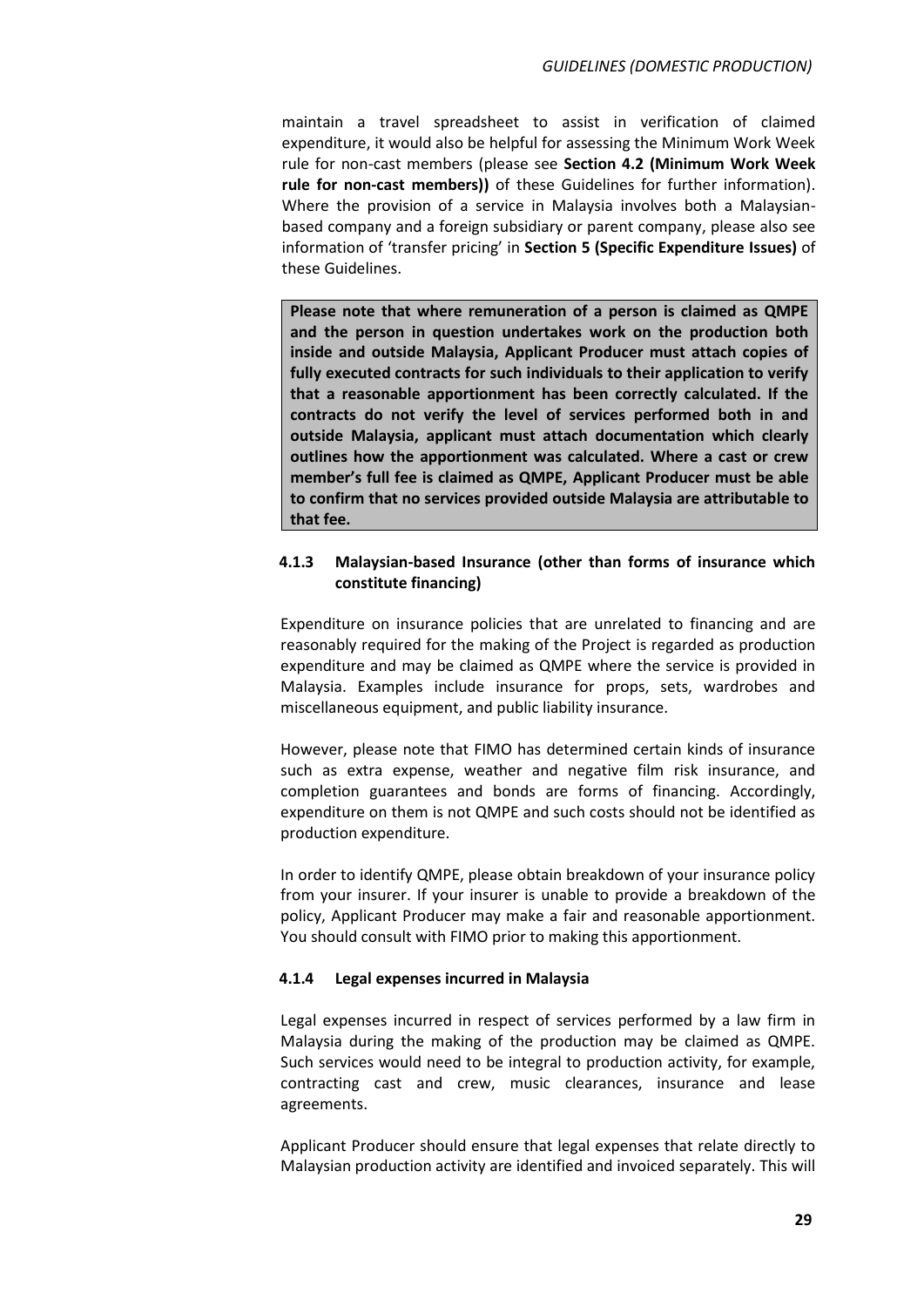assist in the preparation of expenditure statements which claim only QMPE for the FIMI.

Legal expenses that are incurred during development can only be QMPE to the extent that they relate to writers' contracts or the registration and protection of intellectual property rights in Malaysia, including matters pertaining to the chain of title for the Project.

### **4.1.5 Travel within Malaysia**

Travel costs that relate to production activity undertaken in Malaysia will be considered as QMPE where that travel only within Malaysia.

The cash rebate of FIMI applies only once per person for each Project. The Applicant Producer company will need to maintain detailed records of this expenditure in the form of a spreadsheet. The spreadsheet should be maintained during production and submitted with the application.

Please note that claiming of incoming travel for non-cast members is subject to the 'Minimum Work Week' rule outlined in **Section 4.2 (Minimum Work Week rule for non-cast members)** of this Guideline.

You must separately identify on your Application Form any expenditure on travel within Malaysia that is claimed as QMPE. Further, you must list in your Final Application Form cast and crew who are not Malaysian citizens and who worked on the film in Malaysia and the capacity in which they worked on the production.

### **4.1.6 Freight travel within Malaysia**

All freight travel costs within Malaysia necessary for the making of the production are QMPE. FIMI applies only once per person for each Project and the amount claimable are based on the highest amount of freight incurred within Malaysia. Please supply relevant documentation and ensure that all travel booking is done in Malaysia or via a Malaysian travel agent.

4.2 **Minimum Work** 

**Week rule for noncast members**

In order for costs associated with any crew member to be considered QMPE a non-cast member must work in Malaysia on the film for at least ("**Minimum Period**") two (2) cumulative calendar weeks (seven (7) cumulative days for documentaries or commercial). If the crew member works on the film for less than the Minimum Period, that person's remuneration, travel expenses/accommodation and per diems are not considered QMPE. This restriction is aimed at maximizing the impact of encouraging producers either to employ Malaysian residents to work on the production or to increase the amount of time non-residents work on the Project in Malaysia. No Minimum Period requirement in Malaysia applies to any cast members.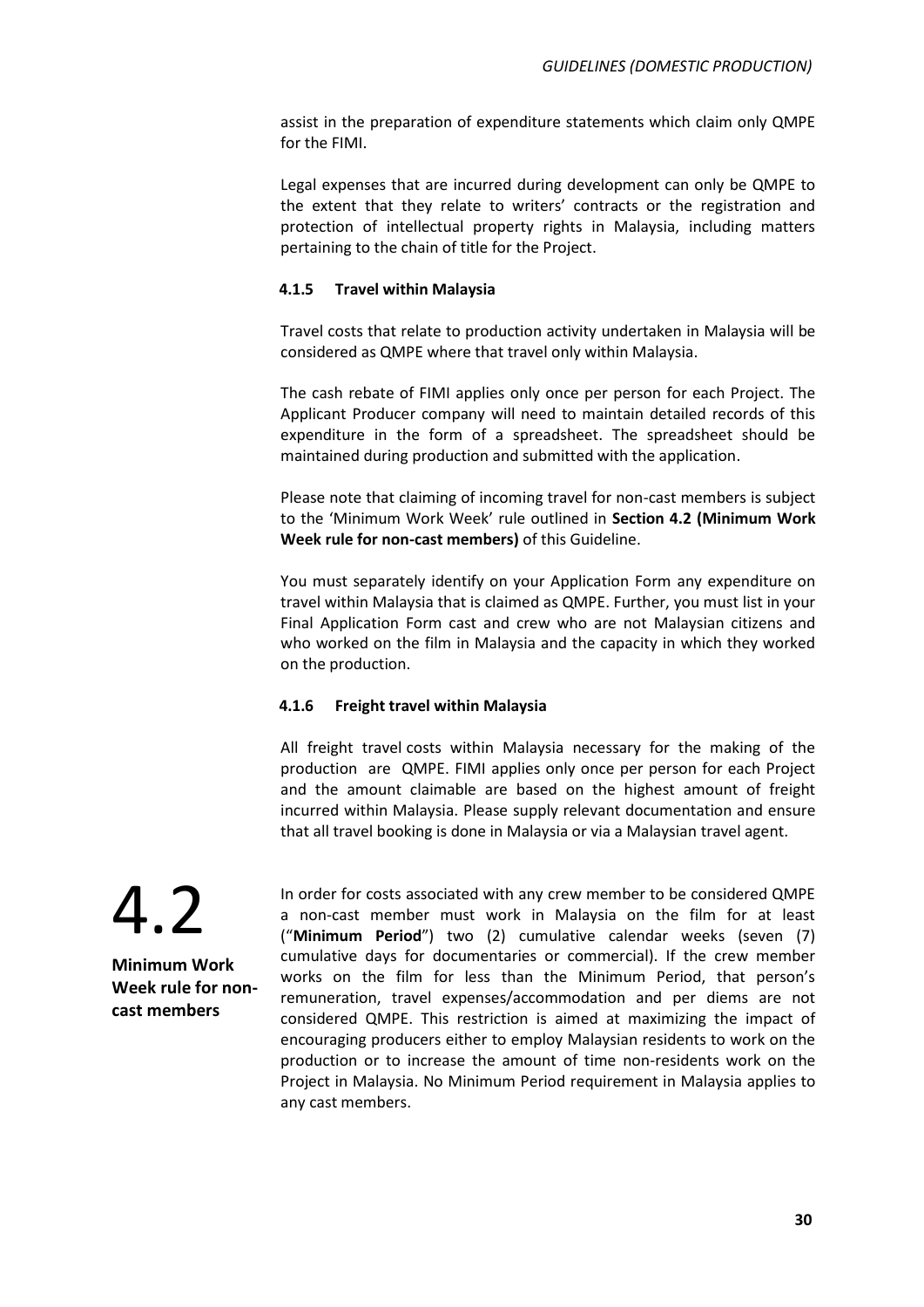# 5

This section outlines particular requirements that you must follow in preparing your application. It also explains the treatment of certain items of expenditure, based on rulings or determinations issued by FIMO that are often queried by Applicant Producer.

## **Specific expenditure issues**

5.1

**Accrual basis of expenditure**

5.2

**Currency exchange**

For the purpose of FIMI, expenditure will count as QMPE and/or production expenditure as long as it has been incurred and paid in full by the Applicant Producer company in Malaysia.

All production expenditure and QMPE incurred in foreign currencies must be converted into Malaysian Ringgit at such conversion rate published by Bank Negara of Malaysia at the time production expenditure is incurred or the average exchange rate between the first and last in-country spend transaction.

Official published exchange rates are available from Bank Negara of Malaysia at [www.bnm.gov.my/statistics/exchangerates.php.](http://www.bnm.gov.my/statistics/exchangerates.php.)

**Details of the foreign exchange rate on the date of commencement, the average currency exchange rate and the source from which the rates were derived must be included in the Application Form. All foreign currency expenditure must be converted to Malaysian Ringgit.**



**Transfer pricing**

Malaysia's transfer pricing rules are set out in Transfer Pricing Guidelines dated 20 July 2012 ("**2012 Guidelines**"), replacing the 2003 Transfer Pricing Guidelines. The 2012 Guidelines are intended to help explain administrative requirements pertaining to **Section 140A** of the Malaysian Income Tax Act 1967 and the Income Tax (Transfer Pricing) Rule 2012. In particular, **Section 140** allows the Director General of the Inland Revenue Board Malaysia (IRB) to disregard transactions believed not to be at arm's length and make the necessary adjustments to revise or impose tax liability on the persons concerned. With effect from 1 January 2009, **Section 140A** was introduced to specifically address transfer pricing issues.

The section requires taxpayers to determine and apply the arm's length price on controlled transactions.

The above rulings, determinations and other related IRB publications on transfer pricing issues can be accessed on the IRB website at www.hasil.gov.my in respect of Transfer Pricing Guidelines 2012.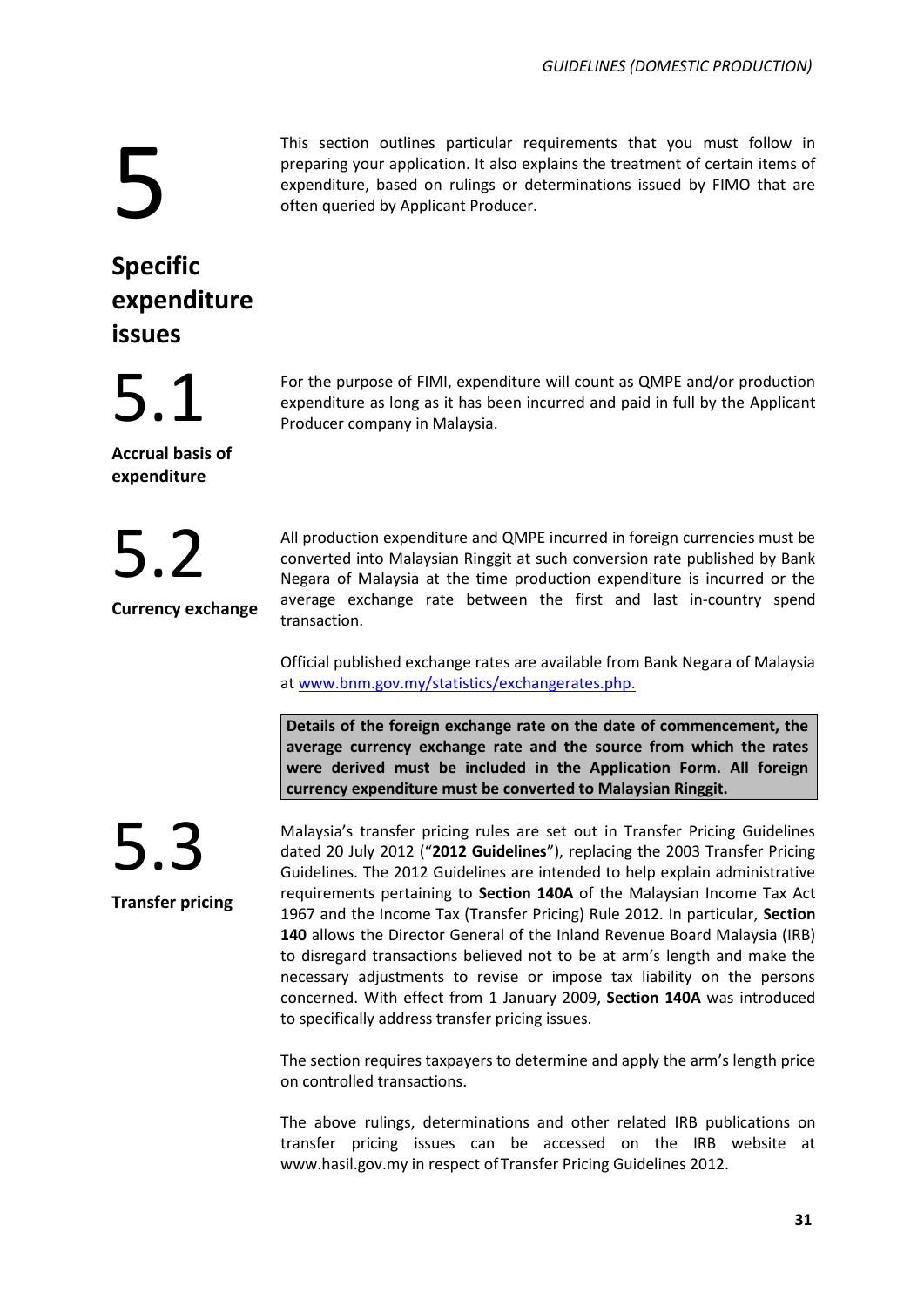6 **Provisional Certification Process**

The Applicant Producer is required to apply for a Provisional Certificate prior to commencement of pre-production or post production (for postproduction FIMI only) expenditure. A Provisional Certificate does not provide a guarantee of receiving a Final Certificate. It will, however, provide an indication of eligibility and the extent to which the projected expenditure on a Project can be counted towards QMPE or, for post-production, qualifying post production expenditure.

The application process for both production activity and post-production activity are the same. The process will commence with FIMO's "date of receipt" of the completed Provisional Certificate Application Form together with all relevant supporting documents.

To apply for a Provisional Certificate, you must fill in the Provisional Certificate Application Form and submit all relevant supporting documents (as indicated in **Appendix A - Checklist prior to submitting your application**  of these Guidelines**)** to FIMO.

The Applicant Producer is required to apply for a Provisional Certificate two (2) months before shooting prior to commencement of pre-production or post-production (for post-production FIMI only) expenditure.

The Provisional Certificate Application Form must include your best estimates as to the likely production expenditure and QMPE.

A Provisional Certificate will state that, based on the information and projected budget presented in the application, the proposed Project would meet the core eligibility requirements. Applicant Producer will be advised in writing of any projected budget items that have been included in their application for Provisional Certificate that would not be considered as (post) production expenditure or QMPE for the purposes of FIMI.

**It is important to note that a Provisional Certificate does not guarantee automatic qualification for Final Certificate or FIMI. It will, however, provide an indication of eligibility and the extent to which the projected expenditure on a Project can be counted towards QMPE or, for postproduction, qualifying post-production expenditure. The Applicant Producer must apply for final certification once the Project is completed in order to claim for FIMI.**

FIMO will assess your Provisional Certificate Application and FIMI Approval Committee will either accept or refuse your Provisional Certificate Application.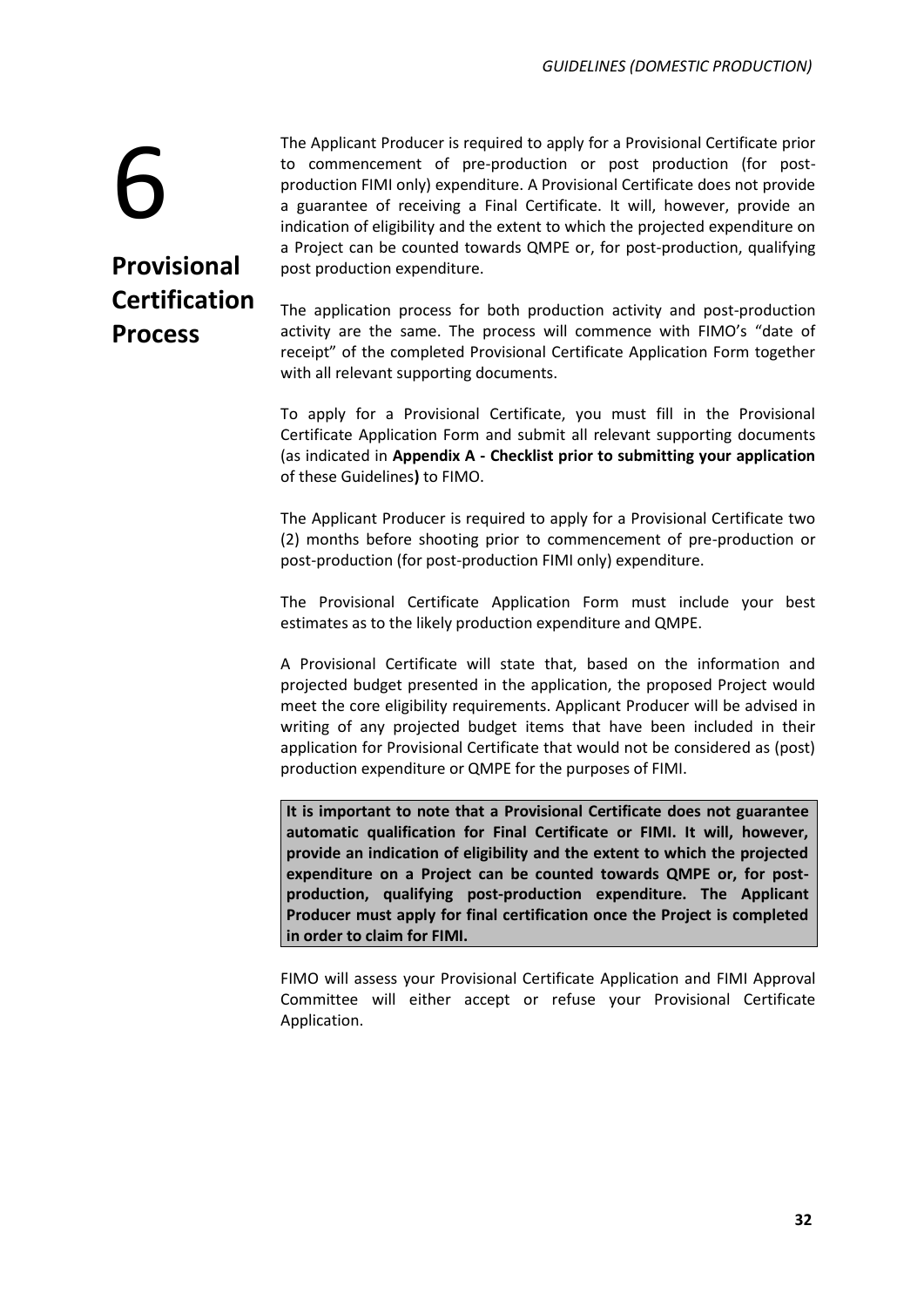## 6.1 **Eligible Applicant Producers**

Applicant Producer must ensure that they are Eligible Applicant Producer prior to submission of the application for Provisional Certificate, in which the company must be duly incorporated under the Malaysian Companies Act 2016 with a Malaysian Company Registration Number issued by the Companies Commission of Malaysia (CCM) and a valid and subsisting FINAS film production license. The company is also responsible for majority of the Project's production activities in Malaysia. For postproduction activities, an applicant may be company licensed by FINAS that is responsible for carrying out the postproduction work in Malaysia.

Details of the registered name of the applicant company, FINAS film production license, Malaysian Company Registration Number, registered address, and names and addresses of the company directors are to be provided in the Provisional Certificate Application Form. The relevant documents verifying this information must be submitted with the Provisional Certificate Application Form.

If the production company has taken over responsibility for the production from a previous company this must also be evidence by the relevant legal agreement or documentation attached to your application and documentation establishing the production company.

Applicant Producer should refer to **Section 5 (Specific Expenditure Issues)** of these Guidelines regarding arm's length expenditure requirements. To the extent that they have been finalized, Applicant Producer for Provisional Certificate must note all providers of goods and services that are associated with the production company or any of its associated companies.

In order to facilitate the assessment of likely QMPE and production (or post production) expenditure for FIMI, you must fill in each item for the projected expenditure for which you intend to claim the Cash Rebate in the Provisional Certificate Application Form.

Please refer to **Section 4 (Production Expenditure and Qualifying Malaysian Production Expenditure (QMPE))** of these Guidelines for explanations as to the meaning of production expenditure and QMPE. **Section 3 (Post-Production Activity in Malaysia)** of these Guidelines provides guidance on post- production for post-production activity. Also, please ensure you attach a copy of the Project's projected expenditure.

6.3

**Approval of Provisional Certificate Application**

Once an application has been received by FIMO, the application will be processed by FIMO and provided to FIMI Approval Committee. The FIMI Approval Committee will decide whether to accept or refuse the Provisional Certificate Application.

6.2

**Projected provisional expenditure statements**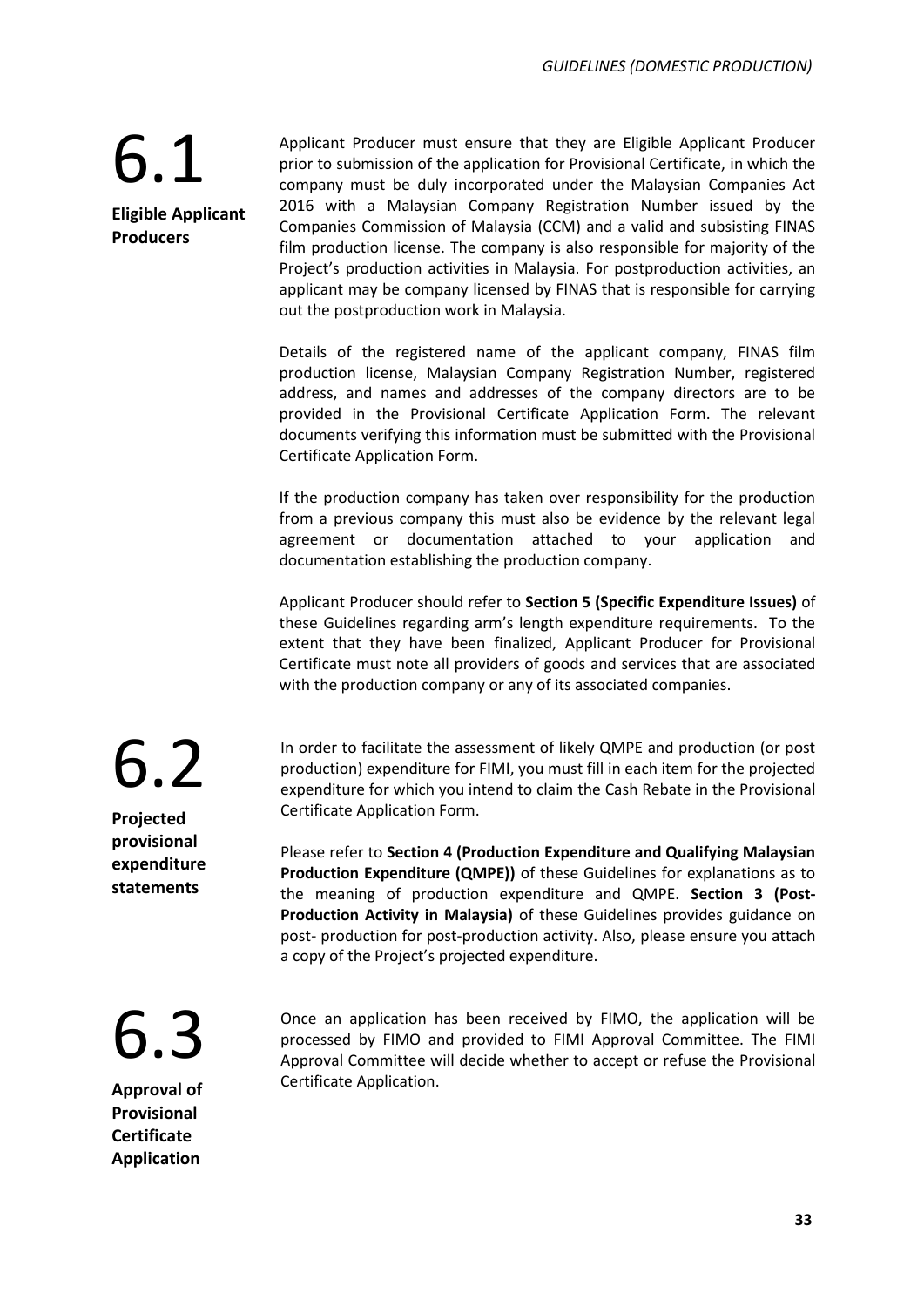6.4 **Credit Title**

If you are found to qualify for FIMI, you shall ensure that the following statement is included at the credit title of the film:-



**"Produced with Financial Assistance of Film in Malaysia Incentive (FIMI) Cash Rebate from the National Film Development Corporation Malaysia (FINAS)"**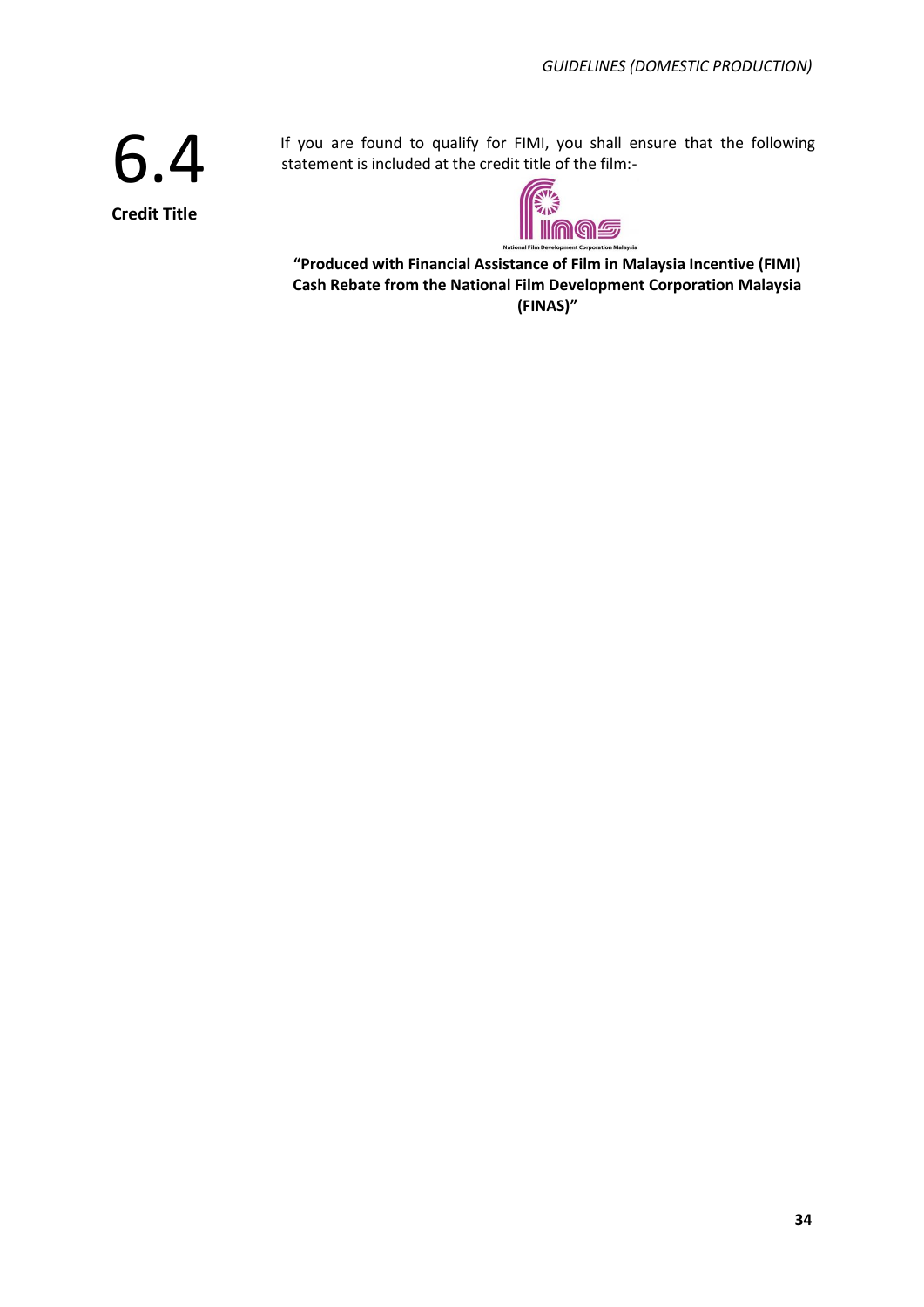As outlined previously the issuing of a Final Certificate (as opposed to provisional) for FIMI is the central requirement for payment of the cash rebate of FIMI. The first step in obtaining Final Certificate for FIMI is to submit the Final Certificate Application Form and attach the relevant documentation to FIMO. Certification is subject to FIMI Approval Committee or on appeal, FIMI Appeal Committee's discretion and consideration. FIMI Approval Committee or FIMI Appeal Committee will consider the advice of the FIMO when deciding whether to certify a production and when determining the value of a production's QMPE. This determination forms the basis of an assessment of the production's eligibility against the relevant expenditure threshold and the final amount of the cash rebate of FIMI.

The application processes for both production and post-production are the same and commence with FIMO's "date of receipt" of the Final Certificate Application Form and complete supporting documentation.

The date on which an Applicant Producer may submit the form depends on the type of production the application relates to:

- For production, the application may be submitted within sixty (60) days after the completion date specified in the Provisional Certificate Application Form. Any QMPE incurred after this date will not qualify for FIMI.
- For post-production, the application may be submitted within sixty (60) days after the completion date as specified in the Provisional Certificate Application Form. Any QMPE incurred after this date will not qualify for FIMI.

In the case where both production and post- production is conducted in Malaysia, only one application is required and the application may be submitted within sixty (60) days after the completion date as specified in the Provisional Certificate Application Form. Any QMPE incurred after this date will not qualify for FIMI.

All information submitted to FIMO must comply with requirements in these Guidelines and the General Terms and Conditions. Failure to provide all relevant supporting documents (please refer **Section 7.2 (Supporting Documents for Final Certificate Application Form))** and any additional documents as requested by FIMO and/or FIMI Approval Committee (through FIMO) will possibly result in the Due Diligence process taking longer than an estimate of four (4) months. Applicant Producer's failure to provide the relevant supporting documents (and any additional documents) may result in the abandonment of the Application and FIMO may decide to end the Due Diligence process if it takes longer than the estimate time from the beginning of the due diligence.

Agreements relating to the international distribution or broadcast or transmission will be required for all Projects at final certification. You must

7.1

**Process**

**Certification** 

7

**Final**

**Application**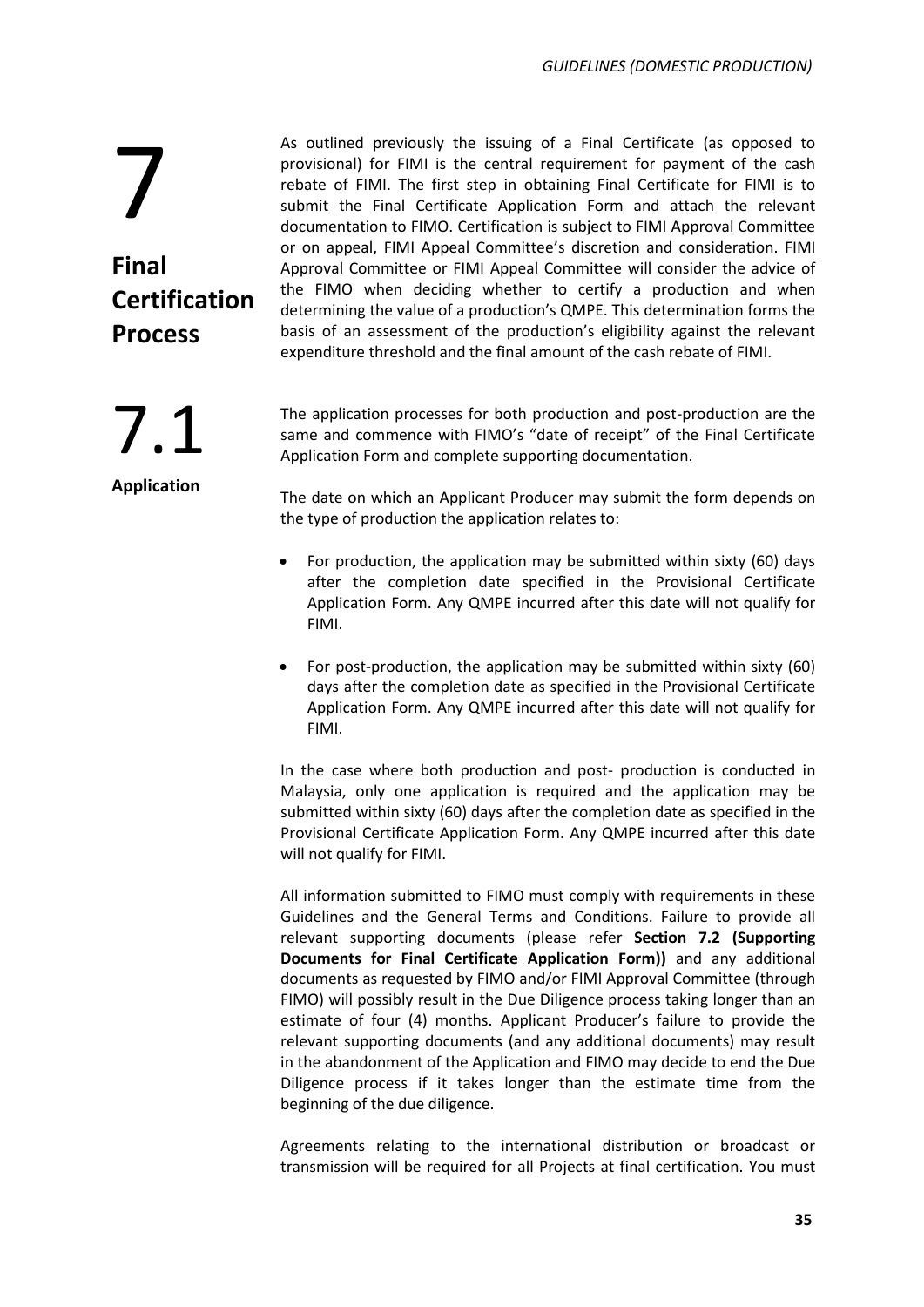also attach relevant agreements, Daily Production Reports (DPRs), call sheets and the Production schedule to your Final Application Form.

Any QMPE incurred must be substantiated with relevant supporting documents. Documents required include, but not limited to the following:

- (a) All relevant agreements, stamped with the Malaysian Stamp Office, which comes under the purview of the Inland Revenue Board
- (b) Daily Production Reports
- (c) Call-sheets
- (d) Production schedule(s)
- (e) Invoices by suppliers
- (f) Official receipts
- (g) Individual audited expenditure statement (prepared by the Applicant Producers appointed auditors)
- (h) Production General Ledger (electronic)
- (i) Travel spreadsheets
- (j) Contracts of key personnel, cast and crew

Where necessary, invoices from any supplier used should be broken down to show Malaysian and non- Malaysian activity with computerized accounts formatted to accept the information in this form. This will also facilitate the independent audit of the expenditure statements.

Please refer to **Appendix A - Checklist prior to submitting your application** of these Guidelines for further information.

All application for FIMI will undergo a due diligence process on interim basis or final basis (whichever is applicable, based on the sole discretion of FIMO)). During the due diligence process, FIMO will assess and evaluate whether the application satisfies the requirements for the issuance of a certificate and will provide a written report of its assessment to FIMI Approval Committee or on appeal, FIMI Appeal Committee. FIMO may request for further information from the Applicant Producer to assist FIMO in the assessment and report of an application. The due diligence process may take between two (2) to four (4) months to complete and it will be undertaken on a strictly commercial-in-confidence basis.

In due process and if necessitates, FIMO will seek the advice of FIMO's Auditor to assist FIMO in assessing and evaluating the Application. All audits will be conducted in accordance to all applicable accounting standards, including any standards relating to the individual auditors.

7.4

7.3

**Due Diligence** 

**Process** 

**Payment for Due Diligence**

All relevant professional fee and out of pocket expenses undertaken by FIMO as part of the due diligence process (including fee for FIMO's Auditor), shall be borne by the Applicant Producer. Payment shall be deducted from the amount of cash rebate of FIMI due to be paid by FINAS. The deducted amount shall be specified in the Final Certificate (as 'Less Audit Fees').

**Supporting Documents for Final Certificate Application Form**

7.2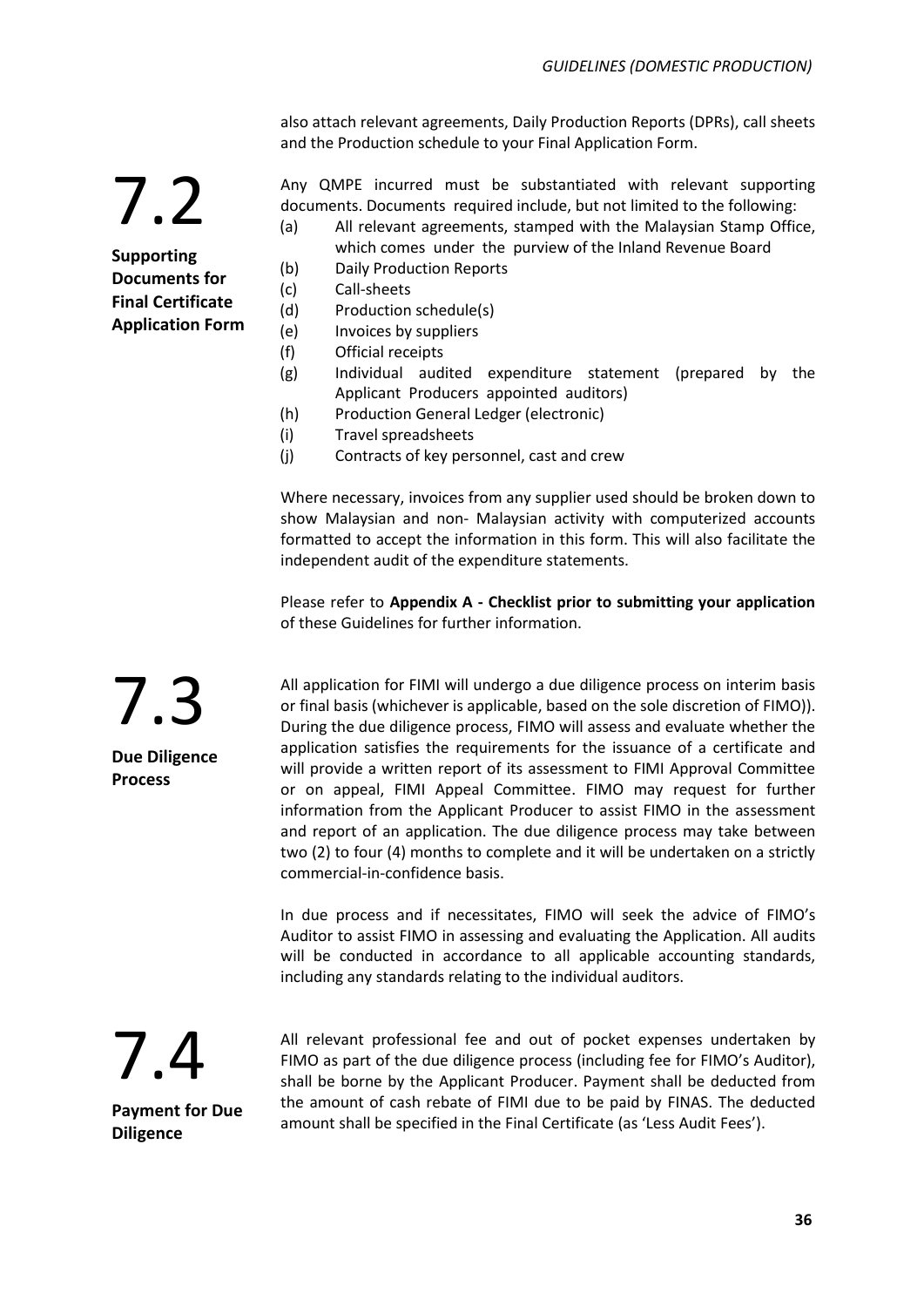Once an application has been received by FIMO, it will be processed and provided to the FIMI Approval Committee for consideration and approval or refusal.

**Consideration by the FIMI Approval Committee**

7.5

7.6

**Notification by FIMI Approval Committee**

FIMI Approval Committee will consider all relevant reports provided by FIMO and FIMI Approval Committee will make determinations on whether or not to accept the Final Certificate Application and determine the level of QMPE.

Where FIMI Approval Committee accepts the Final Certificate Application and subsequently, certifies a production for FIMI, the Applicant Producer company will be notified in writing of FIMI Approval Committee's decision, including the determination of QMPE and amount of the cash rebate of FIMI provided.

Where FIMI Approval Committee refuses the Final Certificate Application, the Applicant Producer company will be notified in writing of this decision (which may include reasons for such decision).

FIMI Approval Committee's decision shall be issued in writing, within four (4) weeks from the verification of compliance with these Guidelines.

If FIMI Approval Committee refuses to issue the Final Certificate or FIMI Approval Committee refuses the Application because the Applicant Producer fails to meet the minimum QMPE threshold, on case to case basis, subject to the FIMO's discretion, the Applicant Producer may within fourteen (14) days from the receipt of FIMI Approval Committee's written notice, submit a written appeal to FIMI Appeal Committee (through FIMO), as particularly provided under **Paragraph 7.10** below.

7.7 **Revocation of a certificate**

The Applicant Producer and its board of directors are responsible for ensuring that all content, documents and information submitted in its application is true, accurate, reliable and complete and shall confirm that the same via a statutory declaration.

FIMI Approval Committee may revoke a certificate where the Project is not in line with FIMI's objective or any part of the information and/or documentation was obtained by fraud, material inaccuracies or misrepresentation or such revocation is necessitated by any directive or regulation from any governmental or statutory authority having jurisdiction over the matters herein, in which case FIMO Approval Committee will notify the Applicant Producer in writing of the decision of such revocation (which may include reasons for such decision).

A certificate may also be revoked if the Applicant Producer fails to provide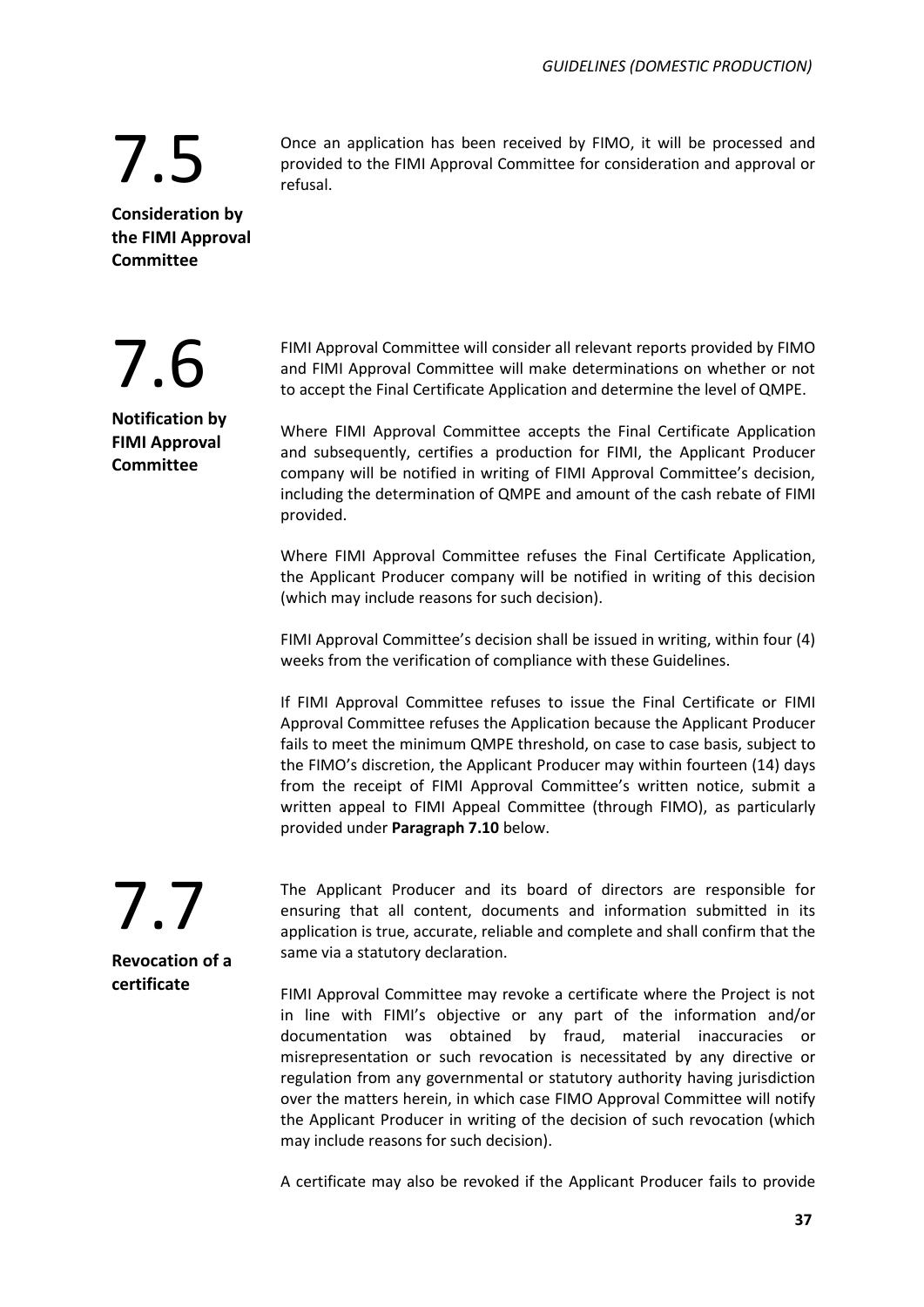FIMO with a copy of the completed production (outlined below in **Section 7.8 (Copy of the Project)).** 

FIMI Approval Committee reserves the right at any time, in its sole and absolute discretion, to revoke the Final Certificate, regardless whether or not FINAS has make disbursement of the cash rebate of FIMI to the Applicant Producer.

In the event where FINAS has make such disbursement, FINAS has the right to commence recovery of the amount paid as a debt due and owing and FINAS reserves the right to include the directors of the Applicant Producer company in such action or proceedings.



**Copy of the Project**

Within thirty (30) days of a certified production's completion, meaning that the production material is in a state where it could reasonably be regarded as ready to be distributed, broadcast or exhibited to the general public, **the Applicant Producer must submit a soft copy of the Project or other proof/evidence acceptable to FIMO**.

The copy of the production is proof of completed production. It verifies that the production is ready for distribution or exhibition to the general public and it also confirms other details of the production.

If an Applicant Producer fails to provide this, the Applicant Producer risks having the certificate revoked by FIMI Approval Committee. Should the final production version vary significantly from the submitted documentation in a manner that contains content which damages the image of Malaysia and FIMI has already been paid, FIMI Approval Committee has the right to revoke the Final Certificate and FINAS has the right to commence recovery of the amount paid as a debt due and owing and FINAS reserves the right to include the directors of the Applicant Producer company in such action or proceedings.

It is not anticipated that FIMI Approval Committee will revoke a certificate on this ground without first contacting the Applicant Producer (although FIMI Approval Committee is empowered to do so). Should an Applicant Producer have any concerns regarding either provision of an expected date of completion or a soft copy of the Project, they should relate these concerns to FIMO when making their application. FIMO, acting as an agent for FINAS, will consider such concerns on a case-by-case basis.

7.9 **Credit Title**

If you are found to qualify for FIMI, you shall ensure that the following statement is included at the credit title of the Project:-



**"Produced with Financial Assistance of Film in Malaysia Incentive (FIMI) cash rebate from the National Film Development Corporation Malaysia (FINAS)"**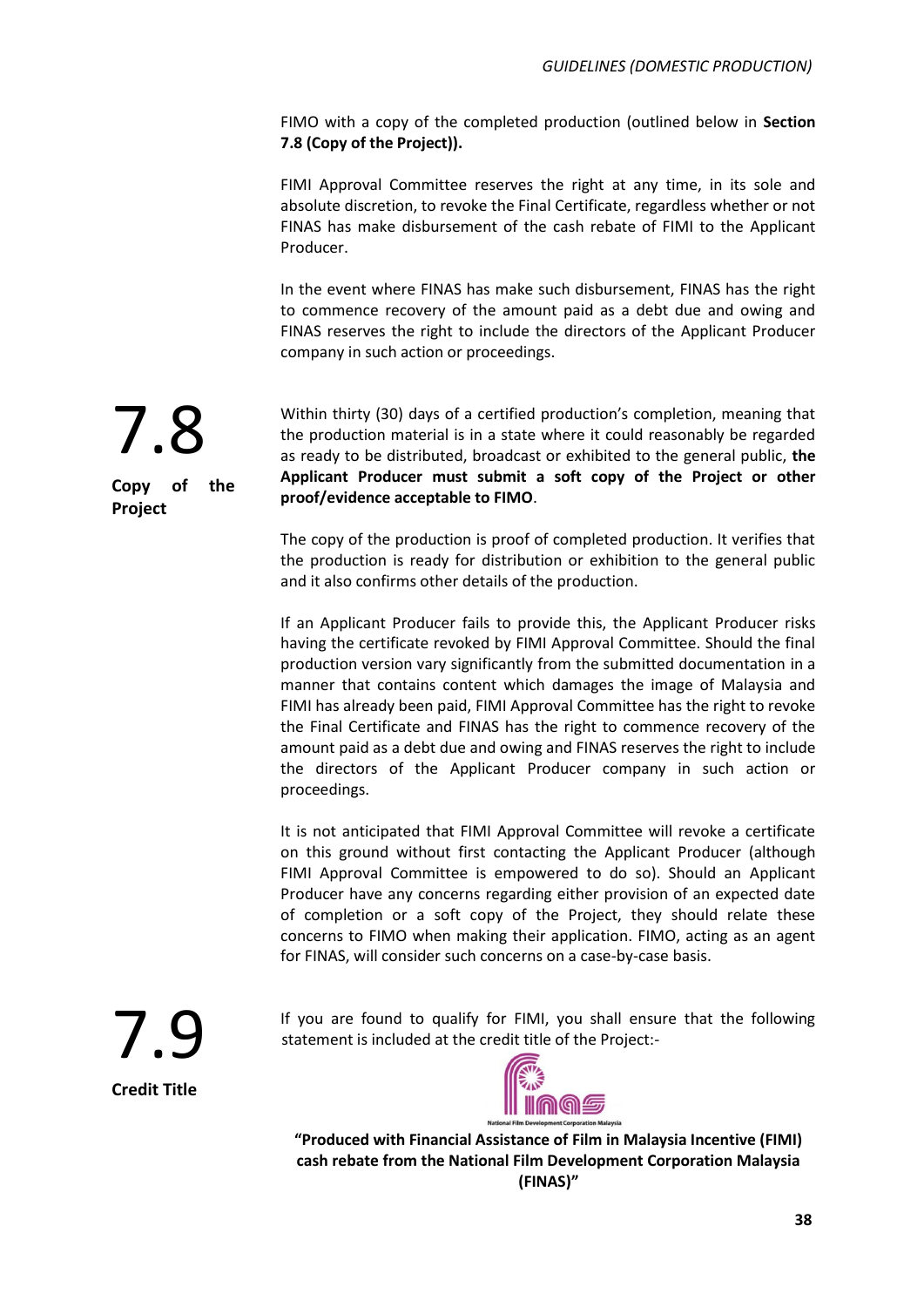**Appeal to FIMI Appeal Committee** Applicant Producer may only submit a written appeal to FIMI Appeal Committee (through FIMO) in case where:

- (a) FIMI Approval Committee refuses to issue the Provisional Certificate;
- (b) FIMI Approval Committee revokes the Provisional Certificate;
- (c) FIMI Approval Committee refuses to issue the Final Certificate;
- (d) FIMI Approval Committee refuses the Application because the Applicant Producer fails to meet the minimum QMPE threshold as determined in the Guidelines. This ground of appeal is only on allowed on a case to case basis, as may be determined by FIMO at its absolute discretion;
- (e) Applicant Producer is not satisfied with the decision of FIMI Approval Committee on the determination of percentage for the Additional Cash Rebate for passing the Cultural Test;
- (f) FIMI Approval Committee rejects the application on the cost overruns of the approved production costs indicated in the Provisional Certificate; or
- (g) FIMI Approval Committee revokes the Final Certificate,

such written appeal shall be submitted within fourteen (14) days from the date of the refusal or revocation notice by FIMI Approval Committee.

FIMI Appeal Committee's decision shall be issued in writing by FIMO to the Applicant Producer, within four (4) weeks from the date of the FIMI Appeal Committee's decision.

An appeal to FIMI Appeal Committee can only be submitted once and any decision made by FIMI Appeal Committee shall be final and conclusive. There shall be no further appeal in respect of FIMI Appeal Committee's decision.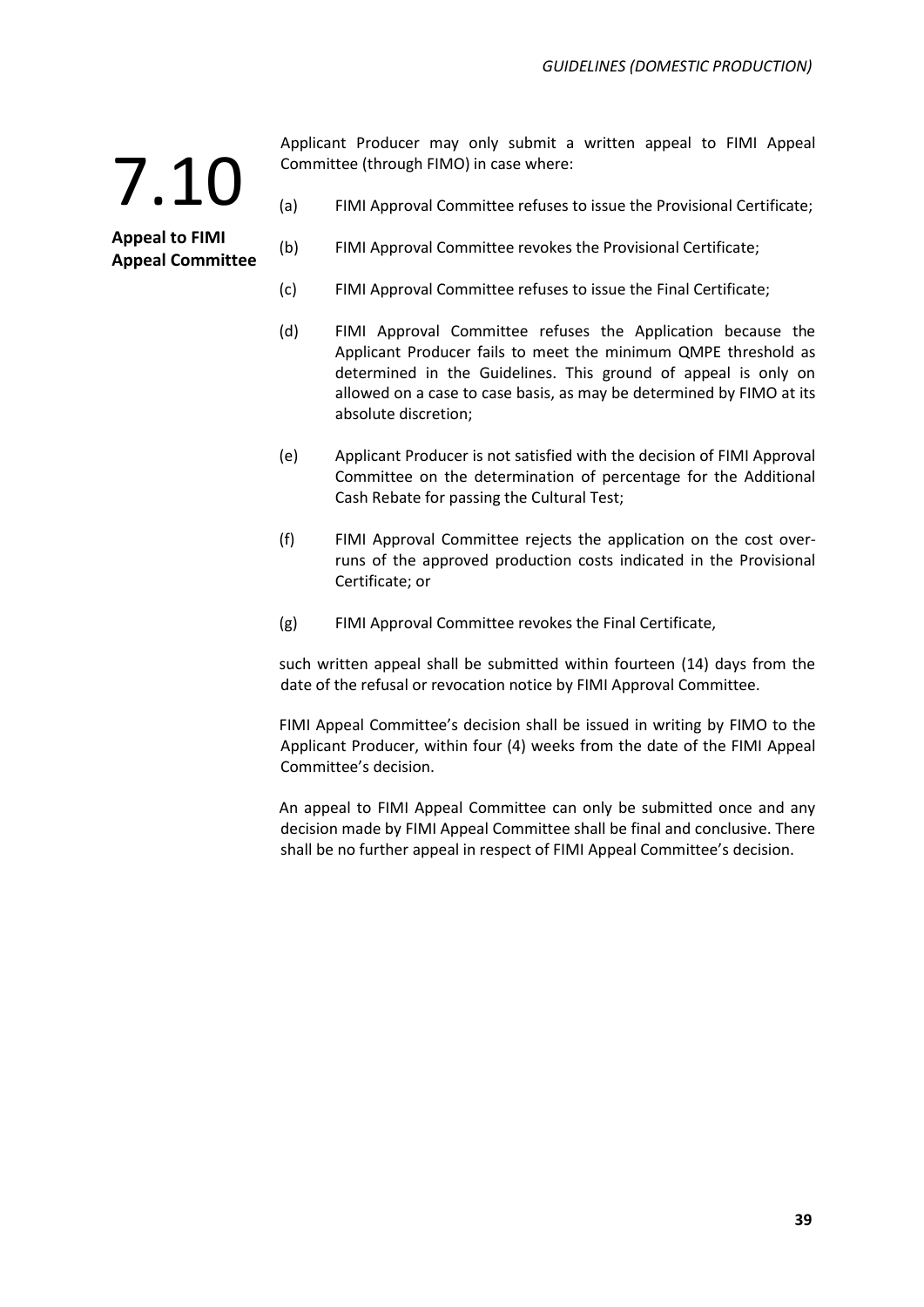There are a number of considerations to be taken into account when completing your application for Provisional Certificate and Final Certificate for FIMI. Applicant Producer should locate the relevant Application Form from [http://www.filminmalaysia.com/index.php/incentive1.](http://www.filminmalaysia.com/index.php/incentive1) It is vital that all sections of the form are completed as per these Guidelines.

**Your Application**

8.1

**Timing of applications**

8

Should you have trouble downloading the form or these Guidelines, please contact FIMO and we will mail you the forms in hardcopy. Contact details are available on **Section 8.11 (Further information and contacts)** of these Guidelines and can also be found on FIMO's website: [www.filminmalaysia.com.](http://www.filminmalaysia.com/)

You should bear in mind the following:

- The Provisional Certificate Application Form must be submitted two (2) months prior to the commencement of the production.
- The process of assessing the Provisional Certificate Application Form by FIMO, including consideration by the FIMI Approval Committee, may take up to four (4) weeks if all relevant documents are in order.
- Application for the Final Certificate can only be made when QMPE has ceased being incurred in Malaysia.
- The process of assessing the Final Certificate Application Form, including consideration by both FIMO and the FIMI Approval Committee, may take up to four (4) months if all relevant documents are in order.

8.2 **Auditor's statement**

With your Application Form, you may include an independent auditor's statement verifying the particulars of the production expenditure detailed in your application. The auditor's statement (if any) must be provided on a proforma attached to the Application Form. The audit must be prepared by a person who is:

- a qualified independent auditor acceptable to FINAS with a valid and existing audit license granted by the Malaysian Minister of Finance and also a member of Malaysian Institute of Accountants (MIA); and
- not an officer, partner or employee of the Applicant Producer company or a Related Corporation of the Applicant Producer company (but may be contracted by them from time-to-time on a non-permanent basis).

The auditor's statement is provided at an Applicant Producer's expense with the name of the auditor and auditor's company or firm, qualifications and contact details provided in the relevant section of the Application Form.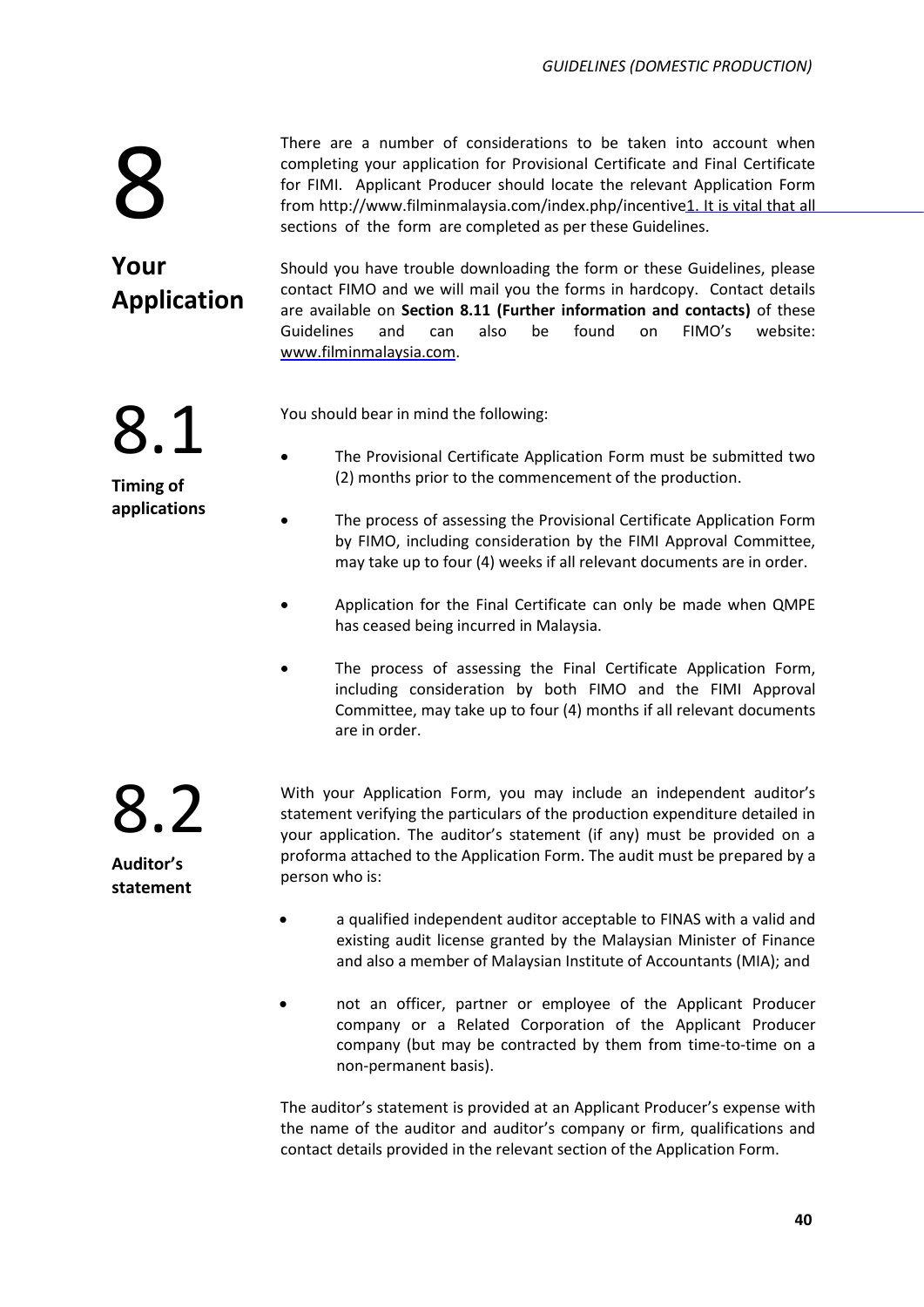8.4

8.5

**information from the Applicant Producer**

**Further** 

**Documentation**

**Submitting your application**

Prior to submitting your application you are strongly recommended to contact FIMO to ensure that you are submitting all the necessary information. Contact information is set out under **Section 8.11 (Further information and contacts).**

You can submit an application in hardcopy on the relevant Application Form. You should send your original Application Form including all supporting documents as one (1) hardcopy set and one (1) softcopy set to FIMO.

You will be required to attach a range of documentation to support your Application including copies of legal documents relating to, for example, the establishment of the Applicant Producer company, legal agreements to verify the fact of Malaysian copyright ownership and confirmation of distribution and exhibition arrangements. A checklist of these documents is included in **Appendix A - Checklist: prior to submitting your application** of these Guidelines. All legal agreements made between any Malaysian party and the Applicant Producer is required to be stamped with the Malaysian Stamp Office, which comes under the purview of the Inland Revenue Board.

FIMO, FIMI Approval Committee and/or FIMI Appeal Committee (through FIMO) reserves the right to require any additional information it deems necessary in order to issue a certificate. For instance, where an application is incomplete FIMO may require the Applicant Producer at the Applicant Producer's expense, to provide further information.

This information must be provided within twenty-eight (28) days of the request, failing of which the Application shall be deemed abandoned. Nevertheless, the Applicant Producer may write to FIMO seeking an extension of time within twenty-eight (28) days of FIMO's request and such extension shall be given at FIMO's discretion.

8.6 **Statutory** 

**declaration**

The information and documentation provided in your Application must be certified in a statutory declaration in accordance with the Malaysian Statutory Declaration Act 1960 by an authorized person from the Applicant Producer company – either the Producer or the Chief Executive Officer. The statutory declaration must be signed before a commissioner of oath (if affirmed in Malaysia) or a notary public (if affirmed outside Malaysia).

FIMI Approval Committee or on appeal, FIMI Appeal Committee reserves the right at any time, in its sole and absolute discretion, to refuse an application that FIMI Approval Committee or FIMI Appeal Committee believes, in its sole and absolute discretion, is not in compliance with these Guidelines, or which has made a false or misleading statement on the application or otherwise, and reserves the right to pursue all other rights and remedies available at law in the event of such refusal.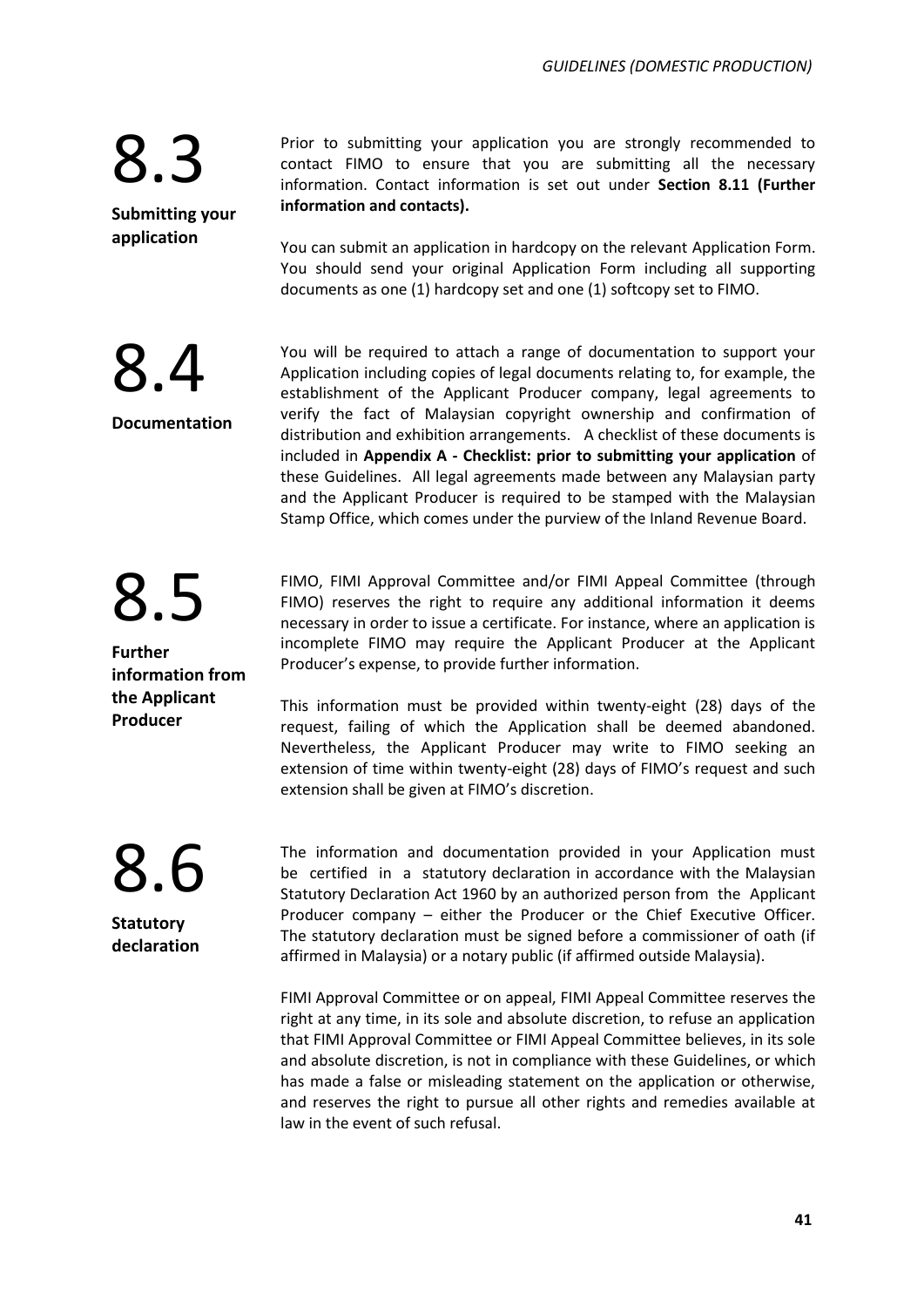Applicant Producer will be held responsible for the acts and omissions of all cast and crew members (including interns) of the production of the Project throughout their stay in Malaysia and the producers are to ensure that the acts and behavior of the cast and crew members (including interns) during the production of the Project are in no way considered to infringe on the sensitivity of the Malaysian cultural, social and religious practices.

**Malaysian Cultural, Social and Religious Sensitivity Declaration**

8.7

8.8

**Confidentiality**

Please note that all information provided by the Applicant Producer will be held by FIMO, FIMI Approval Committee and/or FIMI Appeal Committee on a strictly commercial-in-confidence basis. Information will only be provided by FIMO to the FIMI Approval Committee, FIMI Appeal Committee in instances of appeal and FIMO's Auditor if necessary.

All bodies that are privy to confidential information will be bound by Malaysian Government confidentiality provisions which treat all such information as commercial-in-confidence and, where appropriate, will be subject to contractual duties of confidentiality.

These Guidelines shall be governed by and construed in accordance with the laws of Malaysia.

**Governing Law**

**2.9** 

8.10

**Liability**

FINAS reserves the right in its discretion to modify the terms of these Guidelines as may be necessary from time to time.

Neither FINAS, FIMO nor any of the FIMI Approval Committee or FIMI Appeal Committee members, its agents and representatives will be liable for any injury, loss or damage of any nature whatsoever (including but not limited to indirect or consequential loss) which is suffered or sustained as a result of or in connection with the Applicant Producer's application for FIMI.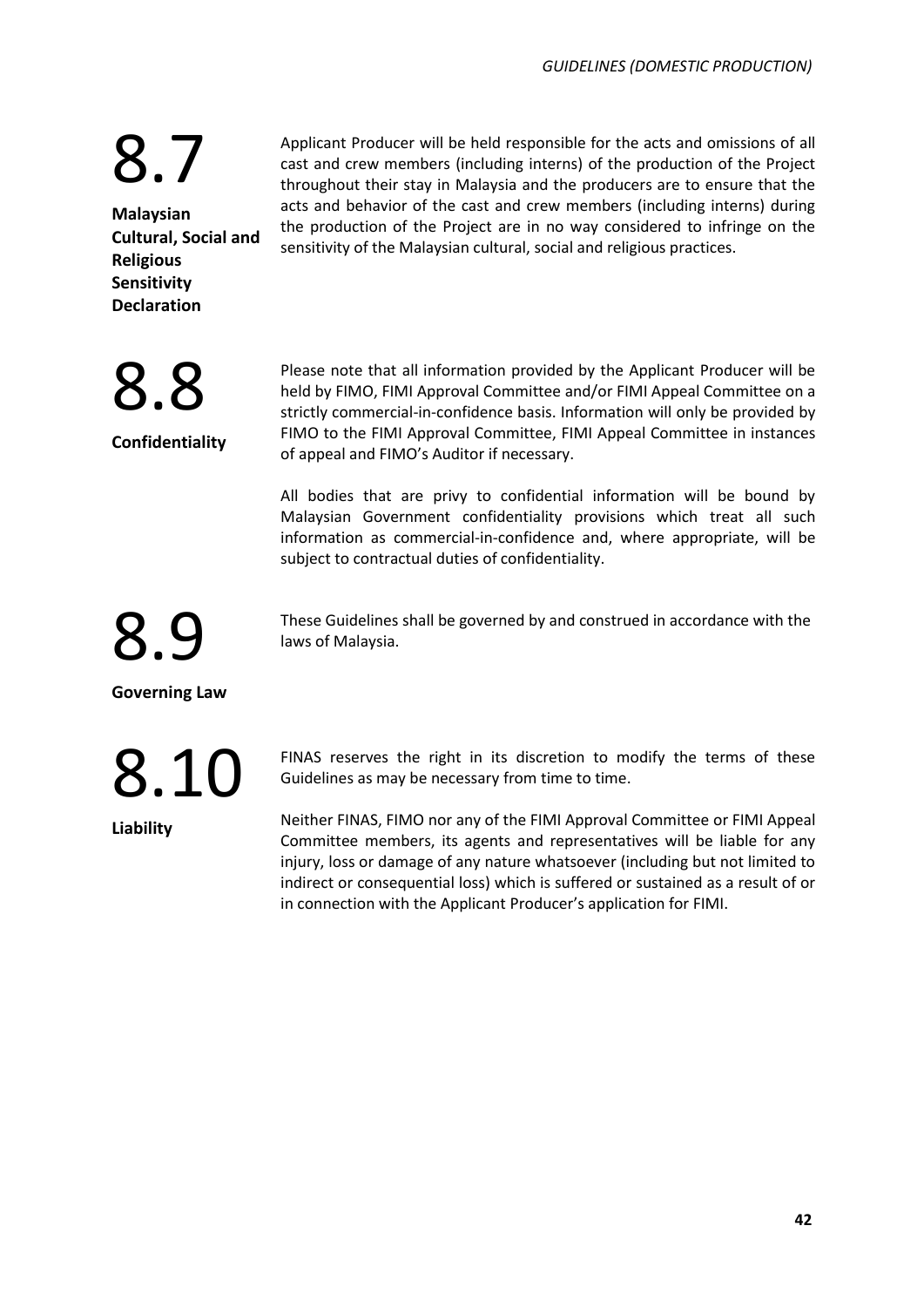**Further information and contacts**

Prior to applying for FIMI, Applicant Producer is advised to read these Guidelines and the General Terms and Conditions carefully. It is also recommended that Applicant Producer make contact with FIMO to discuss any issues regarding their application before preparing it.

For pre-application advice or access to the Guidelines and Application Forms you should contact FIMO via:

| Address:   | Film In Malaysia Office (FIMO)                         |
|------------|--------------------------------------------------------|
|            | National Film Development Corporation Malaysia (FINAS) |
|            | Kompleks Studio Merdeka,                               |
|            | Jalan Hulu Kelang,                                     |
|            | 68000, Ampang,                                         |
|            | Selangor Darul Ehsan, Malaysia.                        |
| Telephone: | +603-41041300                                          |
| Website:   | www.filminmalaysia.com                                 |
|            | Contact emails: shikin@finas.my; or                    |
|            | a.azhar@finas.my;or                                    |
|            | azrina@finas.my; or                                    |
|            | kubadlisyah@finas.my                                   |

*For other than FIMI-specific matters pertaining to commencing business in Malaysia, filing business activity statements and taxes please seek independent and professional advice from qualified professionals including accountants, auditors, company secretaries, lawyers and tax advisors. Please note that tax deductions are not under the purview of FIMI. Please refer to and seek guidance from PUSPAL for tax relief.*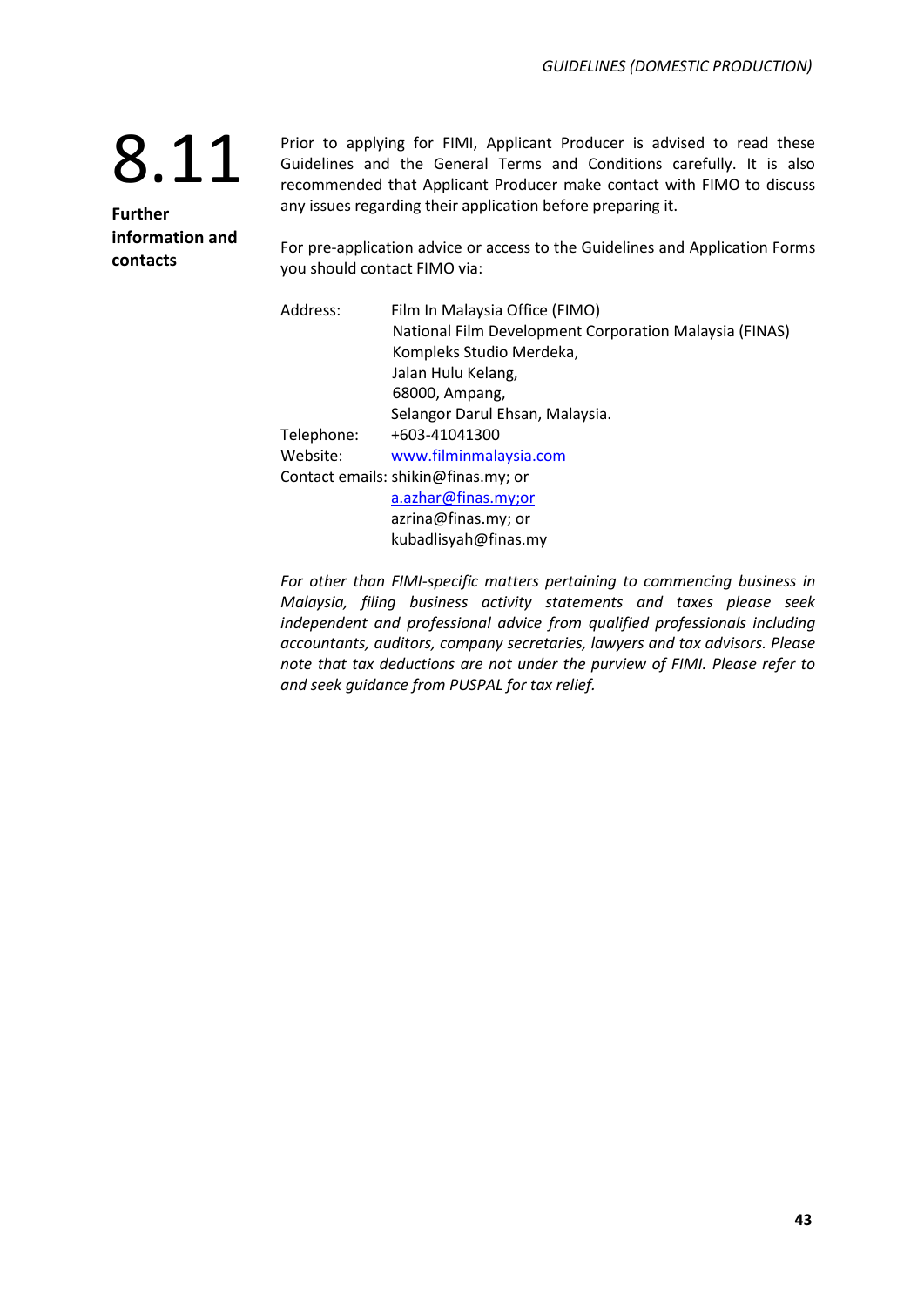### **Appendix A: Checklist prior to submitting your application**

### **APPLICATION FOR PROVISIONAL CERTIFICATE**

| NO. | <b>DOCUMENT</b>                                                                                                                                                                                                                                                                                                                                                                     |
|-----|-------------------------------------------------------------------------------------------------------------------------------------------------------------------------------------------------------------------------------------------------------------------------------------------------------------------------------------------------------------------------------------|
| 1.  | Copy of FINAS production license.                                                                                                                                                                                                                                                                                                                                                   |
| 2.  | Evidence of Malaysian residency company or a foreign resident with a permanent<br>establishment including Malaysian Company Registration Number, registered<br>address, names and addresses of directors and details of any period in which the<br>company was not a permanent resident.                                                                                            |
| 3.  | (a) Constitution (Memorandum & Article of Association (M&A)) / Written<br>confirmation duly signed by a director confirming that the Company does not<br>have Constitution;<br>(b) Form 9 (Certificate of Incorporation) OR Companies Act 2016 Section 14 & 15;<br>(c) Form 24 (Complete Return Of Allotment of Shares Form) / Annual Return OR<br>Companies Act 2016 - Section 46; |
|     | (d) Form 49 (Notification of Change in the Register of Directors, Managers and<br>Secretaries Form) OR Companies Act 2016 - Section 58 & 236(2);<br>(e) CCM Search of not more than three (3) months; and<br>(f) Winding Up Search of not more than three (3) months.                                                                                                               |
| 4.  | Document verifying the status of the Applicant Producer company-that is, the legal<br>agreement with a parent/associate company and/or establishing the Applicant<br>Producer company.                                                                                                                                                                                              |
| 5.  | If the project is a co-production, a copy of the co-production agreement.                                                                                                                                                                                                                                                                                                           |
| 6.  | Documents confirming the Applicant Producer's responsibility for all the activities<br>required to make the production OR post production in Malaysia (including<br>responsibility for costs incurred by non-Malaysian companies for activities in<br>Malaysia)                                                                                                                     |
| 7.  | A copy of all of the documents relating to the "Chain of Title" and underlying rights.                                                                                                                                                                                                                                                                                              |
| 8.  | Relevant document indicating creative contributions, recoupment and returns.                                                                                                                                                                                                                                                                                                        |
| 9.  | If applicable, copy of agreements verifying the transfer of ownership in copyright,<br>which identifies the copyright owner at the time of the application. Note, this is only<br>relevant where purchase or licensing of Malaysian copyright is being claimed as<br>QMPE including copyright in promotional material.                                                              |
| 10. | Copy of PUSPAL approval for filming in Malaysia                                                                                                                                                                                                                                                                                                                                     |
| 11. | A synopsis of the project.                                                                                                                                                                                                                                                                                                                                                          |
| 12. | Copy of the script and its source material OR previous script if it is a rewritten work                                                                                                                                                                                                                                                                                             |
| 13. | If applicable, evidence of expenditure on development of the project, script and<br>company's trustee status.                                                                                                                                                                                                                                                                       |
| 14. | If part of a series, indicate relevancy and significant creative similarities & differences<br>between the project and previous season's concept, characters, settings, production<br>locations and crew. Please supply a soft copy of the previous season for comparative<br>purposes.                                                                                             |
| 15. | A 'travel spreadsheet' for travel within into and out of Malaysia.                                                                                                                                                                                                                                                                                                                  |
| 16. | An estimated Project Budget.                                                                                                                                                                                                                                                                                                                                                        |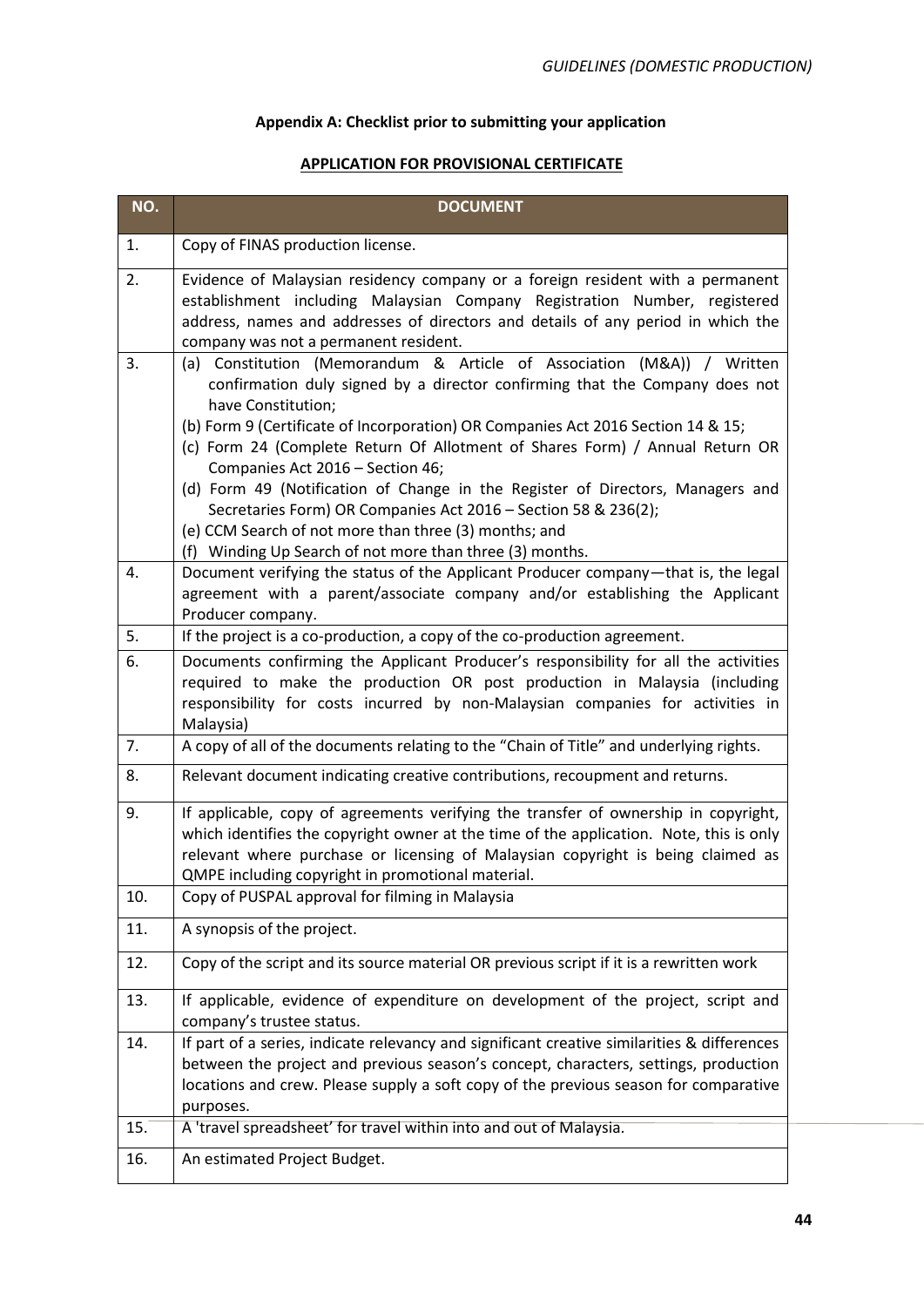| 17. | Documented evidence and terms of financial resources.                                                                                                                                          |
|-----|------------------------------------------------------------------------------------------------------------------------------------------------------------------------------------------------|
| 18. | Relevant documentation to indicate distribution or exhibition of the Project. A letter<br>of confirmation of distribution/exhibition deals on an official letterhead will<br>demonstrate this. |
| 19. | Evidence of Malaysian and foreign sales agent.                                                                                                                                                 |
| 20. | Statutory declaration made by an authorised signatory.                                                                                                                                         |
| 21. | List of total cost/crew, local cost/crew, Bumiputera cost/crew.                                                                                                                                |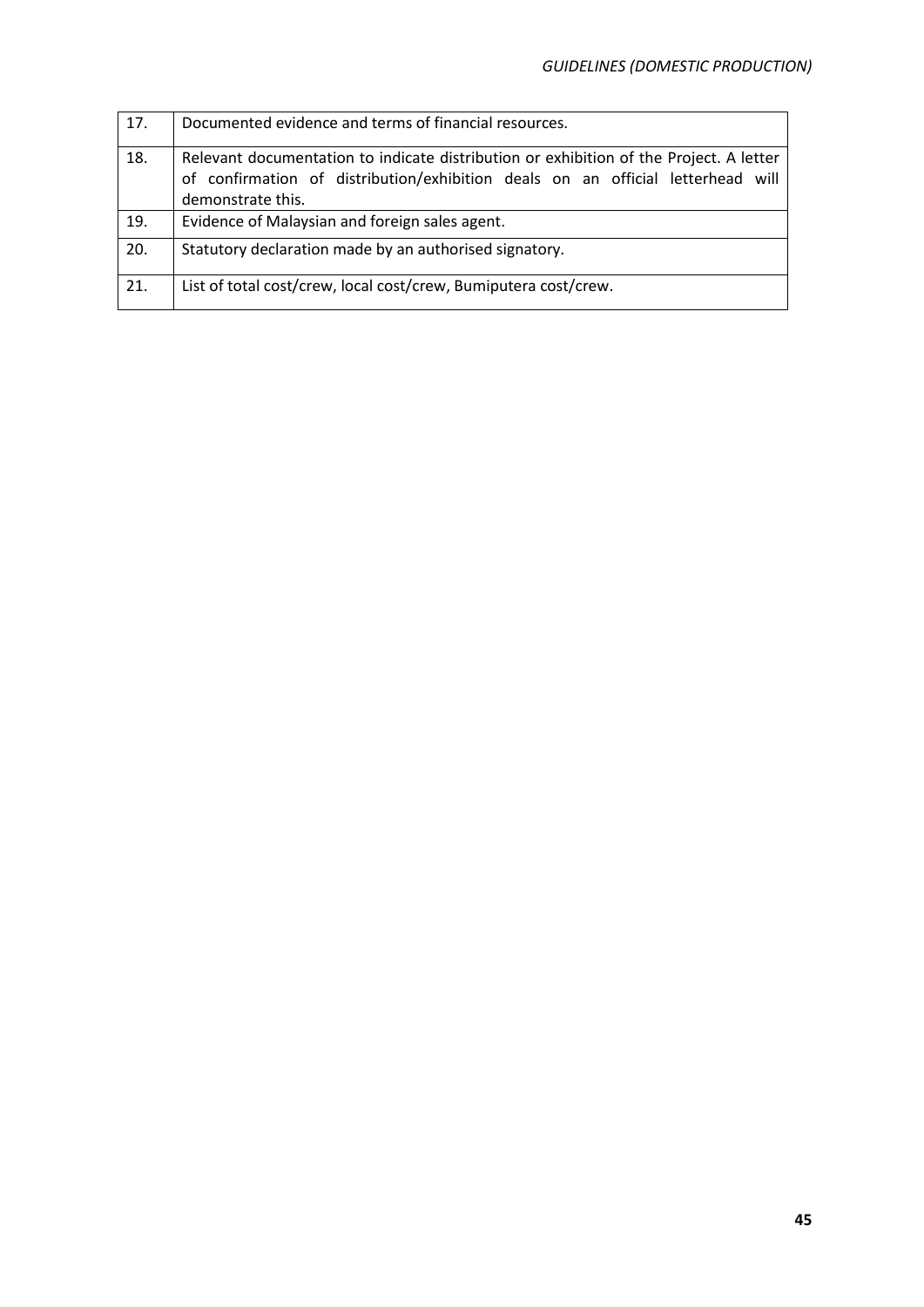### **APPLICATION FOR FINAL CERTIFICATE**

| NO. | <b>DOCUMENT</b>                                                                                                                                                                                                                                                                                                                                                   |
|-----|-------------------------------------------------------------------------------------------------------------------------------------------------------------------------------------------------------------------------------------------------------------------------------------------------------------------------------------------------------------------|
| 1.  | Copy of FINAS production license                                                                                                                                                                                                                                                                                                                                  |
| 2.  | Evidence of Malaysian residency company or a foreign resident with a permanent<br>establishment: including Malaysian Company Registration Number, registered<br>address, names and addresses of directors                                                                                                                                                         |
| 3.  | If the project is a co-production, a copy of the co-production agreement.                                                                                                                                                                                                                                                                                         |
| 4.  | Documents confirming the Applicant Producer's responsibility for all the activities<br>required to make the production OR post production in Malaysia (including<br>responsibility for costs incurred by non-Malaysian companies for activities in<br>Malaysia)                                                                                                   |
| 5.  | Copy of PUPSAL approval for filming in Malaysia                                                                                                                                                                                                                                                                                                                   |
| 6.  | A synopsis of the project                                                                                                                                                                                                                                                                                                                                         |
| 7.  | Copy of the script and its source material OR previous script if it is a rewritten work                                                                                                                                                                                                                                                                           |
| 8.  | If part of a series, indicate relevancy and significant creative similarities & differences<br>between the project and previous season's concept, characters, settings, production<br>locations and crew. Please supply a soft copy of the previous season for comparative<br>purposes.                                                                           |
| 9.  | A copy of all of the documents relating to the "Chain of Title" and underlying rights.                                                                                                                                                                                                                                                                            |
| 10. | Evidence of expenditure on development of the project, script and company's trustee<br>status.                                                                                                                                                                                                                                                                    |
| 11. | Relevant document indicating creative contributions, recoupment and returns.                                                                                                                                                                                                                                                                                      |
| 12. | A 'travel spreadsheet' for travel into and out of Malaysia                                                                                                                                                                                                                                                                                                        |
| 13. | Call-sheets, Monthly Production Reports (MPRs) and the Production Schedule<br>(preferably electronically)                                                                                                                                                                                                                                                         |
| 14. | Details list of foreign & local cast/crew. If applicable, copy of agreements verifying the<br>transfer of ownership in copyright, which identifies the copyright owner at the time of<br>the application. Note, this is only relevant where purchase or licensing of Malaysian<br>copyright is being claimed as QMPE including copyright in promotional material. |
| 15. | Audited Malaysian Expenditures and relevent receipts/documents                                                                                                                                                                                                                                                                                                    |
| 16. | Documented evidence and terms of financial resources                                                                                                                                                                                                                                                                                                              |
| 17. | The production's general ledger (electronically)                                                                                                                                                                                                                                                                                                                  |
| 18. | Fully executed contracts for key personnel, cast, crew and a Malaysian Production<br>Services Company/Local Sponsor                                                                                                                                                                                                                                               |
| 19. | Fully executed contracts for key personnel, cast, crew detailing work conducted in<br>and outside Malaysia and for any person remunerated other than by salary (e.g.<br>where travel for a partner is part of remuneration)                                                                                                                                       |
| 20. | Statutory declaration made by an authorised signatory                                                                                                                                                                                                                                                                                                             |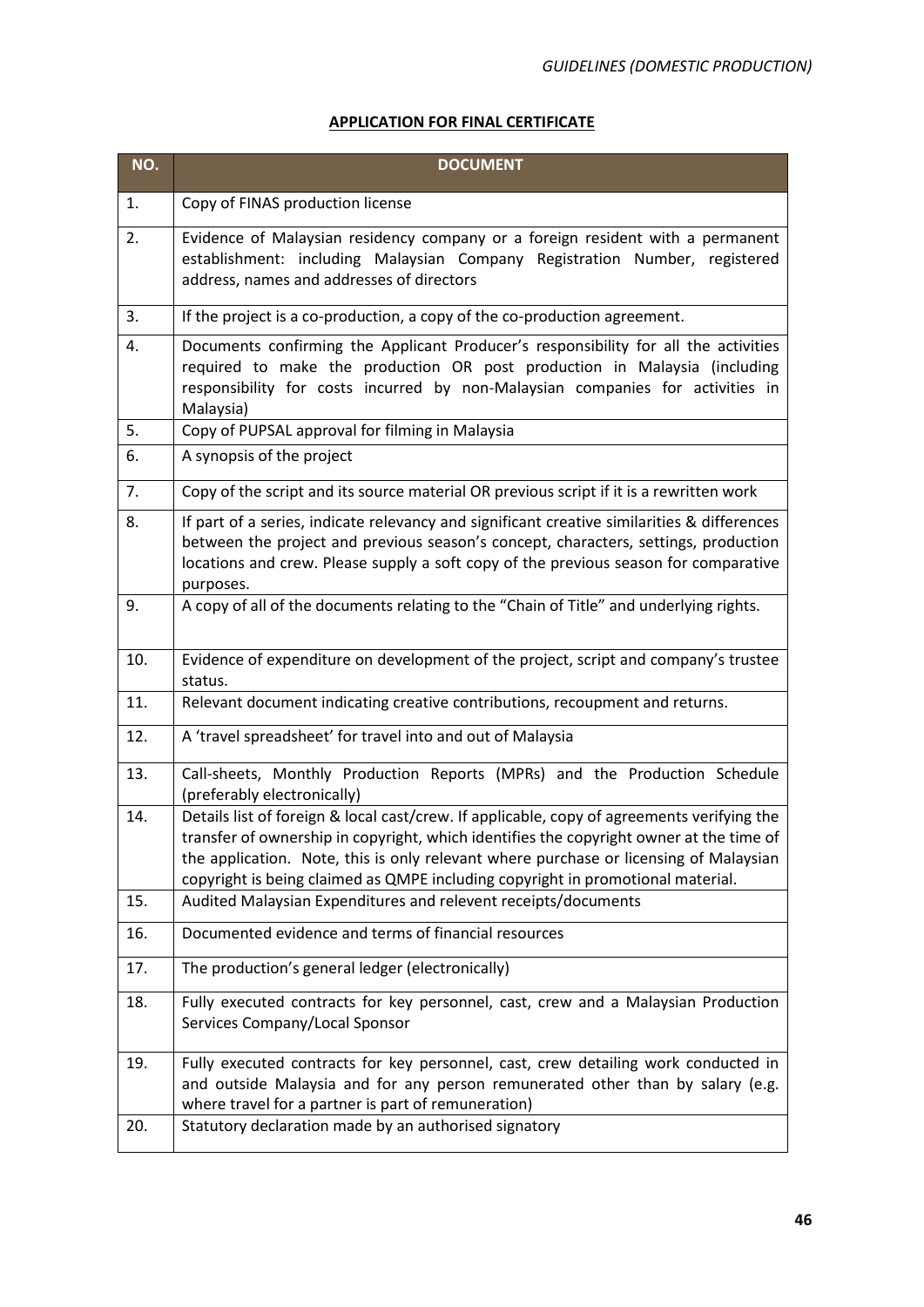| QUALIFYING - IF DONE IN MALAYSIA | Post Production   | <b>TYPICALLY INCLUDES</b><br><b>WRAP</b> - TYPICALLY<br><b>NCLUDES</b> | 2D compositing, including matte compositing<br>2D to 3D conversion | 3D digital compositing, including composites<br>WRAP OF FINANCES | involving live-action and blue/green screen,<br>rig removal and rotoscoping<br><b>WRAP OF SETS</b> | Acquisition or recording of elements<br>3D scanning, including LIDAR<br>DECONTRACTION | Archiving, by which is meant digital archiving of<br>Animatronics<br><b>SHIPPING</b> | post-production elements, rather than the | archiving of the final film<br><b>Atmospherics</b><br>DEPARTURE OF INTL. | Additional Dialogue Recording (ADR)<br>Audio special effects<br>Audio/sound mixing<br>RETURN OF SET<br>DRESSING | Background, including, but not limited to plate<br>acquisition<br>RETURN OF PROPS | Colour correction and grading, including digital<br>colour grading and digital intermediates (DI)<br>RETURN OF TECHNICAL<br>EQUIP | Computer generated imagery (CGI), including | Clearances (library and sound), where copyright<br>character animation and 3D CG modeling<br>TECHNICAL TEAM<br><b>COMPLETED</b> | Digital and visual effects, including CG effects<br>is held by a Malaysian.<br>PRODUCTION WRAP- | visual effects elements and digital lighting<br>creation and animation, the acquisition of<br>APPROX. 1 MONTH | Digital make-up fixes<br>CREW INSURANCE | Digital rig and wire removal and digital wire<br>effects<br>CONTINUED UNTIL FINAL<br><b>WRAP DAY</b> | Duplication (until delivery, but excluding | distribution copies), including deliverables<br>Editing, including on-line and off-line | Film laboratory services (production and post-<br>Encoding |
|----------------------------------|-------------------|------------------------------------------------------------------------|--------------------------------------------------------------------|------------------------------------------------------------------|----------------------------------------------------------------------------------------------------|---------------------------------------------------------------------------------------|--------------------------------------------------------------------------------------|-------------------------------------------|--------------------------------------------------------------------------|-----------------------------------------------------------------------------------------------------------------|-----------------------------------------------------------------------------------|-----------------------------------------------------------------------------------------------------------------------------------|---------------------------------------------|---------------------------------------------------------------------------------------------------------------------------------|-------------------------------------------------------------------------------------------------|---------------------------------------------------------------------------------------------------------------|-----------------------------------------|------------------------------------------------------------------------------------------------------|--------------------------------------------|-----------------------------------------------------------------------------------------|------------------------------------------------------------|
| QUALIFYING SPEND                 | PRODUCTION PERIOD | SHOOT - TYPICALLY<br><b>NCLUDES</b>                                    |                                                                    | START OF PRINCIPLE                                               | PHOTOGRAPHY                                                                                        | CATERING                                                                              | <b>TRANSPORTATION AT</b><br><b>MAXIMUM LEVEL</b>                                     |                                           | <b>TEAM</b><br>FULL TECHNICAL TEAM AT<br>FULL CAPACITY                   | PERIOD WHEN OVERTIME<br>CAN BE INCURRED                                                                         | MATERIALS DIGITISED<br>AND SENT TO POST                                           |                                                                                                                                   | CASTING FOR MISSING<br>ROLES CONTINUES      | CREW INSURANCE                                                                                                                  | CONTINUED                                                                                       |                                                                                                               |                                         |                                                                                                      |                                            |                                                                                         |                                                            |
|                                  |                   | YPICALLY<br><b>INCLUDES</b><br>PREP-T                                  |                                                                    | <b>HIRE PRODUCTION</b>                                           | SERVICE COMPANY                                                                                    | PRODUCTION OFFICES<br><b>OPENING OF</b>                                               | BEGIN LOCATION                                                                       | SCOUTING                                  | "BEGIN CASTING /<br>HIRING OF CAST                                       | BEGIN HIRING OF CREW                                                                                            | HIRING OF EQUIPMENT                                                               | PRODUCTION DESIGN                                                                                                                 | BEGINS                                      | TECHNICAL SCOUTING                                                                                                              | SET DESIGN AND SET<br>CONSTRUCTION                                                              | CHECKING AND LOADING                                                                                          | EQUIPMENT                               | SCHEDULING AND CALL                                                                                  | <b>SHEETS</b>                              | <b>TRANSPORTATION</b>                                                                   | <b>BEGINS</b>                                              |
| NON QUALIFYING SPEND             | Development       | <b>TYPICALLY INCLUDES</b>                                              |                                                                    | <b>SCRIPT WRITING</b>                                            | PROJECT DEVELOPMENT                                                                                | "SCRIPT APPROVAL                                                                      | <b>BUDGETING AND</b>                                                                 | <b>SCHEDULING</b>                         | <b>FIMI APPLICATION</b><br>SUBMISSION                                    | INCENTIVE APPLICATION<br>"APPROVALS OF                                                                          | <b>APPOINTING OF</b>                                                              | <b>DIRECTOR</b>                                                                                                                   | INITIAL LOCATION<br>RESEARCH                |                                                                                                                                 |                                                                                                 |                                                                                                               |                                         |                                                                                                      |                                            |                                                                                         |                                                            |

FILM PRODUCTION - TYPICAL PROCEDURES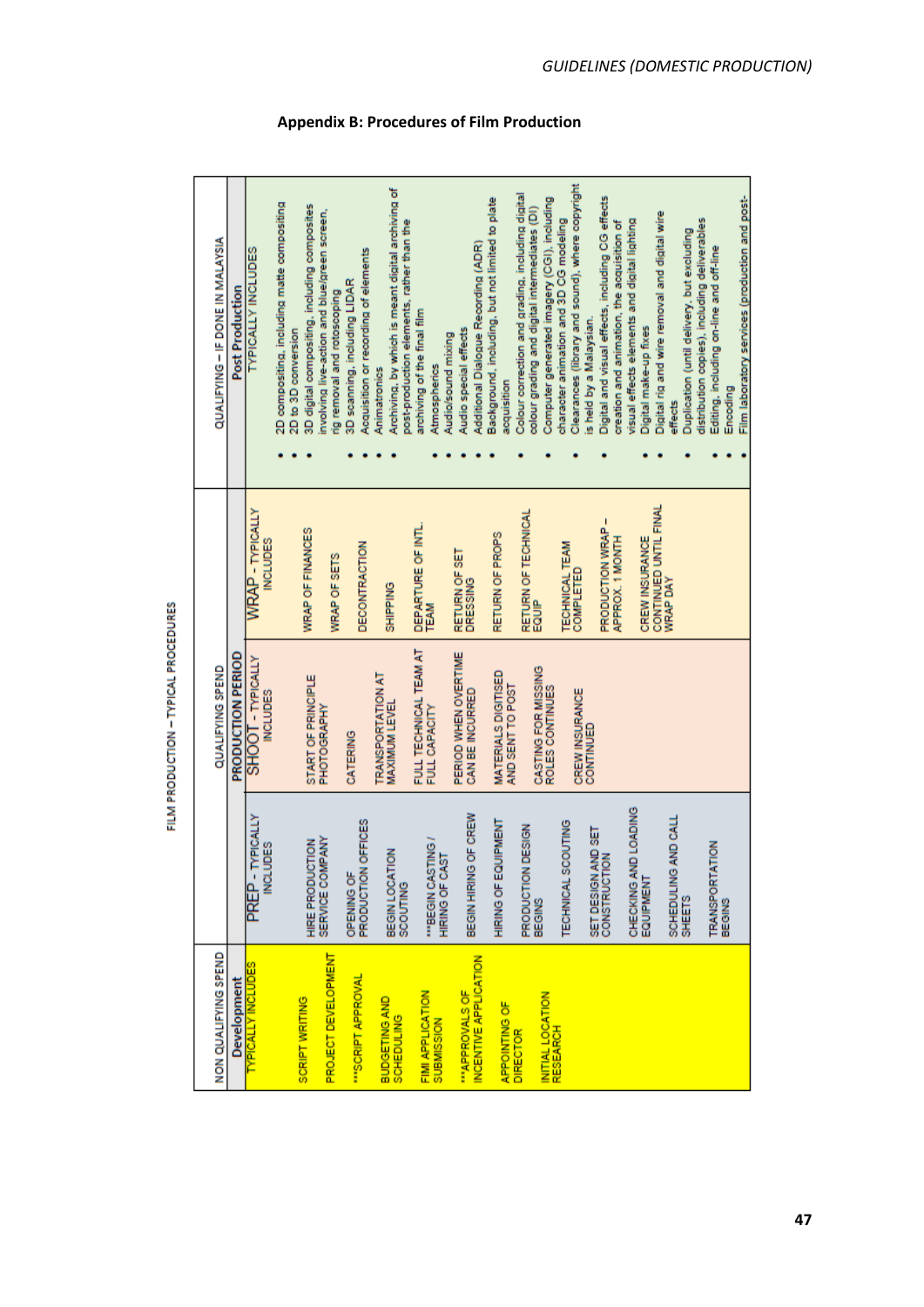| including digital film scanning and recording<br>Film scanning, treatment and restoration,<br>Foley effects<br>production) | Green/blue screen photography<br>Graphics | Matte painting and photography, including<br>Match moving<br>dents | digital matte creation and 2D matte painting<br>Models, miniatures and miniature<br>photography | Music and effects<br>Motion capture<br>Motion control             | Music composition and recording<br>Pre-visualization<br><b>Opticals</b> | Restoration<br>Rendering | Spot effects<br>Soundtrack | Stills manipulation, including photogrammetry<br>Streaming and file transfer of elements and<br>approval copies and footage | Telecine | Tests that are typically included in the process<br>of visual effects and post-production | Virtual studio/sets<br><b>Titles and credits</b> | management and integration into production<br>Visual effects design, planning, supervision, | Voice post synching |
|----------------------------------------------------------------------------------------------------------------------------|-------------------------------------------|--------------------------------------------------------------------|-------------------------------------------------------------------------------------------------|-------------------------------------------------------------------|-------------------------------------------------------------------------|--------------------------|----------------------------|-----------------------------------------------------------------------------------------------------------------------------|----------|-------------------------------------------------------------------------------------------|--------------------------------------------------|---------------------------------------------------------------------------------------------|---------------------|
|                                                                                                                            |                                           |                                                                    |                                                                                                 |                                                                   |                                                                         |                          |                            |                                                                                                                             |          |                                                                                           |                                                  |                                                                                             |                     |
| PURCHASE & RENTALS OF<br><b>WARDROBE</b>                                                                                   | PURCHASE & RENTALS OF<br><b>PROPS</b>     | ACCOMMODATION<br>HOTELS                                            | LOCATION CONTRACTS<br>CONFIRMED                                                                 | <b>SCHEDULING &amp;</b><br><b>ADJUSTMENTS</b><br><b>BUDGETING</b> | CREW INSURANCE<br>BEGINS                                                |                          |                            |                                                                                                                             |          |                                                                                           |                                                  |                                                                                             |                     |
|                                                                                                                            |                                           |                                                                    |                                                                                                 |                                                                   |                                                                         |                          |                            |                                                                                                                             |          |                                                                                           |                                                  |                                                                                             |                     |

r.